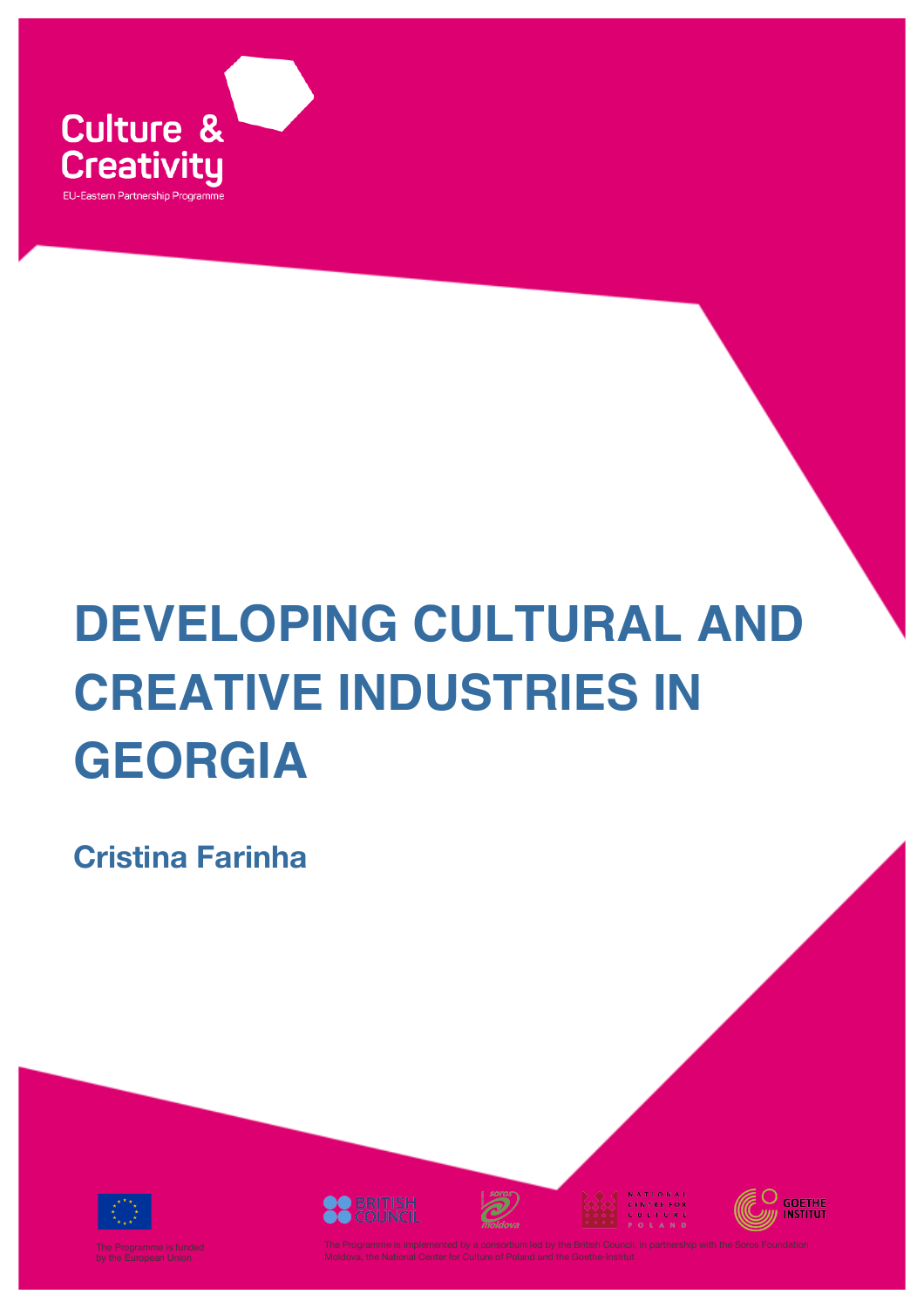



*The report is developed with the assistance of the EU-Eastern Partnership Culture and Creativity Programme.*

*The content of this report does not reflect the official opinion of the European Union. Responsibility for the information and views expressed in the report lies entirely with the author.*

*The report was published in November 2017.*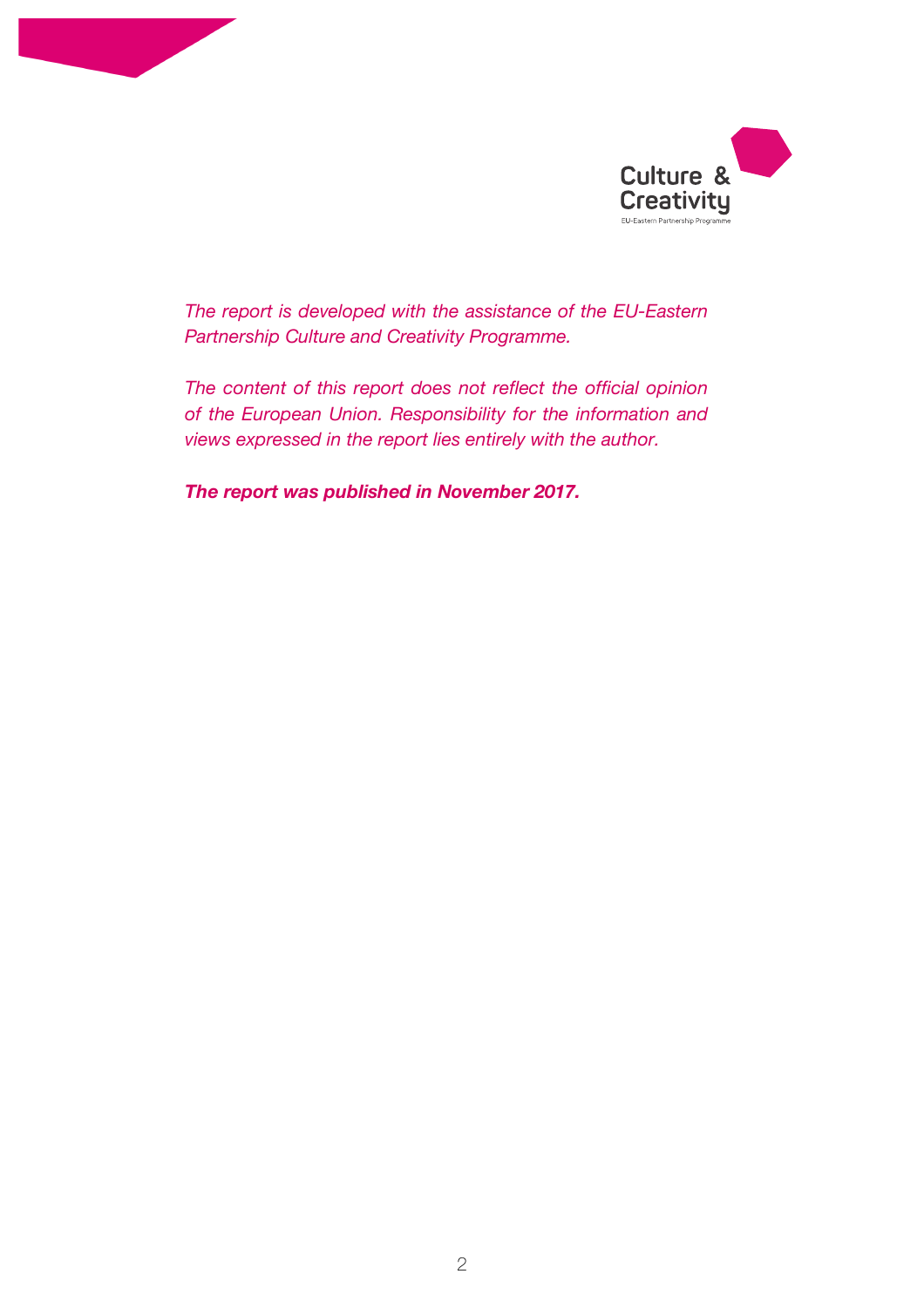# **CONTENTS**

| 1. Executive Summary                                                      | 4  |
|---------------------------------------------------------------------------|----|
| Team and Acknowledgements                                                 | 8  |
| 2. Creative Industries in the EU                                          | 9  |
| 3. Mandate and Methodology                                                | 12 |
| 4. Developing Cultural and Creative Industries – Regional Analysis and    |    |
| <b>Detailed View on Georgia</b>                                           | 13 |
| 4.1 Brief analysis of the national context                                | 13 |
| 4.2 Recognising CCIs' transversal character                               | 15 |
| 4.3 Setting up participatory policies and platforms                       | 21 |
| 4.4 Building on emerging creative hubs                                    | 24 |
| 4.5 Easing access to specific funding and support                         | 28 |
| 4.6 Improving creative entrepreneurial education and skills               | 31 |
| 4.7 Developing audiences and markets                                      | 33 |
| 4.8 Encouraging internationalisation and cooperation                      | 36 |
| 5. Recommendations on Developing Cultural and Creative Industries in      |    |
| Georgia                                                                   | 41 |
| 5.1 Policy-making, Participation and Platforms.                           | 41 |
| 5.2 Infra-structure, Funding and Frameworks                               | 43 |
| 5.3 Skills, Audiences and Markets                                         | 45 |
| 5.4 Internationalisation and Cooperation                                  | 47 |
| <b>Appendix A: Bibliography</b>                                           | 49 |
| Appendix B: List of Participants in Workshops, Interviews and Site Visits | 52 |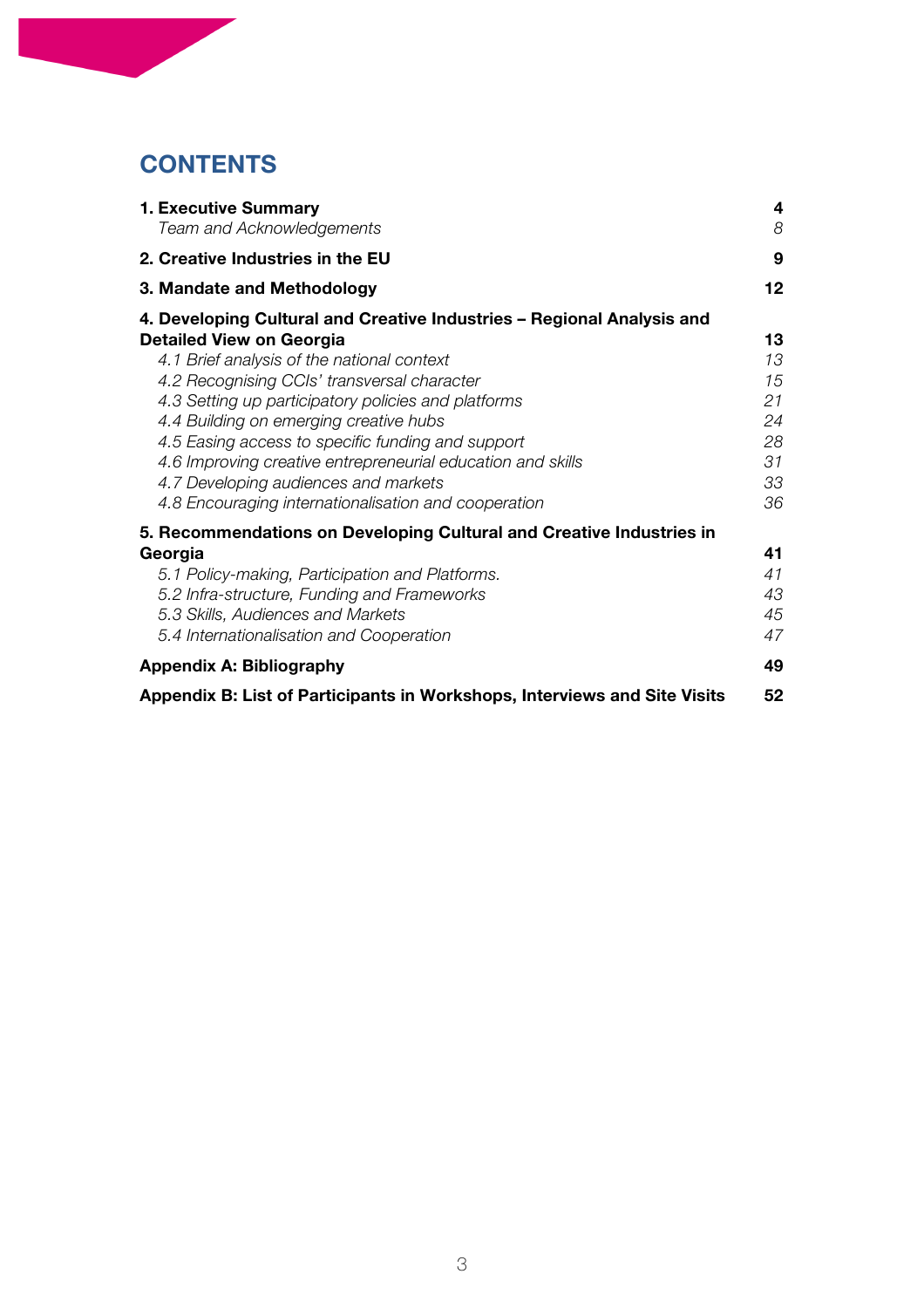# **1. EXECUTIVE SUMMARY**

The Cultural and Creative Industries (CCIs) have been recognised by the EU and integrated into its policy documents and programmes for more than a decade. This report provides a bird's-eye view of the cultural and creative industries sector in the six countries of the EU-Eastern Partnership: Armenia, Azerbaijan, Belarus, Georgia, Moldova and Ukraine, but most importantly, it provides country-specific view on challenges and tailored recommendations for Georgia's CCIs.

| Georgia's main general opportunities<br>include: |                                                                                                                                                                                                                                                   |                                  | Georgia's main general challenges include:                                                                                                                                                                                                                     |  |  |
|--------------------------------------------------|---------------------------------------------------------------------------------------------------------------------------------------------------------------------------------------------------------------------------------------------------|----------------------------------|----------------------------------------------------------------------------------------------------------------------------------------------------------------------------------------------------------------------------------------------------------------|--|--|
| $\geq$<br>$\geq$<br>$\geq$                       | Growth of Georgia's profile in global<br>media and tourist inflow<br>Recent EU visa regime for Georgia<br>allowing free movement and exchange<br>Ongoing efforts to attract foreign                                                               | $\geq$<br>$\geq$                 | Considerable unemployment and poverty<br>rates while growing sectors still require<br>support services (tourism)<br>Relatively low cultural consumption<br>reveals internal territorial and social                                                             |  |  |
| $\geq$<br>>                                      | investment and promoting Georgia<br>internationally<br>Creation of tech-innovation ecosystem<br>and policy incentives for SME<br>development, including film-production<br>and fashion as priority sectors<br>Governmental policy support to CCIs | $\mathbf{I}$<br>$\geq$<br>$\geq$ | imbalance<br>Technological potential is not sufficiently<br>connected with emerging CCIs<br>Continued weak performance and<br>complex access to finance for micro and<br><b>SME<sub>s</sub></b><br>Lack of overall awareness about CCIs and<br>their potential |  |  |

# *Specific Opportunities and Challenges*

# *1. Recognising CCIs' transversal character in Georgia*

|        | Opportunities                                                                                                                                                                  |        | Challenges                                                             |
|--------|--------------------------------------------------------------------------------------------------------------------------------------------------------------------------------|--------|------------------------------------------------------------------------|
| $\geq$ | CCIs are one of the eight priorities in the national culture<br>strategy 2025 leading to a specific CCIs roadmap                                                               | $\geq$ | Policies are often<br>developed and                                    |
| $\geq$ | Joint inter-ministerial initiative to promote film production -<br>Film in Georgia                                                                                             | $\geq$ | implemented in silos<br>Lack of cooperation                            |
| $\geq$ | GITA invests in expanding creative thinking integrating CCIs<br>disciplines                                                                                                    |        | between central and<br>local authorities in the<br>field of culture    |
| $\geq$ | Rising momentum and international recognition of Georgian<br>film industry                                                                                                     | $\geq$ | Insufficient data<br>collection detail hinders                         |
| $\geq$ | Strategic cooperation between Ministry of Culture and<br>Monument Protection and Ministry of Economy and<br>Sustainable Development in tourism - Check-In Georgia<br>programme |        | accurate data-sets and<br>the acknowledgement of<br>the impact of CCIs |
| $\geq$ | The city of Tbilisi has announced a CCIs strategy and<br>roadmap                                                                                                               |        |                                                                        |
| $\geq$ | Ongoing international projects in the regions are highlighting<br>the role of CCIs to tourism and regional development                                                         |        |                                                                        |
| $\geq$ | The UNESCO Culture for Development Indicators process<br>has revealed a high contribution of CCIs to economy and<br>employment in Georgia                                      |        |                                                                        |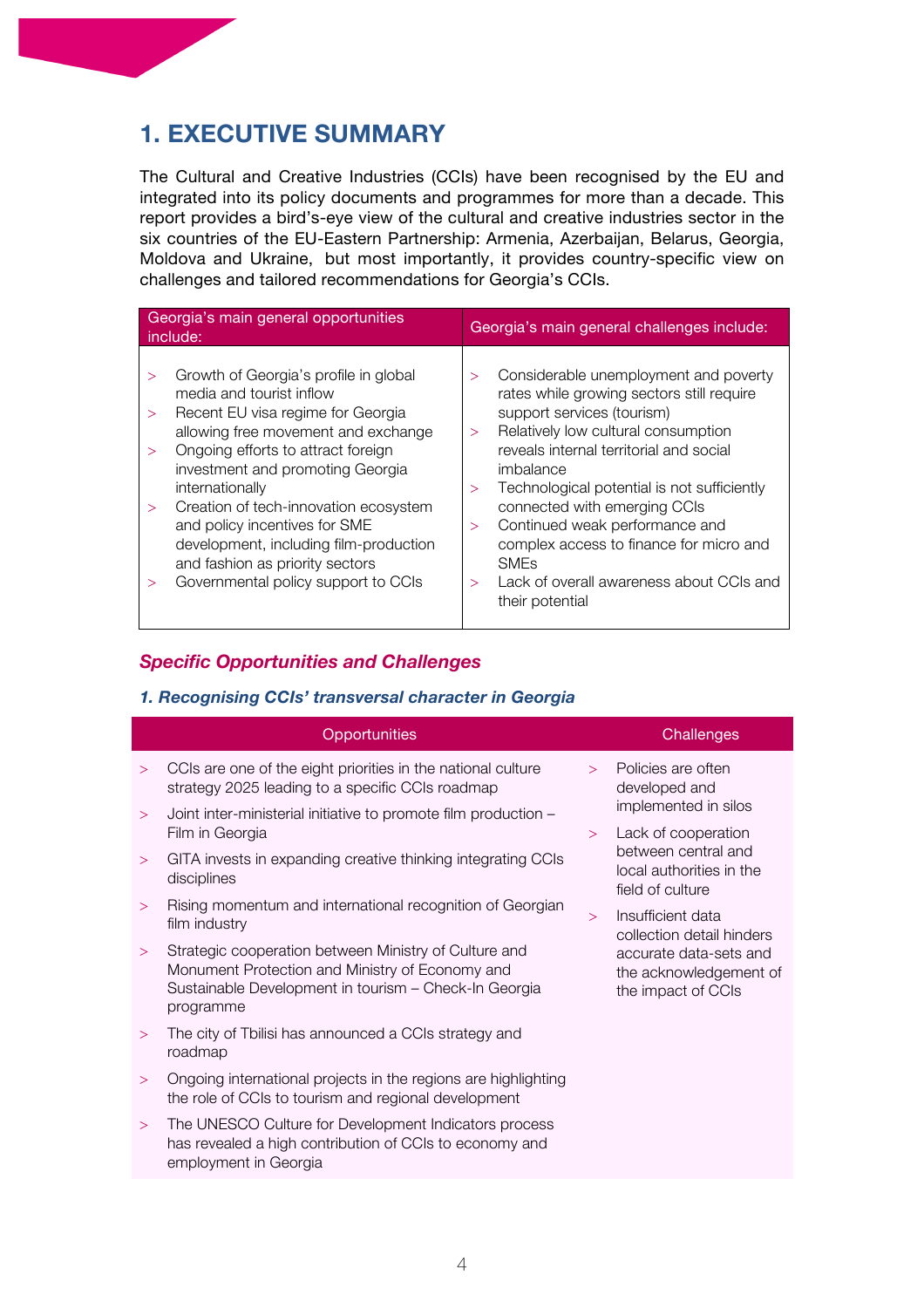# *2. Setting up participatory policies and platforms*

|        | Opportunities                                                                                                                                   |        | Challenges                                                                                  |
|--------|-------------------------------------------------------------------------------------------------------------------------------------------------|--------|---------------------------------------------------------------------------------------------|
| $\geq$ | Culture Strategy 2025 is the result of a<br>wide participatory process                                                                          | $\geq$ | The culture strategy development could have<br>benefited from more significant contribution |
| $\geq$ | For the culture strategy development:                                                                                                           |        | from all diverse policy stakeholders                                                        |
|        | specific interagency committee was<br>created including diverse ministries<br>and representatives from autonomous<br>republics.                 | $\geq$ | Lack of alliances, umbrella organisations and<br>connectivity across the CCIs community     |
|        |                                                                                                                                                 | $\geq$ | Lack of intermediaries and joint platforms<br>leads to an absence of information            |
| $\geq$ | Inter-ministerial council and working<br>group coordinates CCIs development<br>in Georgia                                                       |        |                                                                                             |
|        | Some cases of successful association<br>and spontaneous collaboration among<br>the sector professionals (publishing<br>and audiovisual sectors) |        |                                                                                             |
|        |                                                                                                                                                 |        |                                                                                             |

# *3. Building on emerging creative hubs*

|                       | Opportunities                                                                        |        | Challenges                                                                                                                                    |
|-----------------------|--------------------------------------------------------------------------------------|--------|-----------------------------------------------------------------------------------------------------------------------------------------------|
| $\geq$                | Creation of Techparks Georgia to<br>promote innovation and<br>entrepreneurship in IT | $\geq$ | Difficulties in accessing available sites and public<br>space(s) for the creative community to gather,<br>experiment, perform and/or showcase |
| $\geq$<br>the country | Emerging (creative) hub initiatives,<br>including diverse fab-labs across            | $\geq$ | Limited offer of creative hubs linking arts and<br>creativity and business                                                                    |
|                       |                                                                                      | $\geq$ | Public cultural infrastructure needs renewal and<br>articulation with the creative community                                                  |
|                       |                                                                                      | $\geq$ | Lack of strategy to connect CCIs with tech-<br>innovation infrastructure                                                                      |

# *4. Easing access to specific funding and support*

|        | Opportunities                                                          |        | Challenges                                                                                                                                                           |
|--------|------------------------------------------------------------------------|--------|----------------------------------------------------------------------------------------------------------------------------------------------------------------------|
|        | Film in Georgia acts as<br>one-stop-shop and<br>promotes incentives to | $\geq$ | The need for public incentives and a beneficial legal<br>framework to promote business development in the CCIs<br>and to make charity and investment more attractive |
|        | promote Georgia as a film<br>location                                  | $\geq$ | State funding needs an arm's length procedure targeting<br>all diverse CCIs operators                                                                                |
| $\geq$ | Establishment of open calls<br>for film funding                        | >      | The need for a regulatory framework and public private<br>partnerships (PPPs) model                                                                                  |
|        | Progressive media<br>legislation                                       | $\geq$ | CCIs diverse entrepreneurs need support services and<br>alternative funding sources                                                                                  |
|        | Public authorities support                                             |        | The need for greater copyright awareness and                                                                                                                         |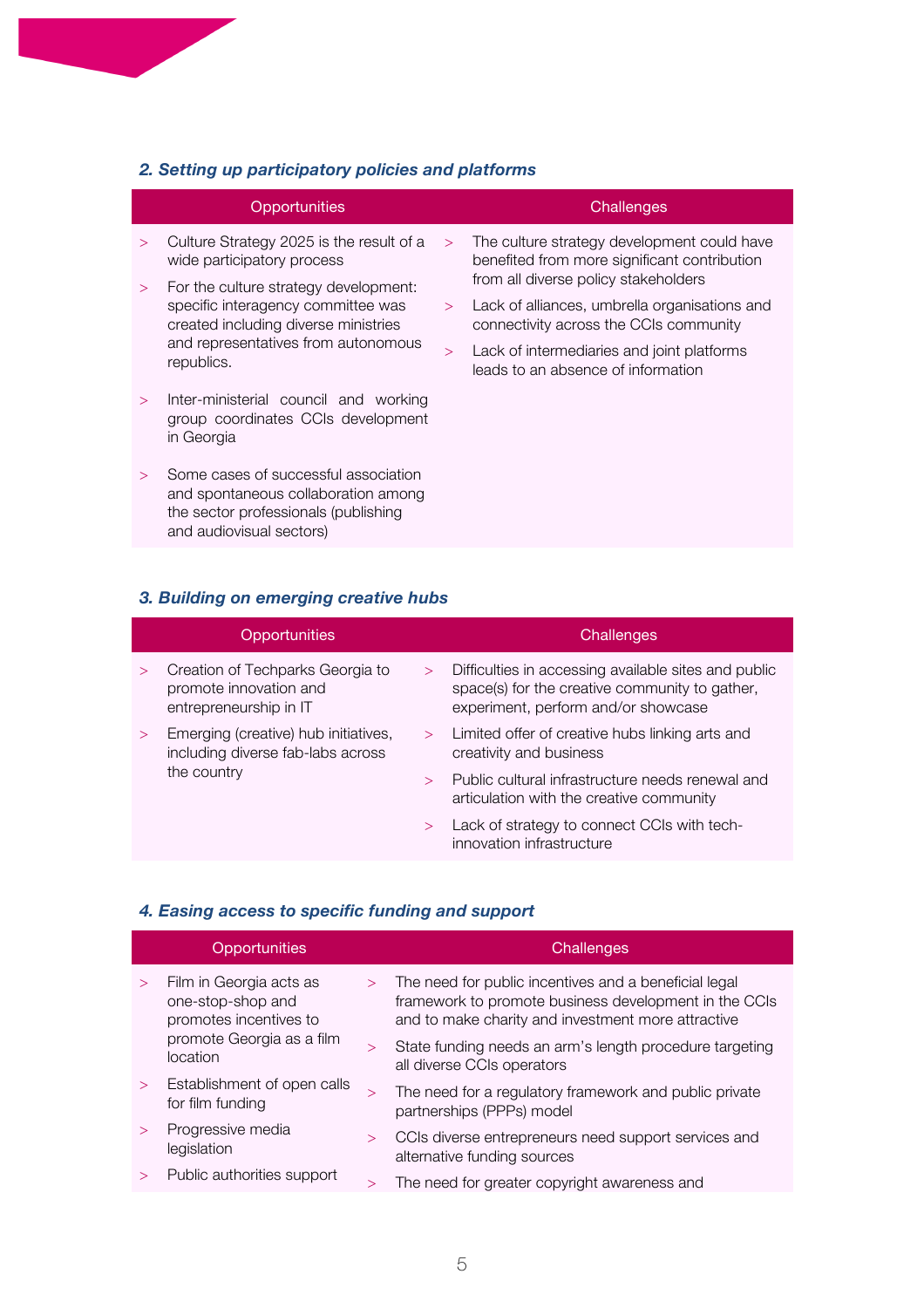| for creative start-ups and<br>entrepreneurs<br>$\geq$<br>Creative Georgia's support<br>for creative entrepreneurs<br>$\geq$<br>$\mathbf{I}$ | management                                                                              |
|---------------------------------------------------------------------------------------------------------------------------------------------|-----------------------------------------------------------------------------------------|
|                                                                                                                                             | The weak film distribution network impacts on cinema                                    |
|                                                                                                                                             | development and production                                                              |
|                                                                                                                                             | Filmmaking further development requires a supplementary<br>investment                   |
|                                                                                                                                             | The media's economic model is unsustainable and relies<br>on a small advertising market |
|                                                                                                                                             |                                                                                         |

# *5. Improving creative entrepreneurial education and skills*

|        | Opportunities                                                                                                                                             |        | Challenges                                                                                                                           |
|--------|-----------------------------------------------------------------------------------------------------------------------------------------------------------|--------|--------------------------------------------------------------------------------------------------------------------------------------|
| $\geq$ | Involvement of Ministry of Education<br>and Science in the innovation policy<br>process                                                                   | $\geq$ | Arts education and training lacks management<br>and communication skills and it does not<br>respond well to market changes and needs |
| $\geq$ | Roadmap for Arts Education reform                                                                                                                         | $\geq$ | Need for lifelong learning in CCIs                                                                                                   |
|        | has been initiated                                                                                                                                        | $\geq$ | Need for enlarged dissemination of existing                                                                                          |
| $\geq$ | Good art education levels in secondary<br>schools – music and art included in the<br>curriculum and ongoing programme by<br>National Film Centre - Cinema |        | public programmes                                                                                                                    |
|        | Open access to information and<br>consultations for creative<br>entrepreneurs                                                                             |        |                                                                                                                                      |

# *6. Developing audiences and markets*

|        | Opportunities                                                                     |        | Challenges                                                                                |
|--------|-----------------------------------------------------------------------------------|--------|-------------------------------------------------------------------------------------------|
|        | The emergence of interesting audience<br>development strategies among some        | $\geq$ | The low level of cultural participation and<br>consumption outside of Tbilisi             |
| $\geq$ | arts and culture institutions and events<br>Emerging online media is contributing |        | The need for effective communication and<br>interaction with audiences in the CCIs sector |
|        | to promote CCIs<br>Creative Georgia is touring the country                        |        | Lack of general interest of traditional media in<br>CCIs dissemination                    |
|        | with informational meetings                                                       |        | Lack of in-depth analysis of current audience<br>needs and expectations                   |

# *7. Encouraging internationalisation and cooperation*

|        | <b>Opportunities</b>                                                                   |        | Challenges                                                                             |
|--------|----------------------------------------------------------------------------------------|--------|----------------------------------------------------------------------------------------|
|        | First neighbourhood country to join the<br>Creative Europe programme                   | $\geq$ | The Creative Europe Desk needs to<br>reinforce their mission because                   |
| $\geq$ | Intensification of Creative Europe Desk work<br>International cooperation and projects |        | Georgian CCIs professionals lack<br>experience of working on an<br>international scale |
|        | development enhancement by Creative                                                    |        | Cultural diplomacy needs a systematic                                                  |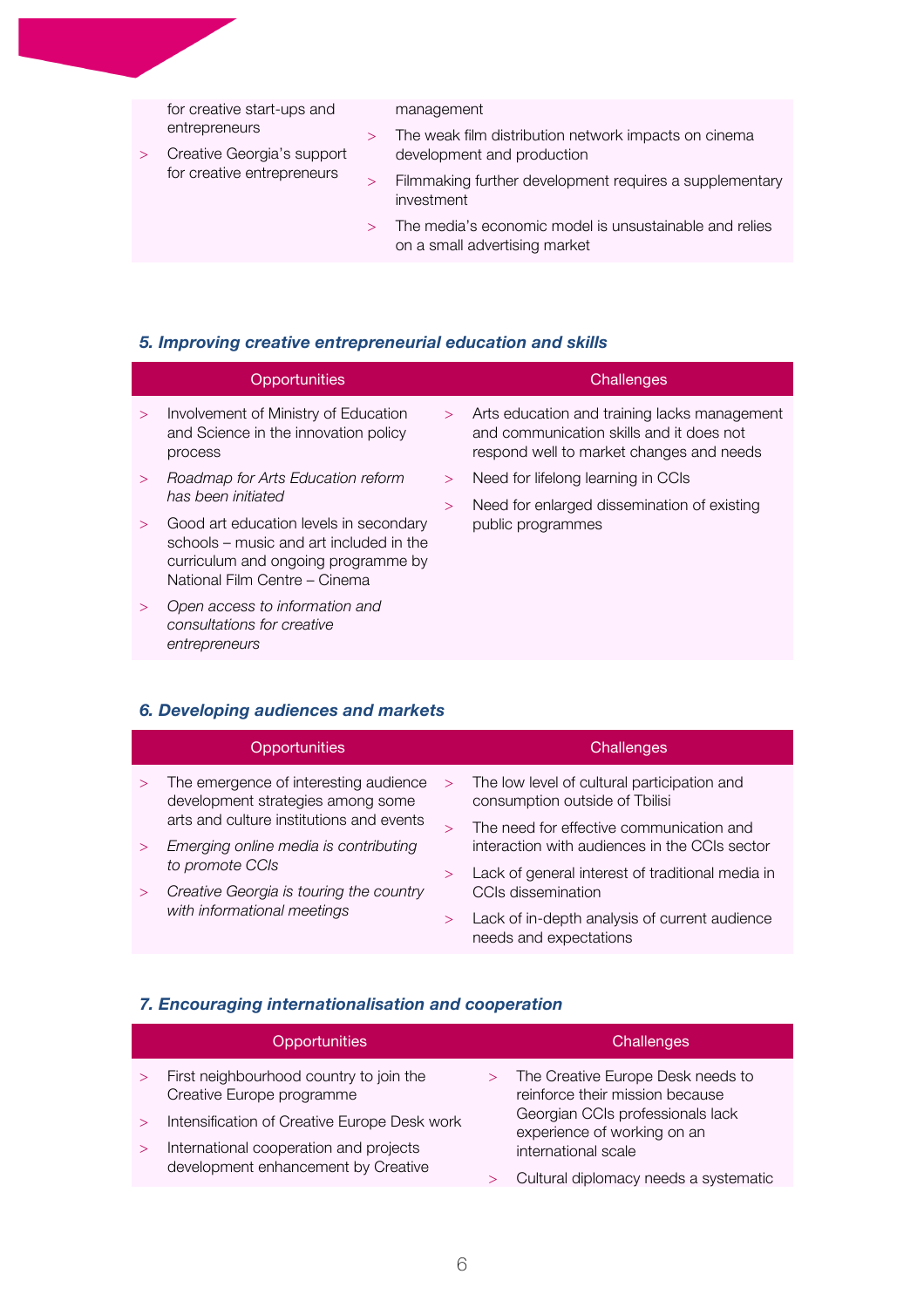#### Georgia

- Promotion of Georgian culture abroad by Georgian diplomats and diasporas
- > Current development of a new cultural diplomacy concept
- > International recognition of Georgian filmmakers and increase in international coproductions
- > Increased investment for participating in international fairs and markets abroad
- Georgian creative industries and crafts development programme with good international links, notably in the South Caucasus
- > Participation in the Creative Business Cup, both local competition and in the global finals in Copenhagen
- Festivals act as focal points for the sector's professional development and promotion

approach for integrating a wider range of CCIs and articulating culture and trade opportunities

- The need for greater compliance with the EU's audiovisual legislation hinders the full participation in the Media subprogramme of Creative Europe
- The need for more support for international mobility prevents long-term partnerships and co-productions

#### *Recommendations on developing CCIs in Georgia*

#### *1. Policy-making, Participation and Platforms.*

- > *Mainstream CCIs into policy making and promote crossovers*
- > *Decentralise CCIs policy*
- > *Build up the sector's alliances and platforms*

#### *2. Infra-structure, Funding and Frameworks*

- > *Promote and decentralise access to spaces*
- > *Strengthen laws to boost CCIs development*

#### *3. Skills, Audiences and Markets*

- > *Renew education and training for CCIs*
- > *Raise awareness and participation in CCIs*

#### *4. Internationalisation and Cooperation*

- > *Promote Georgia's talent and creativity worldwide*
- > *Provide resources for international cooperation and trade*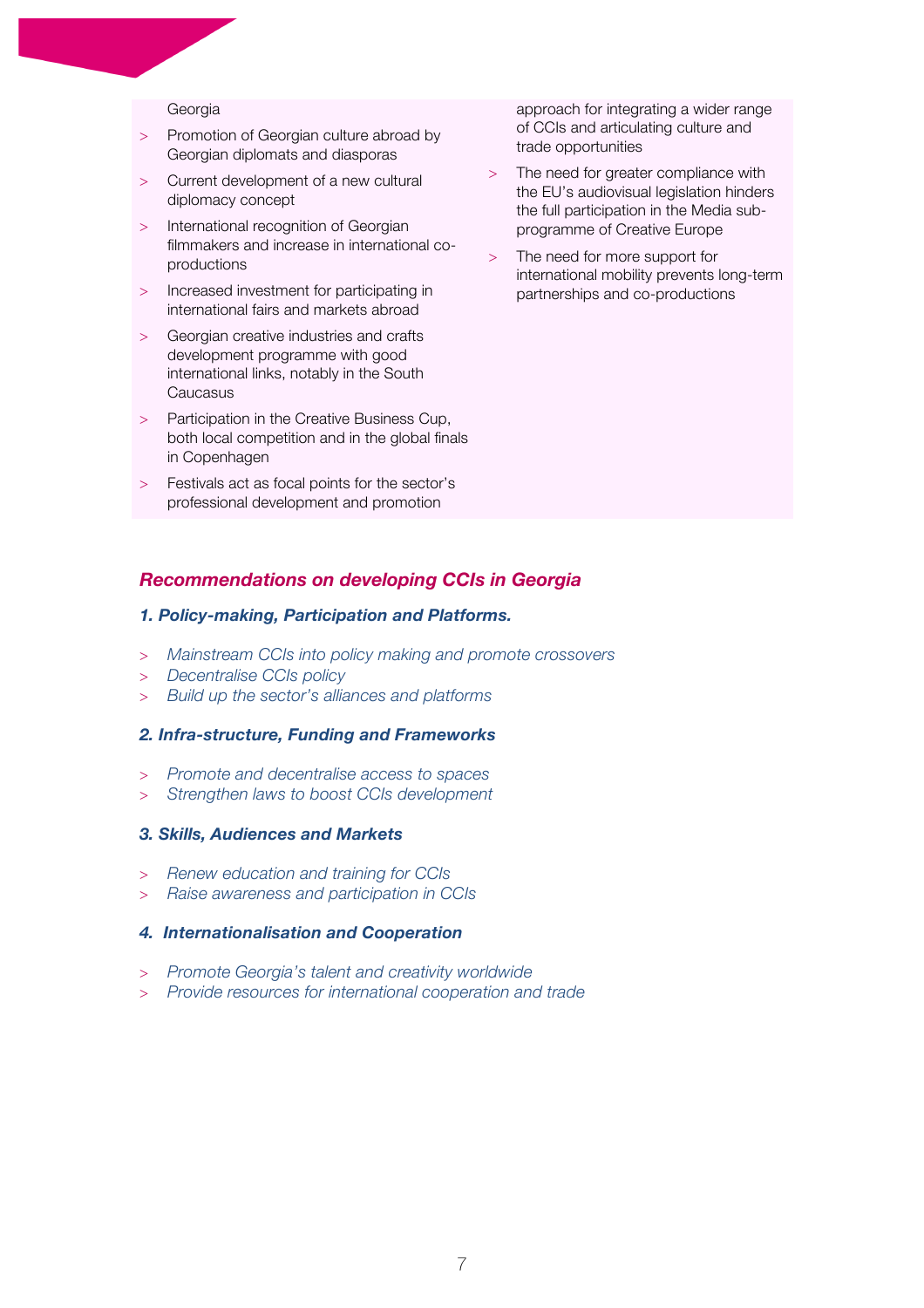# *Team and Acknowledgements*

#### **Cristina Farinha**, Senior Expert (Portugal), author

**Zviad Mchedlishvili**, Junior Expert (Georgia), national adviser and contributor

We would like to thank all those that knowledgeably and kindly contributed to the realisation of the six cultural and creative industries reports in all of the Eastern Partnership countries. From the EU-EaP Culture and Creativity Programme: Ragnar Siil, that envisioned and guided the whole process through, and Tim Williams for relevant insights; and Giorgi Razmadze the Programme's Georgian country coordinator responsible for his valuable support to field trips as well as provision and checking of up-to-date information. In all six EaP countries: all various sector stakeholders, who have generously participated in meetings and workshops and guided our visits (see list in Appendix B). Finally, we would like to thank all colleagues and friends that enthusiastically have suggested inspirational links, cases and advice.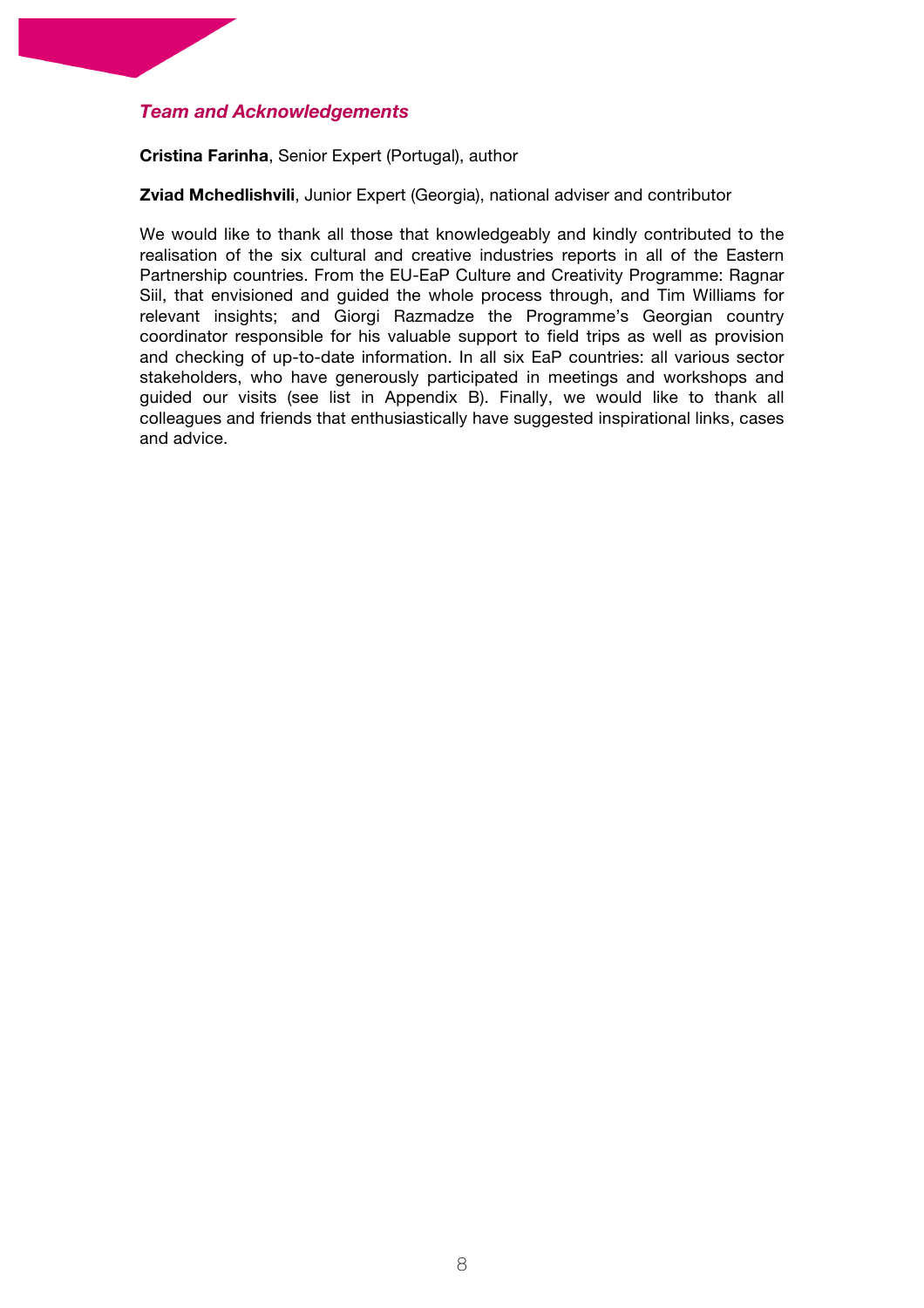# **2. CREATIVE INDUSTRIES IN THE EU**

The cultural and creative industries (CCIs) have been recognised by the EU and integrated into its policy documents<sup>1</sup> and programmes for more than a decade. The creative economy, a wider sector that goes beyond traditional arts and culture disciplines and comprises a larger number of interconnected activities and subsectors has a potential that is being acknowledged by other international organisations such as the Council of Europe, different United Nations organisations<sup>2</sup> as well as by national, regional and local governments and institutions worldwide.

Prior to this the sector's capacity to generate non-market values had long been considered in terms of symbolic, non-material and educational input. More recently, there has been a growing understanding that the sector can impact the economy directly and indirectly by generating growth and jobs, stimulating innovation, and contributing to social and sustainable development.

Research and data collected worldwide support this assumption. In the EU, the core creative industries generated 558 billion Euros in value added to GDP approximately 4.4% of total European GDP, according to data from 2011. $3$  These industries represent approx. 8.3 million full time equivalent jobs or 3.8% of the total European workforce. Statistics also show that most CCIs have a higher percentage of youth employment than in the rest of the economy, and the sector has proven very resilient compared to others during the 2008 economic and financial downturn in Europe. Global economic data for  $2013<sup>4</sup>$  shows Europe leads this sector and is becoming a catalyst for development. The CCIs generate 3% of world GDP (2,250 billion US Dollars in revenues) and provide 29.5 million jobs worldwide.

Despite this growing recognition, their development has been slowed down by the fact that the CCIs overlap diverse policy areas such as culture, education, economic and urban/regional development. In recent years, the debate about the role of CCIs in the EU has focused on following key issues:

> *Mainstreaming CCIs into the EU strategic agenda to foster a holistic European wide ecosystem. CCIs remained largely absent and an untapped resource in the EU2020 strategy. <sup>5</sup> At a higher level, some EU institutions are recognising the role of culture in achieving the Sustainable Development Goals and efforts are being made to consider culture as a key driver in its response to the 2030 Agenda for Sustainable Development. The EU needs to further acknowledge and invest in CCIs and explore its potential to contribute to growth and employment; to become a catalyst for innovation; and a key element in global competition and soft power. Innovation, entrepreneurship and CCIs have been* 

<sup>1</sup> Such as the Communication on promoting the cultural and creative sectors for growth and jobs in the EU (2012), the Communication on cultural heritage (2014) and the European Parliament Resolution on a coherent EU policy for cultural and creative industries (2016).

<sup>2</sup> UNESCO – United Nation Organisation for Education, Science and Culture; UNCTAD - United Nations Conference on Trade and Development; UNDP-United Nations Development Programme.

<sup>3</sup> Tera Consultants (2014) The Economic Contribution of the Creative Industries to the EU in terms of GDP and Jobs.

<sup>4</sup> Ernst & Young (2015) Cultural Times: The first global map of cultural and creative industries, CISAC-International Confederation of Authors and Composers Societies.

<sup>5</sup> https://ec.europa.eu/info/business-economy-euro/economic-and-fiscal-policy-coordination/eu-economicgovernance-monitoring-prevention-correction/european-semester/framework/europe-2020-strategy\_en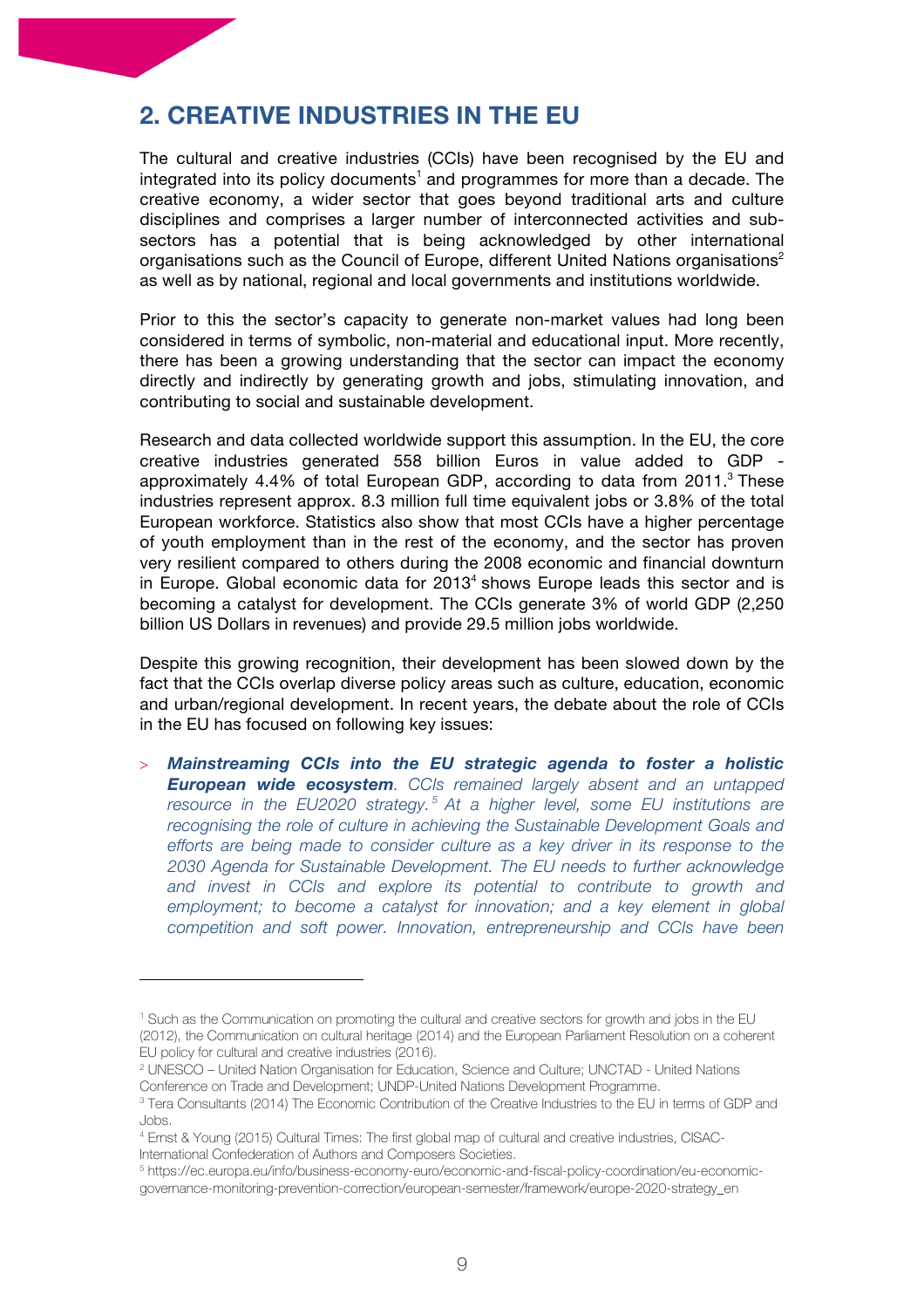*officially ear-marked as cross-cutting topics6 in EU programmes such as Horizon 2020 research and innovation, COSME for SMEs (including Erasmus for Young Entrepreneurs), Start-up Europe, Erasmus+, INTERREG-Territorial Cooperation and the EU structural and cohesion funds.*

- > *Integrating the competitive advantage of CCIs into regional development "smart specialisation" strategies for regional promotion, innovation and social-economic development. CCIs have the capacity to interact with other activities that often give rise to agglomeration and clustering effects that tend to contribute to a high proportion of added value locally. Several EU regions have been channelling structural and cohesion funds to CCIs, especially for mapping assets, resource mobilisation, strategic partnerships and clusters and improving the infrastructure and services.*
- > *Recognising CCIs strategic relevance for urban development policies, notably through the European Capitals of Culture (ECOCs) initiative. Cities have always been suitable locations for artists and creatives to thrive. Emerging creative hubs, new hotspots where professionals create, meet, collaborate and showcase their work are becoming drivers for city regeneration, giving new*  functions to abandoned industrial areas or disused buildings, which attract parallel *services and businesses. ECOC, the EU long-standing flagship initiative, has evolved from an international artistic and cultural programme into a more structural initiative, which engages cities to include cultural development and CCIs into the strategy of their development policies. ECOCs bridge European cooperation and culture with innovation, tourism and urban planning stakeholders.*
- > *Incorporating CCIs into innovation and research and development (R&D) programmes. The capacity of CCIs to contribute to innovation processes has been only gradually recognised and supported. Since 2010 the Innovation Union (an EU2020 flagship initiative)<sup>7</sup> has highlighted that innovation is increasingly driven by non-technological factors such as creativity, design, branding and new organisational processes. The initiative also noted that user-driven innovation processes and the role of CCIs in establishing meaningful relations and connecting with audiences and citizens are important.*
- > *Promoting spill-over effects in other industries and society. CCIs have a strategic position to bring about spill-over effects in other industries and fields, as they overlap art, science and technology. Cultural and creative skills can be valuable for other professional areas, CCIs can provide content for ICT, impact tourism and be integrated into several stages of value chains, notably manufacturing and highend industries. This catalytic potential is also a resource for social innovation, health care and social challenges, such as environmental issues. Breaking down silos and fostering cooperation among diverse policy areas are required to facilitate this cross-sectorial fertilisation as well as promoting clusters where different stakeholders can collaborate.*
- > *Refining capacity to respond to new opportunities that digital technologies bring into CCIs value chains. The fast development of digital technologies is making the internet the main marketplace, thus contributing to the increasing*

<sup>6</sup> 2015 Council conclusions on 'Cultural and creative crossovers to stimulate innovation, economic sustainability and social inclusion'.

<sup>7</sup> European Commission (2010) Communication on Europe2020 flagship initiative Innovation Union.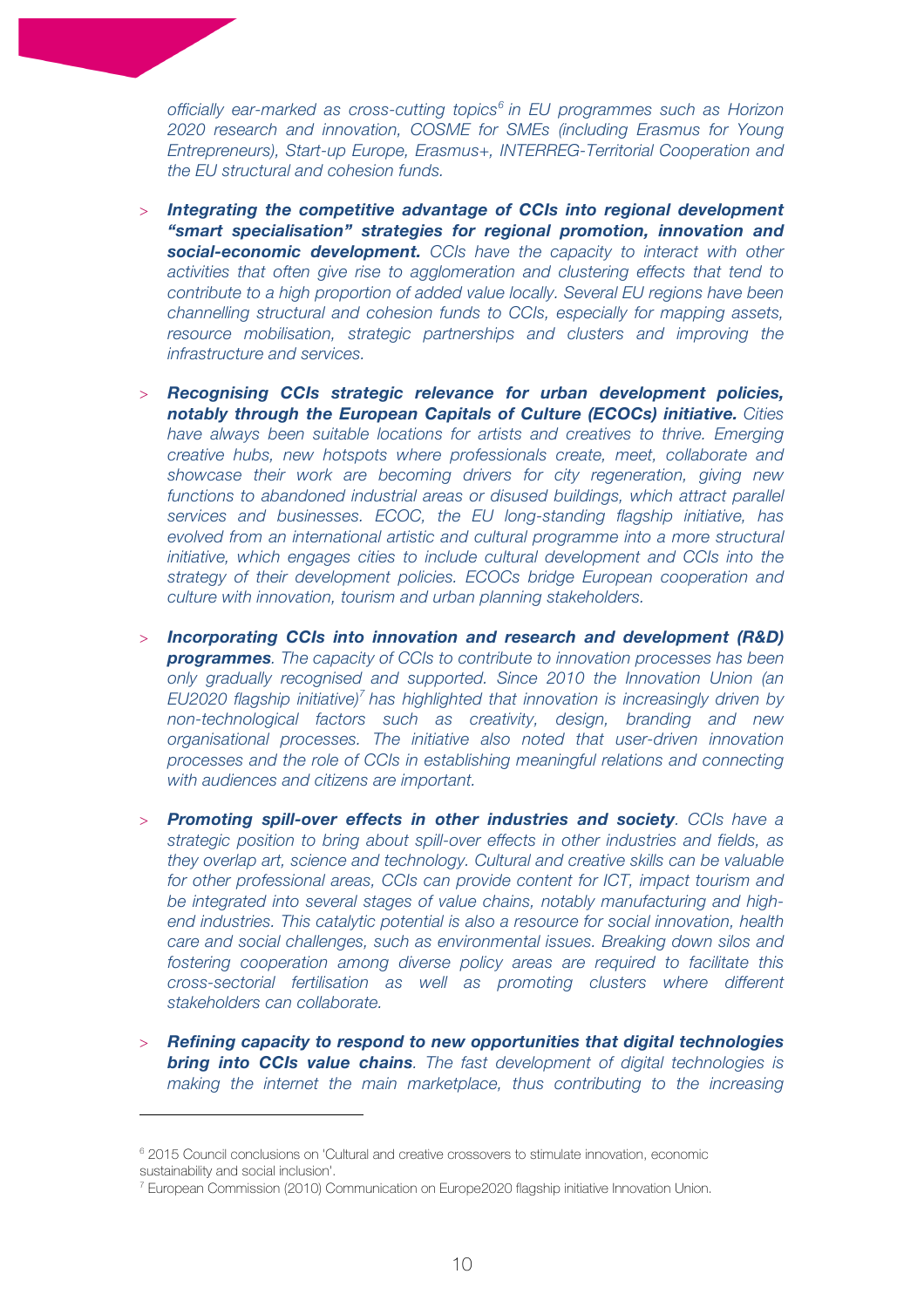*complexity of creative industries value chains. This means CCIs need to constantly learn new skills and adapt their means of remuneration. ICT is also bringing new opportunities for CCIs regarding business models and more direct forms of interaction with audiences based on co-creation and user-engagement. The EU is monitoring the digital change in creative value chains to address all consequent market imbalances, build capacity and foster diversity of contents and expressions.*

- > *Improving access to finance, notably through the EU's new CCIs guarantee facility. Access to diverse funding sources is a crucial barrier for CCIs. The Creative Europe Programme (2014-20) earmarked €121 million to a financial mechanism acting as insurance to financial intermediaries (e.g. banks) offering loans to CCIs initiatives. The financial intermediaries will be also provided training programmes to better understand the needs of CCIs projects.*
- > *Promoting cross-border networking and alliances of creative hubs and creative entrepreneurs – European Creative Hubs Network <sup>8</sup> and Creative Tracks<sup>9</sup>. The European Commission is supporting two pilot projects to create the European Creative Hubs Network (ECHN) and an international young creative entrepreneurs' platform Creative Tracks. These pilots are building up communities by circulating information and promoting gatherings, peer-to-peer training programmes, mapping, matchmaking facilities and competitions, and offering a common stage for these support structures across the globe to share and learn from each other.*
- > *Developing a qualitative and quantitative understanding of CCIs impact – the Cultural and Creative Cities Monitor. <sup>10</sup> The European Commission together with Eurostat – the EU statistics office – and its Member-States, as well as international organisations such as UNESCO and OECD, have been working on the improvement and international harmonisation of data collection and analysis of the contribution of CCIs to economy and to overall society. There is a growing need to further invest in new ways of capturing CCIs qualitative effects. Other informationgathering methods such as storytelling and interviews are being considered. In 2017 the European Commission and the Joint Research Centre launched the Culture and Creative Cities Monitor. This platform maps and monitors CCIs assets in selected cities (currently 168) and measures their quantitative and qualitative value and impact in a systematic and comparable way. This tool is a step to support efforts to put culture at the heart of cities' development agendas and to develop new ways of analysing and producing evidence for CCIs.*
- > *Highlighting the role of CCIs to EU external relations in opening up new markets and contributing to sustainable development and cultural diversity across the globe. The EU Council has recently adopted conclusions that endorse the European Commission communication11 on the new EU strategic approach to international cultural relations. Recognising the pioneering role of Europe in the CCIs sector, it will contribute to creating a conducive environment for CCIs to continue expanding creating growth and employment, support cultural production as driver for tourism and development, while opening up new channels of communication, intercultural dialogue and peace building.*

<sup>8</sup> http://creativehubs.eu

<sup>9</sup> http://www.creativetracks.org

<sup>10</sup> https://composite-indicators.jrc.ec.europa.eu/cultural-creative-cities-monitor/

<sup>11</sup> European Commission (2016) "Towards an EU Strategy for international cultural relations".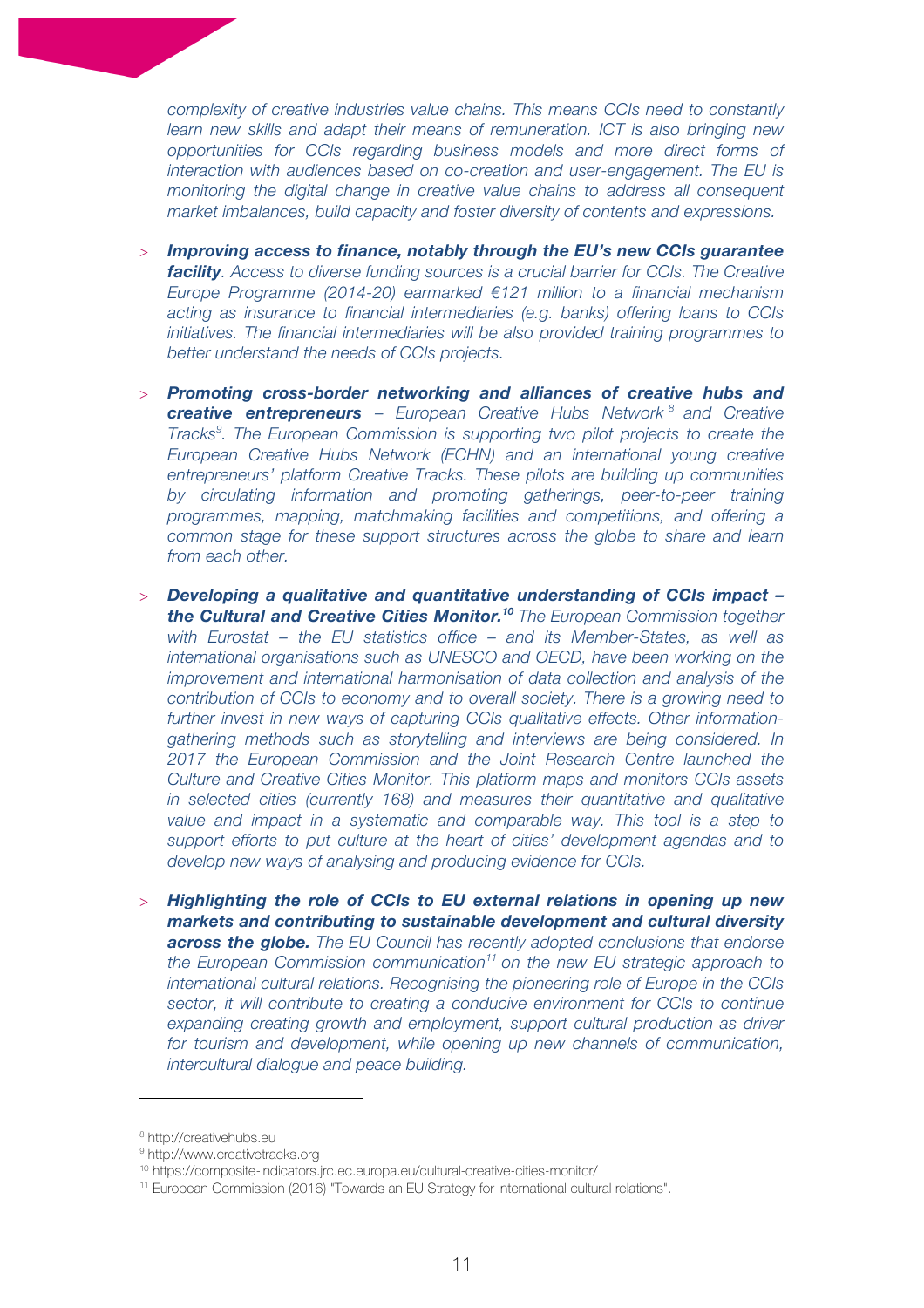# **3. MANDATE AND METHODOLOGY**

This report provides a bird's-eye view of the cultural and creative industries sector $12$ in the six countries of the EU-Eastern Partnership: Armenia, Azerbaijan, Belarus, Georgia, Moldova and Ukraine, but most importantly, it provides country-specific view on challenges and tailored recommendations for Georgia's CCIs.

The mandate is to analyse the current state of CCIs in these countries, identify their main challenges and opportunities, to draw recommendations, set directions and further steps ahead. This approach goes beyond simply targeting policy-makers at national and the EU level. It is designed for all those interested and potentially intervening in the CCIs diverse ecosystem. The key target groups include: Policymakers and authorities from the Eastern Partnership region at all levels – national, regional and local –, the EU and international counterparts; the various sector professionals from all disciplines and sub-sectors, their organisations, enterprises and institutions and all related stakeholders notably from education and business community that are connected with the CCIs development agenda.

Regarding the scope of CCIs used in this report, the term "culture and creative industries" encompasses a diverse and dynamic spectrum of disciplines or subsectors that are different in each country. These disciplines are constantly evolving and interacting therefore it is not feasible to set strict definitions and define clear-cut concepts, however these references were used to guide the preparation of this report:

- *a) The starting point is the concept of cultural and creative sectors contained in the regulation13 establishing the Creative Europe Programme. It includes an extensive definition, that comprises all activities based on cultural values and/or artistic or other creative expressions, including, inter alia: architecture, archives, libraries and museums, artistic crafts, audiovisual (including cinema, videogames, multimedia and television), tangible and intangible culture heritage, design (including fashion design), music and literature, performing arts, publishing, radio and visual arts.*
- *b) Cultural and creative expression is specific to each country. In each of the six Eastern Partnership countries other related activities could be considered if they demonstrate potential, e.g. ICT, media, communication and advertising, fashion and luxury goods, gastronomy, wine production and cultural tourism.*
- *c) The report focuses mostly on how to promote and improve the conditions for the development of these disciplines, sub-sectors or activities within the CCIs, that are either scalable and/or able to generate income and become sustainable and contribute directly to economic growth and employment.*

<sup>12</sup> In addition, the EU-EaP Culture & Creativity Programme has commissioned national sub-sector reports for gathering further specific insights on cultural heritage, audiovisual/film, performing arts, and literature. Moreover, to have regional perspectives to CCIs development, there is an ongoing process of piloting a creative town/region in each of the 6 countries: Sisian (Armenia); Shamkir (Azerbaijan); Svetlogorsk (Belarus); Mtskheta-Mtianeti (Georgia); Orhei (Moldova); and Kosiv (Ukraine). Finally, the Programme has launched a cultural indicators development initiative, taking place in most of the EaP countries that will give an overview of CCIs cultural, economic and social contributions. More information: http://www.culturepartnership.eu/ <sup>13</sup> Article 2, Chapter I of the Regulation (EU) No 1295/2013 of the European Parliament and of The Council of

<sup>11</sup> December 2013 establishing the Creative Europe Programme (2014 to 2020).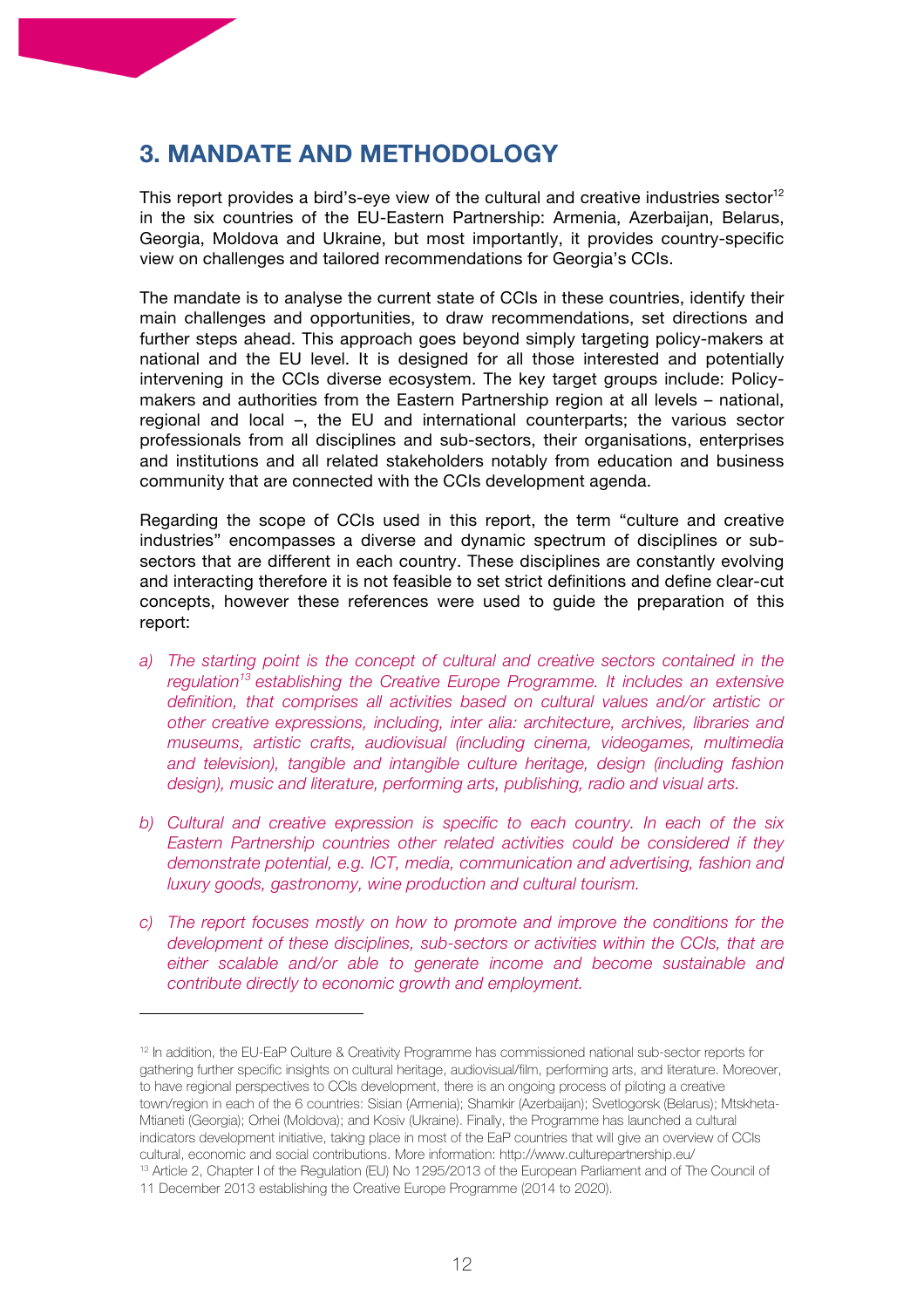The preparation process for the report was planned to last over six months period, from autumn 2016 to spring 2017. Fieldwork was based on intensive missions to the region's six capital cities (in Ukraine, Lviv was also included). In these field trips, interviews, meetings and discussions took place with main stakeholders, including policy-makers and creative professionals and organisations, individually and within group workshops. The mission also included visits to creative hubs, venues and institutions. Data collection and feedback was complemented by desk research on existing literature and references.

While the EaP countries have many common elements, these countries also have significant differences. These countries share many common challenges in developing their CCIs agendas and might benefit from common actions, but they might translate differently. This report identifies the main challenges and opportunities to develop CCIs in Georgia. Many of the challenges are shared with several other countries (and regions) in other parts of the globe, including in other parts of Europe and the European Union. As CCIs are related to a new economy based on talent/human resources and creativity, the sector's development requires the creation of a whole new ecosystem. There are no ready-made solutions available.

For each challenge, the report proposes examples from European Union countries. Some cases are long-lasting proven initiatives, others have just started and are yet to be fully evaluated. These examples  $14$  from other countries intend to be inspirational, they give account of practices that can either be replicated with the necessary local adaptations and/or serve as starting point for EaP countries to investigate and from there develop their own distinct solutions. Recommendations are proposed on how to promote the sector development both for a practical shortterm impact (1-2 years) and for a longer-term perspective (5-10 years).

# **4. DEVELOPING CULTURAL AND CREATIVE INDUSTRIES – REGIONAL ANALYSIS AND DETAILED VIEW ON GEORGIA**

# *4.1 Brief analysis of the national context*

#### **Opportunities**

 

#### > *Growth of Georgia's profile in global media and tourist inflow*

The number of tourists coming to Georgia has reached record figures<sup>15</sup> – more than 2.9 million in the first semester of 2017, which is 13.4% more than last year. Georgia has been often featured in international media for its food, heritage, nature, fashion, design and film becoming an attractive destination for tourists, hikers, foodies and wine experts.

<sup>&</sup>lt;sup>14</sup> Examples were chosen according to what fitted best the challenges under analysis and based on literature as well on the expert's knowledge.

<sup>15</sup> Data source: Georgian National Tourism Board (http://gnta.ge/international-visitor-arrivals-to-georgia-june-2017/).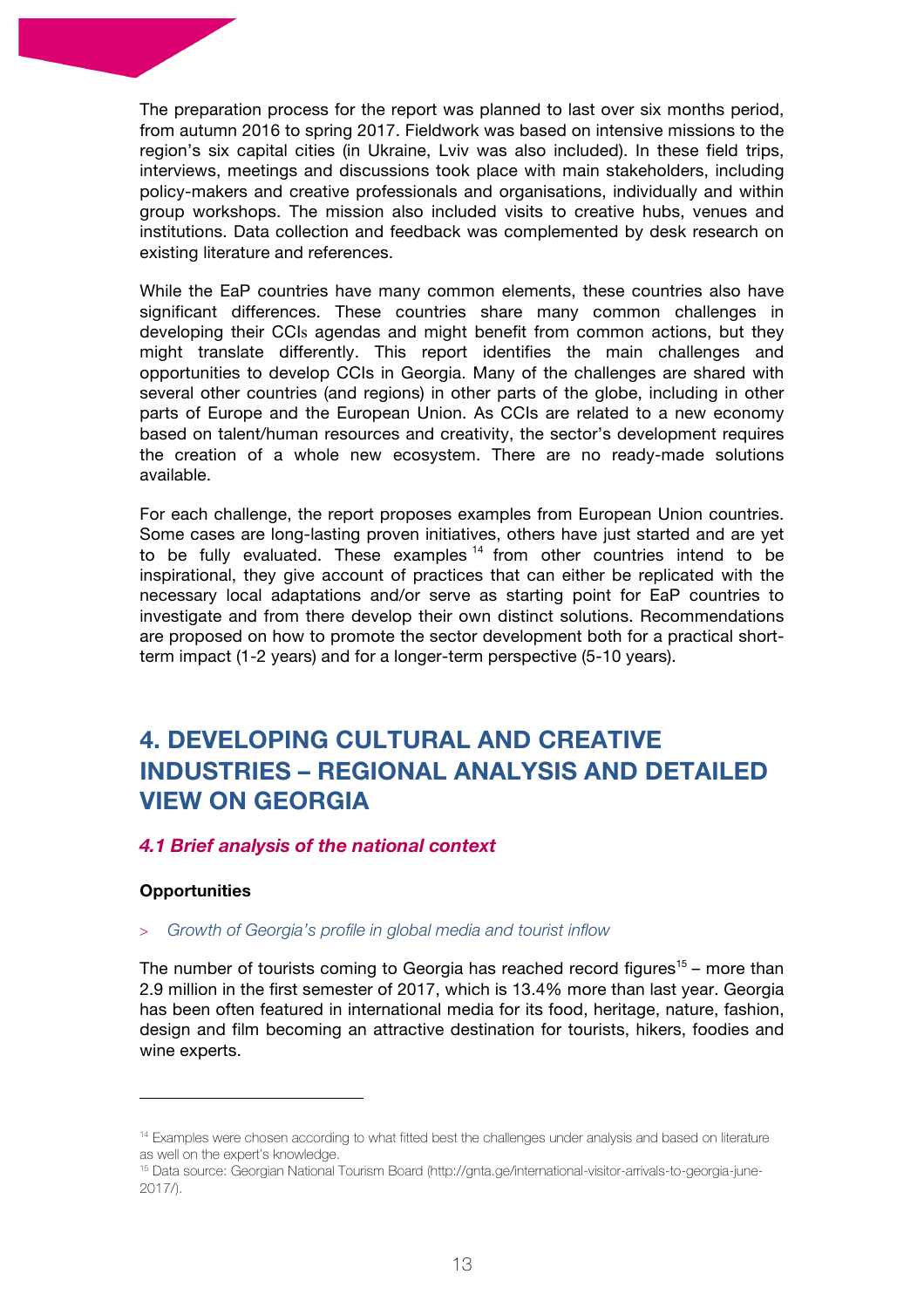#### > *Recent EU visa regime for Georgia allowing free movement and exchange*

The recent liberalisation of the EU visa regime for short term stays by Georgian citizens provides free movement and exchange with the EU and is the result of Georgia's successful implementation of diverse EU-sponsored reforms.

#### > *Ongoing efforts to attract foreign investment and promoting the Georgian economy internationally*

The government attracted foreign investment into the country through the "Trade in Georgia" platform as an entry and promotion point, notably by facilitating procedures, reducing red tape, improving the business climate and nurturing the tech sector. It has also been actively participating in trade fairs missions abroad, and developing skills for export.

> *Creation of policy incentives for SME development including film-production and fashion as priority sectors*

The government via mostly Enterprise Georgia (under the Ministry of Economy and Sustainable Development) and National Film Centre (under the Ministry of Culture and Monument Protection) and the Tbilisi City Hall have focussed on developing SMEs by providing training and consulting for business development; trying to facilitate access to finance (credit and leasing facilities) and opening up to international markets. Based on studies supported by international organisations such as the German Development Agency GIZ, the priority is given to industries such as food, fashion, textiles and shoes, hospitality, but also film post-production. These sectors have been identified as capable of attracting both foreign and local investments and of targeting EU and post-Soviet markets.

#### > *Development of a national tech-innovation ecosystem*

The government is investing in the development of a long-term Georgian National Innovation Ecosystem (GENIE) in collaboration with the World Bank. This project channels larger scale financial support and follows a successful small grants programme for technology innovation for entrepreneurs. The Innovation and Technology Agency (GITA) was created in 2014 under the Ministry of Economy and Sustainable Development to develop and coordinate the innovation ecosystem with measures that would promote knowledge and research transfer and technological entrepreneurship.

> *Governmental policy support to CCIs*

The national cultural strategy 2025 developed through a participatory process in which diverse policy stakeholders took place has highlighted CCIs as one of its priorities. As a result a road map for CCIs has been devised and LEPL Creative Georgia has been created in early 2017 to take the lead on its implementation.

#### **Challenges**

> *Considerable unemployment and poverty rate. while growing sectors still require support services (tourism)*

Despite international prestige and investment into the country, internal development progresses at a slower pace. Employment conditions have still to be improved and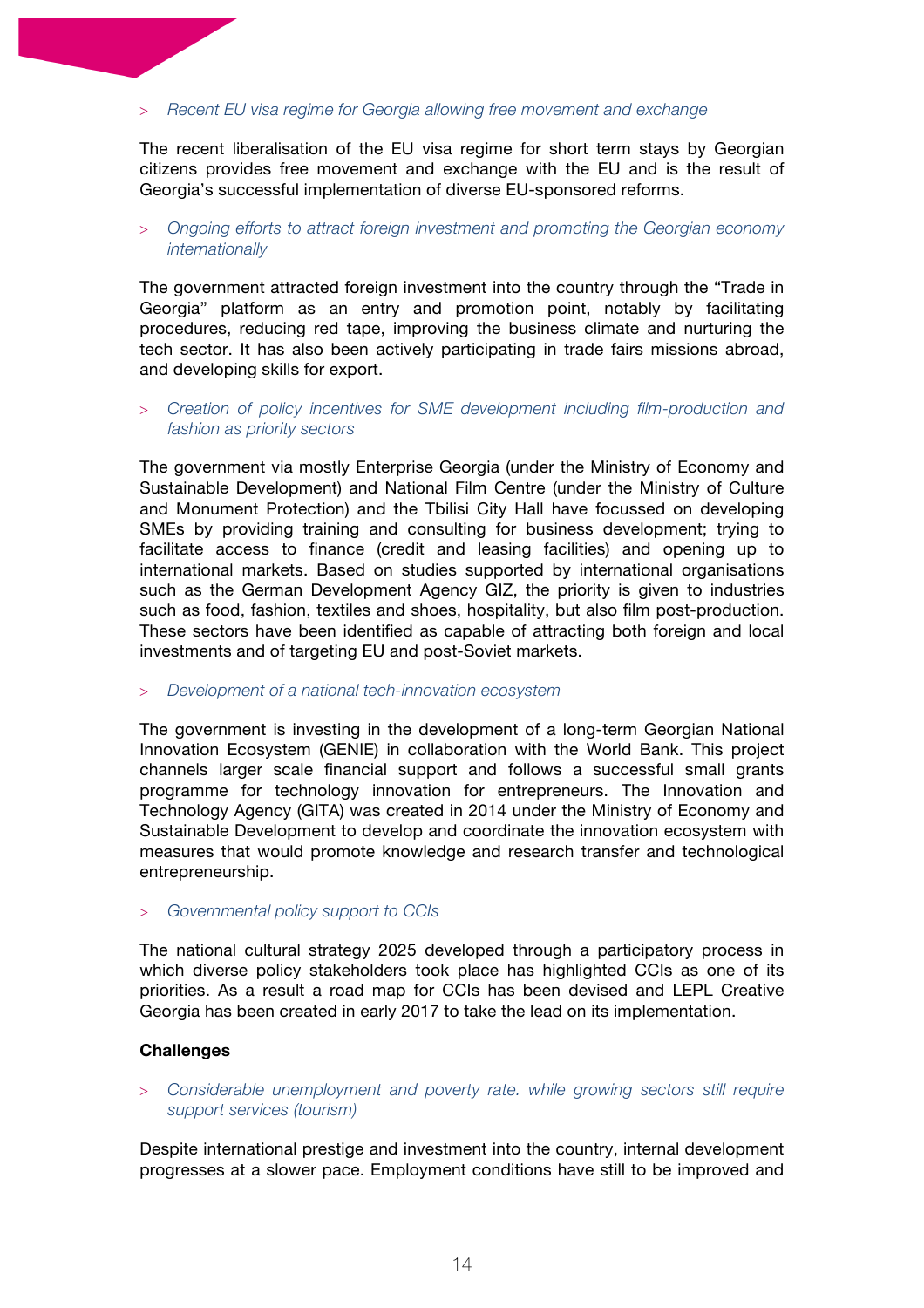the growing economic sectors - like tourism - still lack support services and businesses. Official unemployment rate in 2016 was 11.8% according to GeoStat.<sup>16</sup>

#### > *Relatively low cultural consumption reveals internal territorial and social imbalance*

Recent data<sup>17</sup> shows that Georgian household expenditure on cultural activities, goods and services set against total consumption was 1.1% in 2015. Furthermore, there was considerable imbalance between the higher consumption rates in Tbilisi and among the wealthier social classes and the much lower consumption in rural areas and among people on a lower income.

#### > *Technological potential is not sufficiently connected with emerging CCIs*

Technological capacity e.g. good internet coverage and specific public investment in promoting entrepreneurship and innovation have not been linked to areas such as bio-gastronomy, design, fashion and film, in which creativity can add distinctive value.

#### > *Continued weak performance and complex access to finance micro and SMEs*

Micro and SMEs (MSMEs) represent a high percentage of registered businesses and considerable part of jobs, yet contribute a low percentage to GDP. Most struggle to survive the first year of operation claiming the access to finance as one of main challenges. Specialised support to Georgian MSMEs to facilitate business and export development is considered still very limited. A great deal of credit issued is from private commercial banks with high collateral requirements, usually in the form of real-estate. Alternative financing sources such as business angel investments, seed and venture capital, matching grants and leasing/factoring are practically unavailable.

#### > *Lack of overall awareness about CCIs and its potential*

Most of the society in general, including policy makers, media and even CCIs diverse professionals and disciplines are not aware of the potential of this sector as a whole and its benefits at economic, urban and social level. The absence of data and clear arguments have been one of the causes – that now the UNESCO culture for development indicators (CDIS) has been trying to fill the gap.

# *4.2 Recognising CCIs' transversal character*

The CCIs have a multiple and transversal character, that impacts economic and social development. This potential is still under-recognised in EaP countries – as well as in many other parts of the globe - at all levels, from policy makers and authorities, to society in general, including sector professionals themselves. This (proto) sector is hardly considered as an integral part of the economy partially due to weak existing evidence concerning its contribution to overall growth and quality of life. For many culture and economy represent two distinct fields without any interaction. Culture is still considered a luxury by many, an approach remaining from

<sup>16</sup> http://geostat.ge/

<sup>17</sup> *Georgia Facts Sheet*, UNESCO Culture for Development Indicators, Eastern Partnership Culture & Creativity Programme, 2017.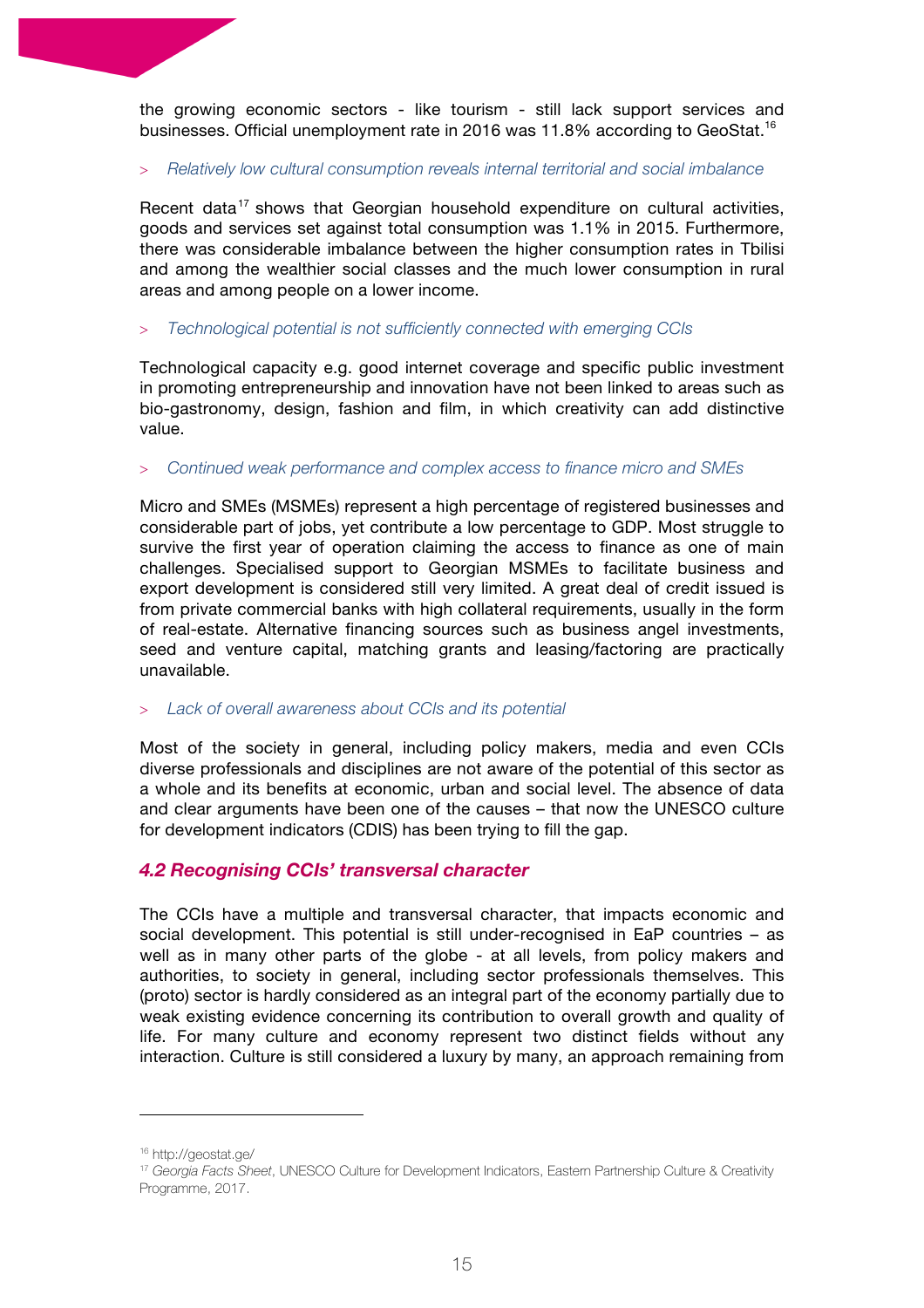former Soviet tradition. It is seen as a sector with low productivity and need for resources.

It is also difficult to fully comprehend the concept of CCIs, because the sector is open and multiple, includes several different disciplines, activities and professions, that on their turn may interact and add value to many different other sectors and domains. This notion may even vary according to different regions, cultures or policies. This makes it difficult to communicate and acknowledge the nature of the sector.

Many cultural sector professionals within the sector have a hard time in identifying themselves with the CCIs agenda. Each discipline is distinct with autonomous histories and paths. Consequently their differences are more often accepted and put forward than their common elements. Few recognise the advantages of integrating the CCIs umbrella concept that could facilitate the sector's coordination and interaction, but also allow them to speak with common voice and get more visibility. Many cultural and creative professionals see this reformulation as a drift towards commercialisation of culture field that would explore its material output or profitability. They see this as a problematical shift as they fear the instrumentalisation of culture. According to Professor Pier Luigi Sacco<sup>18</sup> this reaction reflects a pre-industrial culture 1.0 logic in which producers are remunerated not as part of a market transaction but rather as symbolic exchange of gifts between artist or cultural producer and patron – whether an individual or the state itself. In this context, production and access to culture is limited and conditioned by social and economic barriers.

#### *Culture 3.0 concept by Pier Luigi Sacco (2011)<sup>19</sup>*

# **Culture 1.0**

- Based largerly on patronage model
- Typical of a preindustrial economy
- Culture is neither a proper economic sector of the economy nor it is accessible to the majority of potential audiences
- Cultural production lives entirely on subsidies and could not survive otherwise

 

# **Culture 2.0**

- Cultural and Creative Industries, that produce economic value and are even profitable, but they represent a specific sector of the whole economy
- Audiences expand significantly, whereas cultural production is still severely controlled by entrance barriers
- Characterized by an explosion of the size of cultural markets

#### **Culture 3.0**

- Characterized by innovations that not only cause an expansion of the demand possibilities, but mainly and expansion of the production ones
- Transformation of audiences into practitioners (thereby defining a new, fuzzy and increasingly manifold notion of authorship and intellectual property)

<sup>18</sup> "*Culture 3.0: A new perspective for the EU 2014-2020 Structural Funds Programming*", April 2011, European Expert Network on Culture, Brussels.

<sup>19</sup> Pier Luigi Sacco, 2011. *"Culture 3.0: A new perspective for the EU 2014-2020 structural funds programming." European Expert Network on Culture Paper, April 2011. http://www.interarts.net/descargas/interarts2577.pdf*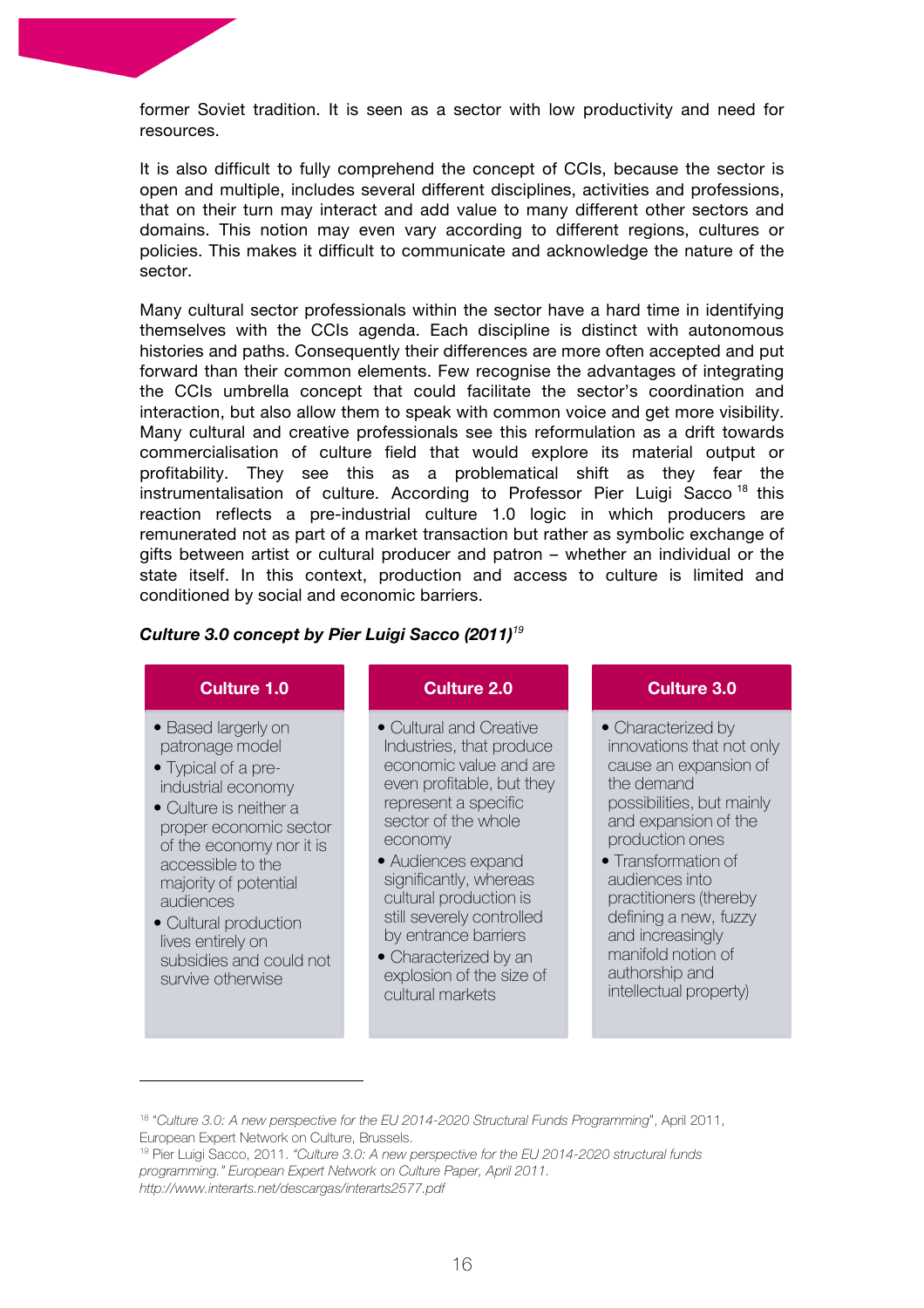Technological and economic development has gradually been modifying the sector's foundations. Like many other countries, the EaP countries have witnessed the growth in jobs considered "creative" and in the increase of creative components in jobs previously considered "routine" or "mechanical". This change has had a considerable impact on educational systems, social welfare and policy makers in working out how to develop and retain human capital. In most EaP countries the success of hi-tech outsourcing and the information technology industry has been more visible and scalable and therefore has had a bigger impact on policy makers and investors. Unfortunately the CCIs have mostly remained in the shadows of this technological boom.

The culture sector needs new, dynamic organisational or business models in this transition, even when profit is not the final goal or purpose. Pier Luigi Sacco recalls that the culture sector's non-material output – in welfare, sustainability, innovation, local identity and social cohesion need to be given appropriate attention. However, the traditional culture sector often resists this change of logic. Even for many of the sector's entrepreneurs and companies for whom profit making is consensual and one of the goals, e.g. music, audiovisual, media, ICT, design and architecture, CCIs are still a "strange" agenda, that they do not take as their own nor see benefits of belonging to.

The sector's different disciplines still mostly work in silos in a competitive and not very collaboratively. Collective organisation (meaning informal alliances and platforms, umbrella organisations and other sectorial associations) is still in an early phase or weak and professionals lack coordinated action and shared agendas. The sector lacks a joint voice that could advocate its role and lobby for its interests. Formerly prestigious and powerful trade unions of the Soviet era that spoke on behalf of different artistic and cultural disciplines and professions still function, but most of them seem not to respond to the sector's current needs and concerns, even though some have been reorganised in order to attract new generations. The current market economy brings new values and dynamics and a silo mentality does not allow most of these structures to open up and embrace them. The institutionalised cultural sector is fearful of losing its status and privileges and the atomised independent cultural and creative sector had a fast transition to market economy, which did not develop into stronger and collective structures. Therefore neither have recognised the role and full potential of CCIs as a unifying concept. The sector still concentrates on the "I" - individually focusing in pursuing projects in competitive manner - not on the more collaborative mode of the "We".

CCIs' transversal and cross-sectorial potential notably for economic growth and job creation is still not evident for many. There is a lack of data to back up the arguments and convince stakeholders. New methods to collect and measure both quantitative and qualitative data-sets are needed to give new insights into the potential impact of the sector that goes well beyond figures. The current new economic framework requires new indicators. The crossover character of CCIs that adds value to other sectors, its indirect and invisible impacts, calls for crosssectorial and cross-disciplinary analysis that may shed new light onto this phenomenon. In most EaP countries the process of developing UNESCO Culture for Development Indicators (CDIS) is under way. Armenia, Azerbaijan, Georgia, and Ukraine have developed the CDIS with the support of the EU-EaP Culture and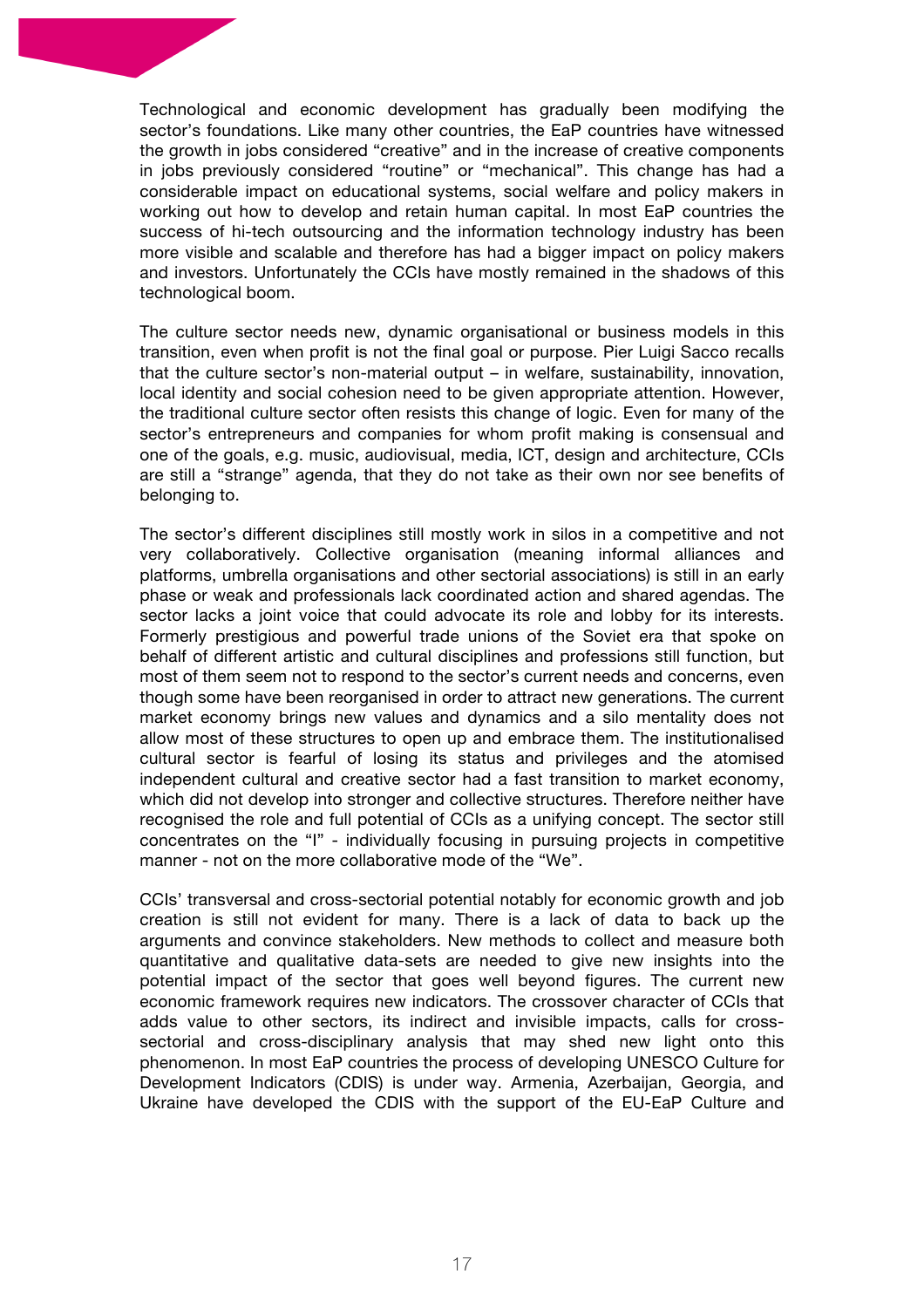Creativity Programme - as well as Moldova.<sup>20</sup> This framework is an excellent practice, that allows countries to establish basic indicators to map the place of culture in the economy and society and provides a baseline for discussion and policy development at a national and international level.

The transversal dimension of CCIs is difficult to address since it implies a radical change in the way national governments, regional or city councils and institutions are organised and how they function. The strict division into policy areas without common or coordinated actions or budgets is not the most efficient way to establish and implement successful policies in culture and creative industries. Current access and use of digital technology have blurred the distinction between producers and users. Production now incorporates user-driven inputs, so there is an equal need to develop schemes and communication that allow citizens to actively participate in policy-making.

A change of views and in practice is therefore needed in relation to research and innovation in order to recognise the sector's capacity to impact the economy. Innovation is currently seen merely as technologically-driven and within the context of production, there is a need to consider the potential of non-technological innovation. Artistic and cultural processes are also research-anchored, creating specific knowledge, which demands long-term investment. The sector has great potential for its capacity to engage and give expression to users/audiences, to change organisations, but also to manage and generate new value from knowledge. Research and technology might well develop new ideas and products, but cultural processes test, check and socialise new technology.

Launching specific CCIs policies to use their potential effectively are still at an early phase. Tourism acknowledges the distinctive role of culture but favours connections between the ministries of culture and economy and not with a broader CCIs perspective. CCIs policies are issued often by one stakeholder, mostly the Ministry of Culture, but this sector requires jointly designed and implemented programmes and tools that cover more policy areas. A wider perspective should be taken into consideration when designing CCIs policies, programmes and tools and more stakeholders should be involved and targeted. In many EaP countries there are inter-ministerial working groups that discuss and divide CCIs roles. To be effective and gather adequate resources, different policy areas and respective budgets could be channelled to convey a joint national strategy for CCIs spanning the economy, enterprise, research, technology and innovation, education, regional and urban development. It may be useful to create specific and independent cross-ministerial task forces to coordinate and develop CCIs which also include the private sector/businesses and professionals (cultural institutions, NGOs and entrepreneurs). These task forces could ensure interaction and synergy. They could also represent the sector within the policy-making process, promote research and monitor and evaluate policies.

<sup>&</sup>lt;sup>20</sup> In addition, in Moldova a recently study has also contributed to measure the CCI sector economic impact validating its potential. "*Assisting Moldova's Competitiveness Champions: Selecting Two Further Industries*", USAID Moldova, 2016.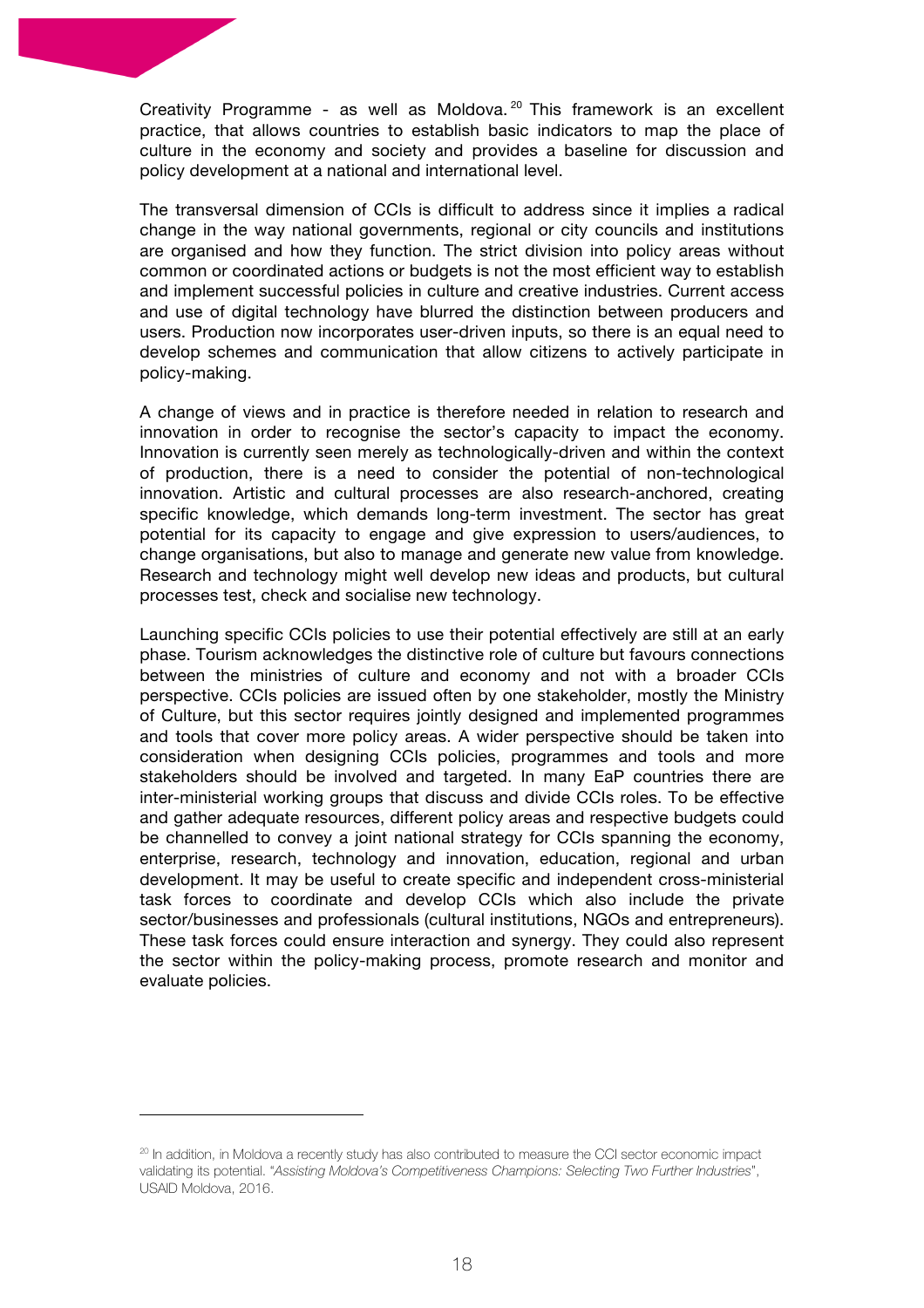# *4.2.1 International examples*

#### **Centre of Excellence for CCIs in Germany**

*The Centre of Excellence for Cultural and Creative Industries<sup>21</sup> was created in 2007 by a decision of the German Parliament and resulting from a cross-ministry initiative, i.e.: The Federal Ministry for Economic Affairs and Energy and the Federal Government's Commissioner for Culture and Media. It functions as a Berlin-based intermediary, advocate and matchmaker that informs, supports and builds trust between policy makers and multipliers, CCIs, academia and other industries. It provides a broad range of services and expertise focused on CCIs professionalisation and capacity-building (notably promoting entrepreneurial skills), cooperation between CCIs and other sectors, research of relevant trends and developments and offering CCIs professionals a neutral platform for networking.* 

*For more examples, see Creative Industries Council <sup>22</sup> (UK) and Brainport Eindhoven23 (The Netherlands)*

#### *4.2.2 Opportunities in Georgia*

*CCIs are one of the eight priorities in the national culture strategy leading to a specific CCIs roadmap*

The Ministry of Culture and Monument Protection has recognised the relationship between culture and the economy and the need to support and develop CCIs. CCIs are included in the policy framework: "Culture Strategy 2025", which was approved in 2016. A specific CCIs roadmap issued in September 2016 is now being implemented. This action plan included the establishment of Creative Georgia. Furthermore CCIs act as catalysts in the four-point Reform Plan of the Government of Georgia.

#### Local example: Creative Georgia<sup>24</sup>

*Creative Georgia was created in January 2017 as an LEPL with an aim to develop the CIs in Georgia. It supports cross-sectorial cooperation, alternative thinking and innovative approaches first of all within the state institutions, then in private sector and cultural field in general. The main goals of Creative Georgia at this stage are the following: raising awareness about the CIs in the entire country; implementing Creative Europe programme on national level; capacity building in CIs sector; creating alternative funding schemes and sharing information about existing funding opportunities; fostering cross-sectorial cooperation; networking and cluster creation; strengthening creative goods and services market on local and international levels. Its governance is overseen by an inter-ministerial commission comprising of Deputy Ministers, the Autonomous Republic of Adjara, Deputy Mayor of Tbilisi and representatives of the Education, Science and Culture Committee of the Parliament of Georgia. The Commission processes the recommendations from two advisory bodies: International Council, involving international leading experts on CCIs and Local Council, consisting from Georgian experts.*

<sup>21</sup> http://kreativ-bund.de

<sup>22</sup> https://www.gov.uk/government/groups/creative-industries-council

<sup>23</sup> http://www.brainport.nl/

<sup>24</sup> http://creativegeorgia.ge/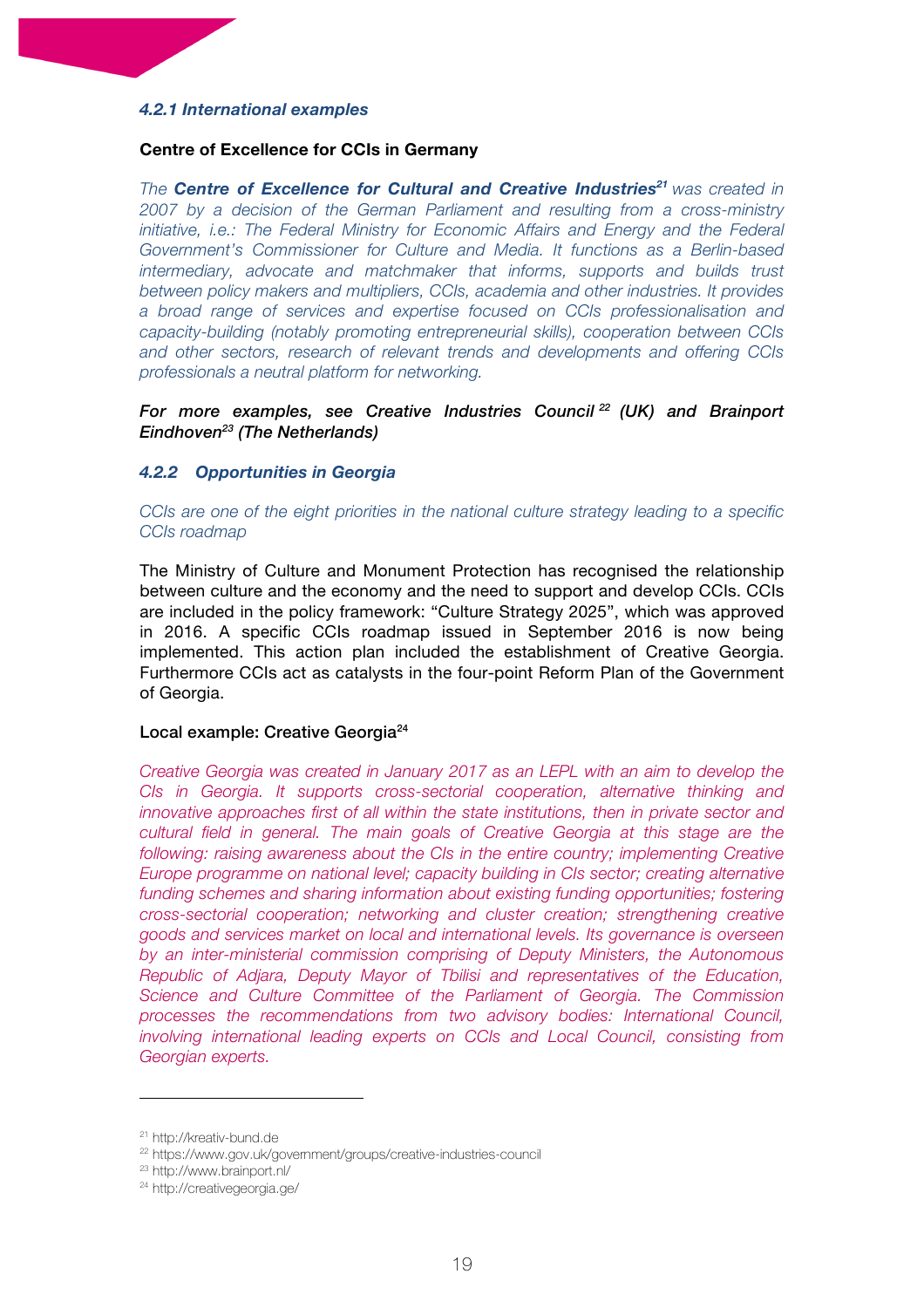> *Joint inter-ministerial initiative to promote film production – Film in Georgia*

Implemented by Enterprise Georgia (Ministry of Economy and Sustainable Development) in cooperation with Georgian National Film Centre (Ministry of Culture and Monument Protection), this incentive programme aims to promote Georgia as the leading Eastern European filming destination.

> *GITA invests in expanding creative thinking integrating CCIs disciplines*

The Georgian Innovation and Technology Agency is promoting initiatives to generate an innovative ecosystem, such as: Game Jam, Innovation Week, INNOV-A-THON Tbilisi, Innovation in Architecture, etc.

> *Rising momentum and international recognition of Georgian film industry* 

The Georgian National Film Centre (created in 2001) as an arm's length organisation gathers expertise and a knowledgeable team, distributes state funding and acts as a connector and promotor of the industry. Its actions have also been crucial in strengthening international links and encouraging co-productions. It has also started to work on audience development, though it needs further investment and support to reach its goals.

> *Strategic cooperation between Ministry of Culture and Monument Protection and Ministry of Economy in tourism – Check-In Georgia programme.*

Both ministries have been developing strategies to promote cultural tourism products and services in heritage, crafts, gastronomy, wine and active tourism. Both support Georgian companies to attend international trade fairs as well as the Check-In to Georgia programme, which brought big international stars to Georgia, integrated into a series of music events and festivals that also promoted local produce throughout the country.

> *The city of Tbilisi has announced a CCIs strategy and roadmap*

Tbilisi city hall has been discussing and has officially announced its intention to develop a CCIs strategy and roadmap in 2017, after acknowledging its potential to brand and develop the city.

> *Ongoing international projects in the regions are highlighting the role of CCIs to tourism and regional development*

The World Bank has projects in the Kakheti, Imereti, Samtskhe-Javakheti and Mtskheta-Mtianeti regions to improve tourism infrastructure which target the country's rich, natural cultural heritage and state tourism, heritage and museum institutions. Some pilot projects have set the way for mapping and developing CCIs policy in smaller towns and regions. For example, the COMUS project (Council of Europe) took place in the cities of Chiatura and Dusheti in 2015-2017 and the Creative Towns and Regions Initiative of the EU-EaP Culture and Creativity Programme, which has run a pilot project in the Mtskheta-Mtianeti region.

> *The UNESCO Culture for Development Indicators (CDIS) process has revealed a high contribution of CCIs to economy and employment in Georgia*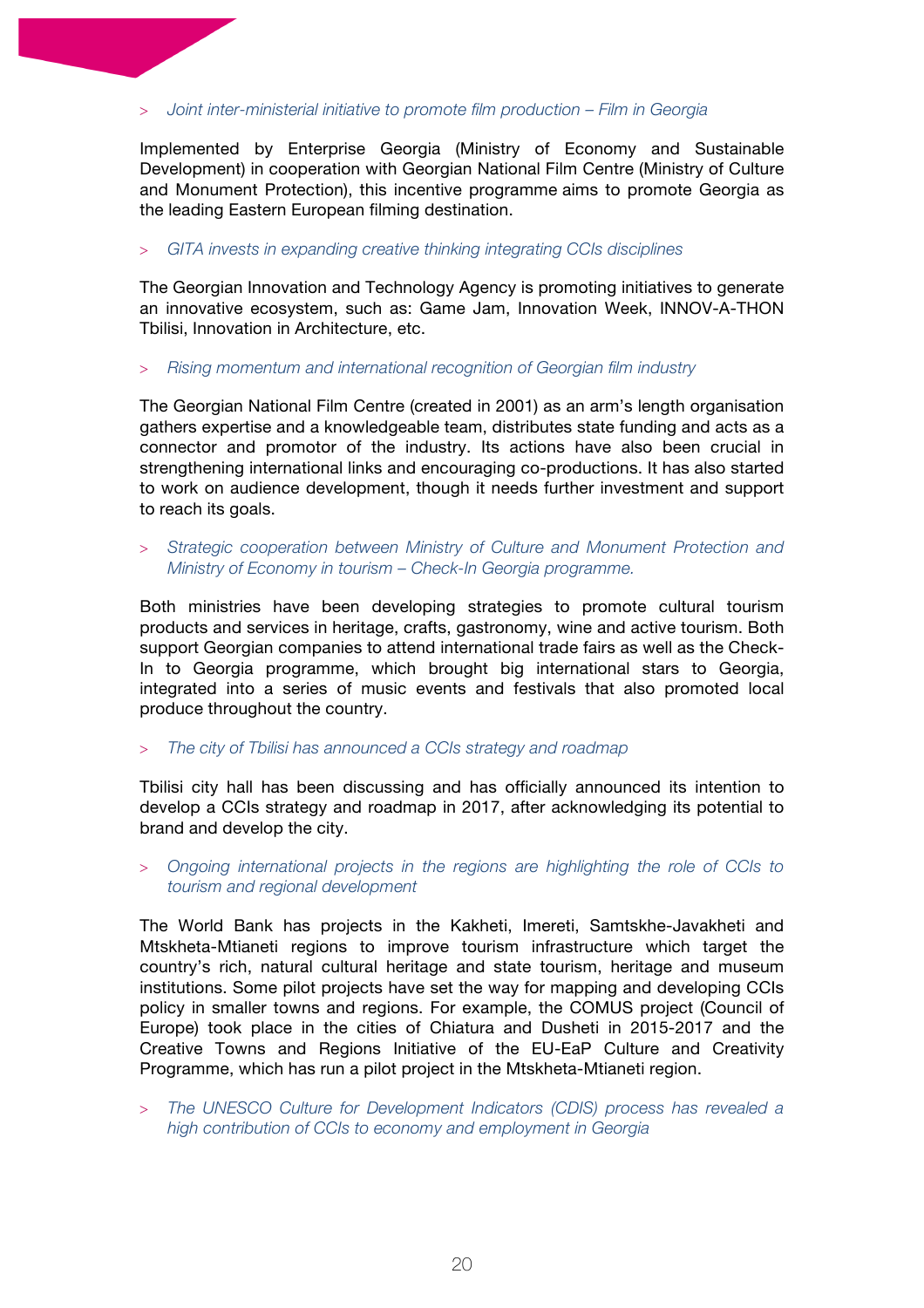A process of applying the UNESCO CDIS methodology is being finalised in Georgia. This effort has already revealed preliminary figures,<sup>25</sup> demonstrating that in 2015, cultural employment corresponded to 5.02% of total employment. This figure is actually higher than EU standards (see previous chapter 2.1). This process will be able to gather further and continued evidence on the impact of the sector in Georgia and establish an international comparative framework for permanent monitoring of the sector's performance and impact.

#### *4.2.3 Challenges in Georgia*

#### > *Policies are often developed and implemented in silos*

Linkages between policy areas remain fragile, despite some common action. The Ministry of Economy and Sustainable Development does not formally recognise the creative economy as an integral part of the revitalisation process of the national economy, job creation and sustainable development. SMEs and innovation promotion is mostly focused on industries that have been considered a priority but does not include CCIs. Structures and tools created to promote innovation and entrepreneurship in IT do not link to CCIs.

#### > *Lack of cooperation between central and local authorities in the field of culture*

Decentralisation is proceeding at a slower pace than initially planned. A lack of a shared agenda in the local cultural sector as well as insufficient coordination between the central and local authorities have limited the establishment of stronger CCIs agendas at the local level.

> *Insufficient data collection detail hinders accurate data-sets and the acknowledgement of the impact of CCIs*

The absence of data collection and monitoring practices in cultural institutions and by event organisers as well as the lack of detail in the list of economic activities (NACE and ISIC) provided by GeoStat leads to a potential underestimation of cultural impact in the UNESCO Culture for Development Indicators, especially in the case of data analysed from 2014 regarding the contribution of CCIs to the national GDP. The result of 0.56% seems clearly below the potential of CCIs in Georgia, taking into consideration high values obtained for cultural employment.

# *4.3 Setting up participatory policies and platforms*

 

The ecosystem approach of CCIs brings a larger step that is fundamental for EaP countries. That is bridging the gap between public authorities and citizens. The mutual lack of trust hinders the development of a civic and participatory culture. In order to allow CCIs to thrive and unleash its crossover potential, diverse stakeholders need to contribute and interact. All have a role to play in this shared responsibility agenda: State and regional/local authorities; businesses and private sector; and civil society.

<sup>25</sup> *Georgia Facts Sheet*, UNESCO Culture for Development Indicators, Eastern Partnership Culture & Creativity Programme, 2017.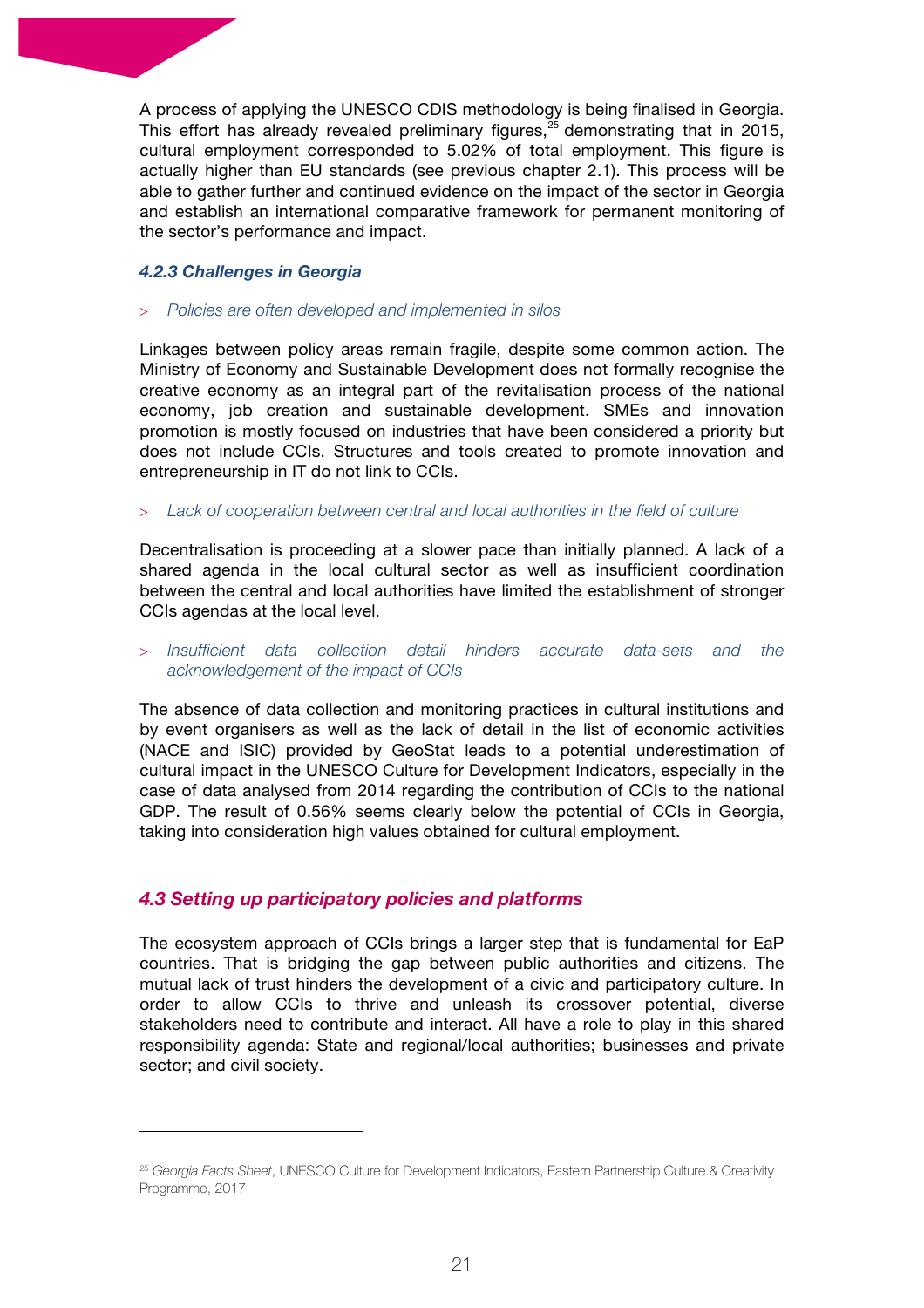Top-down one-sided state policy and action is insufficient to trigger innovation and creativity *per se*. Equally the sector's common reaction "let us do our own business alone" is not enough either. While there are few good examples in the EaP countries, there is still a long way in order to build a participatory culture that is not simply based on one-off events. Participatory discussions and open consultation are essential but they should lead to concrete action plans and implementation (even if partial and/or dependent on further political negotiations). This approach includes policy discussions and formulation, but also its consequent shared implementation, monitoring and evaluation, preferably through effective public private partnerships (PPPs) that are not yet common or even regulated in this sector in most countries. To nurture such a culture entails a long-term investment as it involves a change of mind-set and practice. It is about building up and upholding processes, much beyond their mere results.

New platforms and alliances are needed to open new channels among diverse stakeholders. Formal or informal, databases, web platforms or clusters, and joint structures are crucial to showcase, mediate and promote mutual acknowledgement and activate collaborations and linkages. These platforms may constitute the sector's collective and legitimate voice to represent and engage in dialogue with the authorities. The CCIs sector in EaP countries lacks these intermediary organisations bringing together state/public authorities, artists/creatives and citizens/users. Cluster initiatives for instance may gather all those that are or might be interested in this field, including education, training and research; urban planning and development authorities; to users and audiences.

It is essential for the CCIs sector to promote and network, to join forces and build partnerships for their field and for business development, and also to have a clearer voice and better political representation. Creative hubs play also an important role in community development. This is particularly relevant for EaP countries, where a lack of trust is still prevalent. National funding programmes that create networks and clusters and establish creative hubs could help develop a culture of active engagement and participation.

Mappings and public consultations at national, regional and local level should become standard practice by CCIs in order to identify resources as well as discuss and define policy-making initiatives. They can also run online consultations, working groups and public hearings. Mappings and participatory budgeting can be a good testing ground to activate civic participation. Participatory budgets, for instance, are being implemented throughout Europe at diverse political levels including in some EaP cities and it is an instrument that can contribute to activate citizenship, regional ownership, policy-making ownership and increase trust.

#### *4.3.1 International examples*

#### **Norwegian Innovation Clusters<sup>26</sup>**

In the early 2000s the Norwegian cluster programme was founded on the premises that *enterprises that collaborate are more innovative, productive and competitive. This*  financial scheme encourages bottom up shared initiatives by co-funding their *collaborations and undertakings. Annual open calls provide up to three years of support based on business plans. The cluster resources, potential for growth and position in the* 

<sup>26</sup> http://www.innovationclusters.no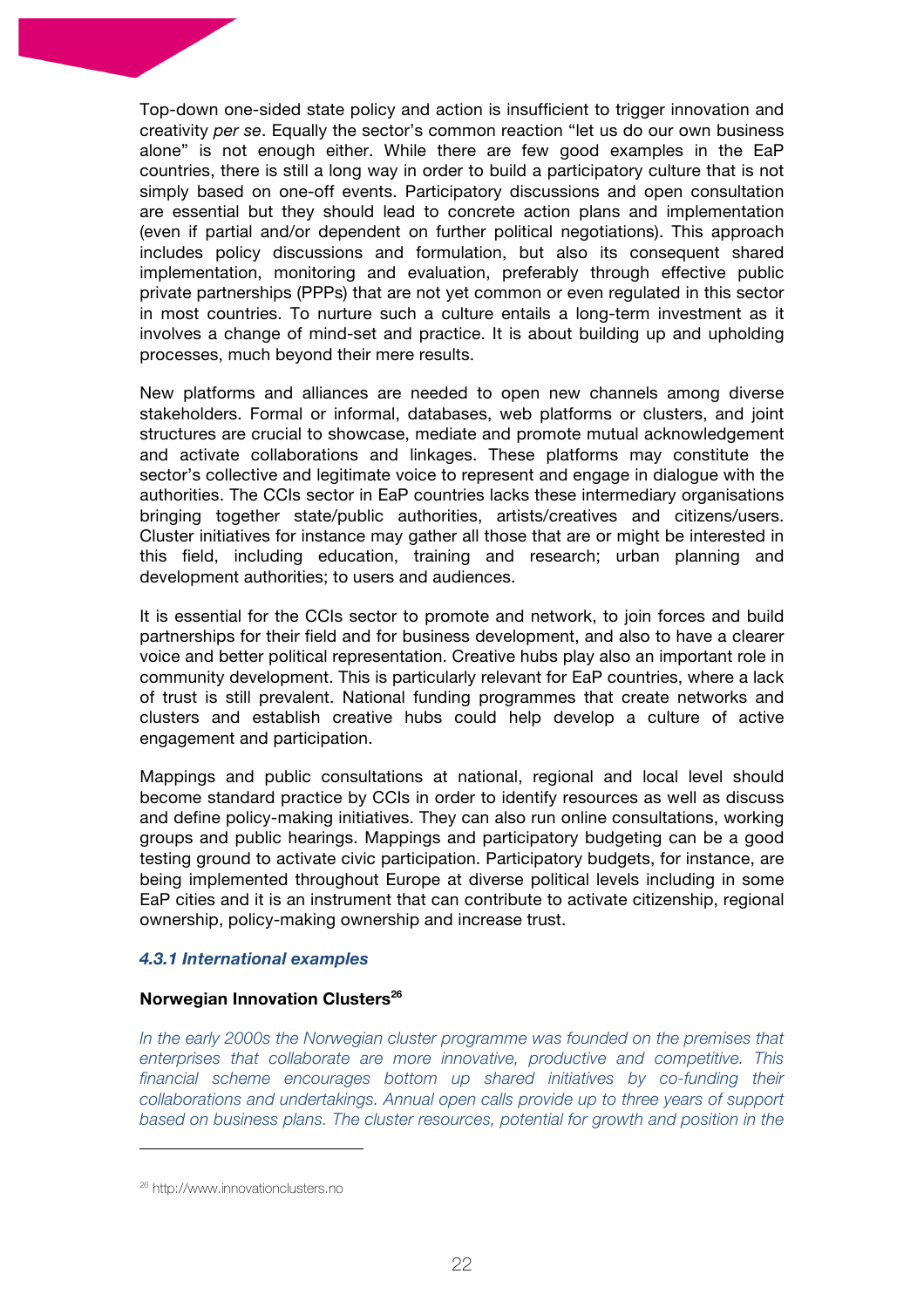*industry are just as important as whether the initiative is participatory, the leadership share a common interest and whether the cluster project has common ownership. It funds clusters on three levels of development: (1) emergent, (2) mature with a national market presence, and (3) mature with an international market presence.*

# *For more examples, see more: Participatory Budgeting Portugal27 and Culture Map Valletta28*

#### *4.3.2 Opportunities in Georgia*

#### > *Culture Strategy 2025 are the results of a wide participatory process*

The process that led to the formulation of the culture strategy has included the participation of sub-sector and regional stakeholders across the country. It was a model based on public involvement, transparency and equal partnership. Adopted in July 2016 it is being implemented by different authorities.

> *For the culture strategy development: specific interagency committee was created including diverse ministries and representatives from autonomous republics.*

During the culture strategy development, a specific interagency committee was created and several meetings were held. Diverse national ministries in addition to ministries of culture of autonomous republics and Tskhinvali Administration were involved in shaping this document. Besides, sectorial as well as regional and individual meetings have been held during this process with the sector. Also, an online questionnaire was spread.

> *Inter-ministerial council and working group coordinates CCIs development in Georgia*

In January 2017 an inter-ministerial council and working group was created to coordinate the implementation of the CCIs policy development action plan. The council integrates deputy ministers of several ministries, such are Education and Science, Sport and Youth Affairs, Agriculture, Infrastructure and Regional Development, Government Administration, Education and Culture Committee of Parliament of Georgia, Tbilisi City Hall and Tbilisi City Council, Ministry of Education, Culture and Sports of Ajara Autonomous Republic.

> *Some cases of successful association and spontaneous collaboration (publishing and audiovisual)*

The creation of Georgian Publishers and Booksellers Association (GPBA) in 1998 led to the joint organisation of a study and events that build up the basis of a steadily growing industry. In the audiovisual field the "Vake Park Film Movement" is an exemplar of spontaneous informal movements of gathering and advocacy that united professionals around common cause.

<sup>27</sup> https://opp.gov.pt

<sup>28</sup> https://www.culturemapmalta.com/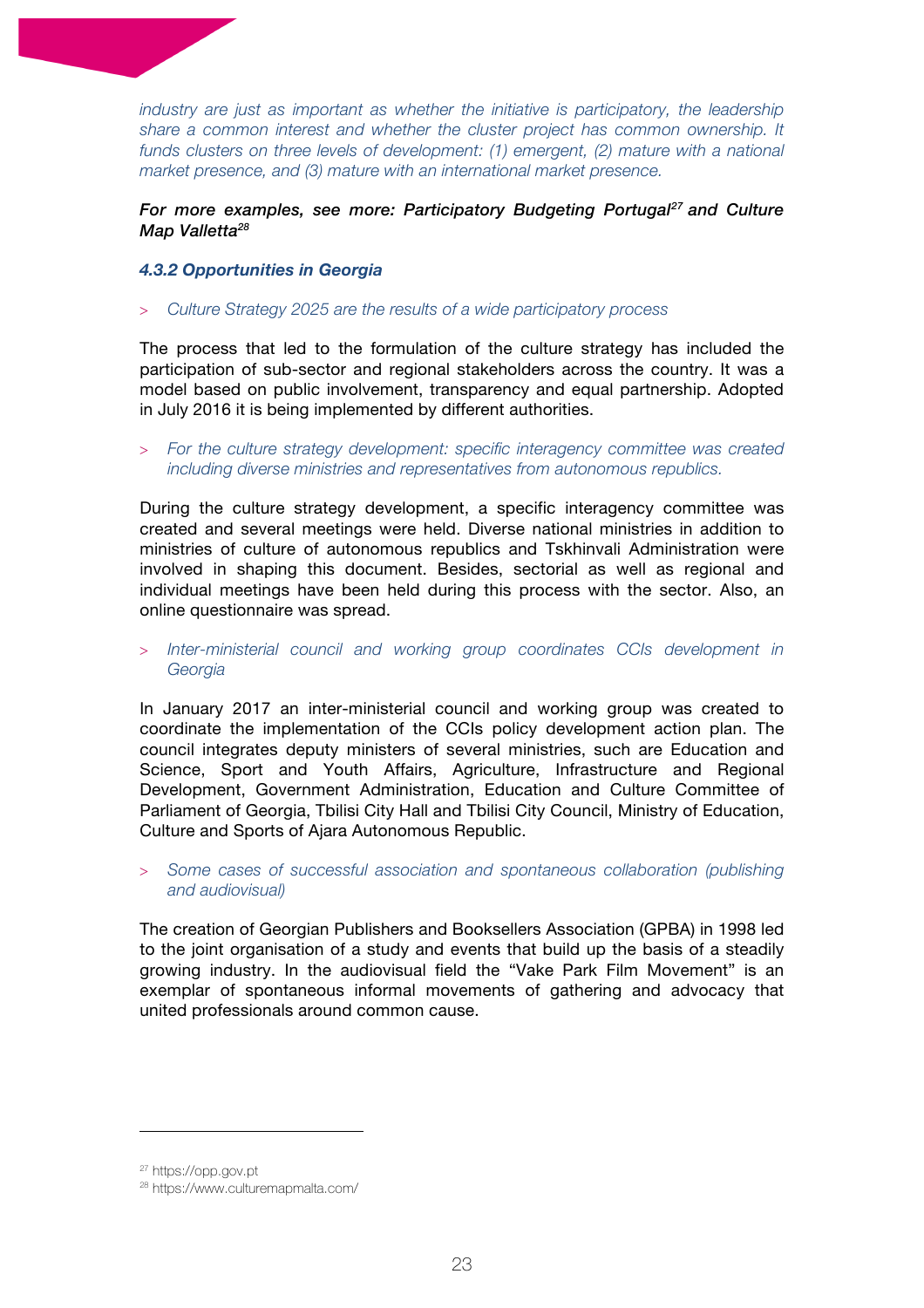#### Local example: Participatory budget of Marneuil<sup>29</sup>

*The One Caucasus festival has taken place in the Marneuil border region with Armenia and Azerbaijan since 2014. The local authorities introduced a process of participatory budgeting with the festival promoter in 2015. Several meetings across the region were held to discuss the main issues and potential projects in the region.*

#### Local example: Urban Labs "Re-concept" by Creative Georgia<sup>30</sup>

*A series of "urban labs" were promoted throughout the country by Creative Georgia in order to promote students' involvement in the discussion and management of renewal and/or design of architectonic projects of spaces and venues.* 

#### *4.3.3 Challenges in Georgia*

The culture strategy development could have benefited from more significant contribution from all diverse policy stakeholders

Despite all efforts and bodies put in place to make it a transversal participated process, some representatives of other policy areas as well as local authorities could have participated more significantly to the culture strategy process.

> *Lack of alliances, umbrella organisations and connectivity across the CCIs community*

It remains a challenge to put forward stable partnerships between governmental institutions, private and non-governmental sector, media and civil society. In most of the cases, the artistic unions from former Soviet past are no longer relevant and there are few umbrella-organisations and associations to take up this intermediary and representative role.

#### > *Lack of intermediaries and joint platforms leads to an absence of information*

Many independent professionals, especially outside the capital, claim it is hard to access information and get targeted advice. The sector needs more debates and specialised critique and commentators – online platforms, press, magazines, etc. Shared platforms are also missing for fashion designers, critics, technicians, engineers and entrepreneurs to promote their contents and stories.

#### *4.4 Building on emerging creative hubs*

Several new IT and creative hotspots, or "creative hubs", have been emerging throughout the EaP countries as well as in the rest of Europe in response to the current needs of the sector. It is still a recent phenomenon in some EaP countries and the majority of them are private initiatives with little or no support from public authorities. These hubs serve and showcase the dynamic entrepreneurial spirit of the creative and business communities following global trends.

Creative hubs have different shapes and set-ups. Most are physical spaces – but can also be digital platforms and virtual networks – and may incorporate co-working spaces, incubators or accelerators, fablabs or city labs, but above all they personify

<sup>29</sup> http://www.onecaucasus.org/marneuli-participatory-budget

<sup>30</sup> http://creativegeorgia.ge/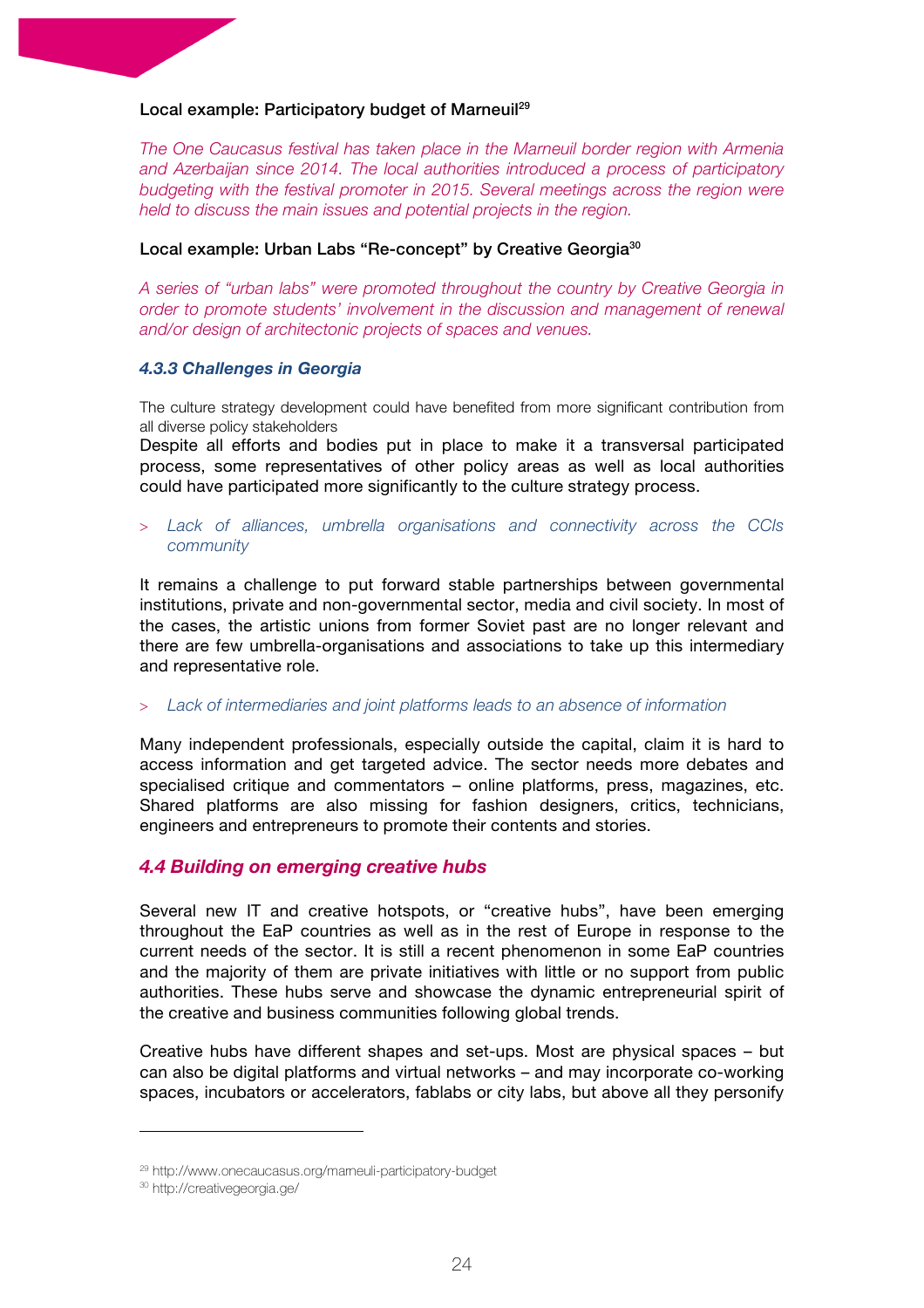a new community. In many cities they start to occupy abandoned buildings in the centre, in derelict spaces or in former/actual industrial sites and neighbourhoods. While inhabiting and gradually renovating them, they bring forgotten parts of towns back to life and contribute to land and urban development. These are places for working, meeting, learning and interacting; where knowledge is shared and transferred. Creative hubs assume different functions and offer various products and services: Work locations and offices; master classes and workshops; mentoring and coaching; business clubs; matching events, hackathons, etc. Above all, hubs facilitate project and business development and build communities.

These new work locations contribute to blurring lines between disciplines and hierarchies. While creative professionals come together to meet, discuss, create and perform across cultures, disciplines, languages and profiles, more attention is given to experimentation and methodology. Interaction in hubs stimulates artists and creative professionals used to focussing on their own individuality to associate and collaborate with the rest of the creative community and beyond. This interest in organising collectively is a matter of survival in this ever-changing competitive environment. Sharing know-how and resources within common spaces diminishes skill gaps. Creative hubs are new venues or organisations for the sector, as they are versatile and flexible places that experiment and interact. Public cultural institutions in EaP countries often do not provide favourable conditions for private operators to use their venues, their facilities are expensive to use/rent, thus their potential and facilities are under-used. This region is highly equipped with theatres, opera houses, museums, film studios but many of them are not facing the challenges that new opportunities pose.

Many hubs are ICT based or ICT dominant, but CCIs are also part of these ecosystems. Fewer hubs are orientated on art, or invest in projects that might not necessarily be profit making - but sustainable; other hubs have social entrepreneurship as a main focus, promoting projects and businesses that focus on cohesion and inclusiveness; and some hubs are labs that provide cities with solutions to their challenges.

In EaP countries most creative hubs have been established from the bottom-up, while in some European countries creative hubs came out of a top-down institutional initiative. The latter have led in many cases to brand new spaces that take a long time to populate. Many hubs may be vibrant and crowded, but they are also fragile. The maintenance bills are high and sustainability is hard to achieve; teams and activities are a constantly struggling to keep up; hub managers often lack all the necessary skills to deal with businesses in this specific sector; many miss connections to other similar hubs in the same city or country; to other regional stakeholders – schools, policy makers, investors, industry, and to international peers.

Creative hubs can make significant contributions to CCIs business development, community strengthening and urban renovation. Creative hubs can revitalise neighbourhoods and under-developed city quarters. It is a good investment to allow access to empty or non-used spaces and venues for CCIs. Free or low-costs rents and simplified procedures can support many new initiatives. Supporting teams and operations in the initial years and integrating them into wider city/region and sector development plans can provide an impetus towards their structural sustainability and take them to new heights. As new stakeholders, hubs can build on their achievements and social capital and become the basis for the development of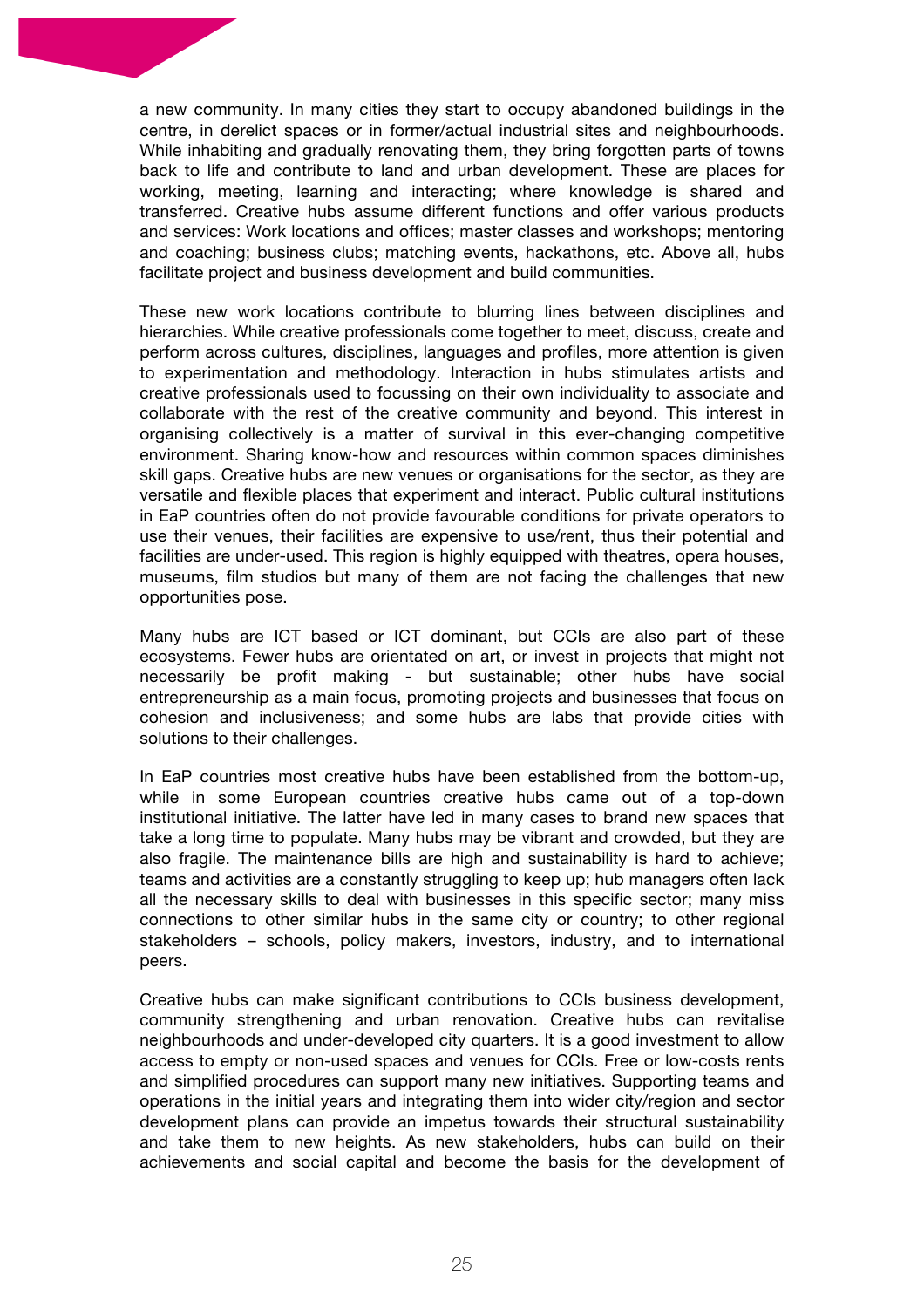potential Public-Private Partnerships (PPPs), which have yet to have a legal basis in some EaP countries.

#### *4.4.1 International examples*

#### **IncrediBOL!31 (Italy)**

*IncrediBOL! was born in 2010 as a city of Bologna pilot project, to provide tools to develop entrepreneurship in the CCIs. Today it is a well-established network with diverse partners and works across the Emilia-Romagna region. It started to issue annual public calls for creative entrepreneurs offering small cash contributions, space free of loans and advisory services, training and promotion. Proposals were matched with city locations - often closed or empty municipal spaces. Creativity has proven as a key factor to redevelop the city and contribute to its economic regeneration. As a result recently a new "micro-requalification" programme was launched to redevelop public spaces through art and creative interventions.*

*For more examples, see Subtopia32 (Sweden), Telliskivi Creative City33 (Estonia), Nova Iskra34 (Serbia) and Poligon35 (Slovenia)*

#### *4.4.2 Opportunities in Georgia*

#### > *Creation of Techparks Georgia to promote innovation and entrepreneurship in IT*

Techparks Georgia is national network of innovation centres that was created by GITA in 2016 in Tbilisi to stimulate innovation and entrepreneurship. Another Techpark opened in Zugdidi in 2016. It provides facilities for experimenting and prototyping – it has piloted two fabrication labs and three innovation labs (iLabs), but also provides wider education. It intends to play an important role in the creation of new companies, business development, commercialisation of innovations and creation of qualified jobs.

#### > *Emerging (creative) hub initiatives, including diverse fab-labs across the country*

There are other creative hubs including incubators and co-working spaces mainly in Tbilisi that are not solely dedicated to CCIs. Several fab-labs have been established in the capital and throughout the whole country. Most of them are promoted by the Ministry of Education and Science and within GITA's Techparks. Others have been integrated within universities – like the Academy of Arts, Ilia State University and Georgia American University, but also Tbilisi City Hall.

Local examples:

> **Fablabs in Georgia36**

 

> **Cospot, <sup>37</sup> Tbilisi** - Web platform aiming to promote co-working in Georgia

<sup>31</sup> http://www.incredibol.net/

<sup>32</sup> http://www.subtopia.se/

<sup>33</sup> http://telliskivi.eu

<sup>34</sup> http://novaiskra.com/

<sup>35</sup> http://www.poligon.si/

<sup>36</sup> https://www.fablabs.io/labs?country=ge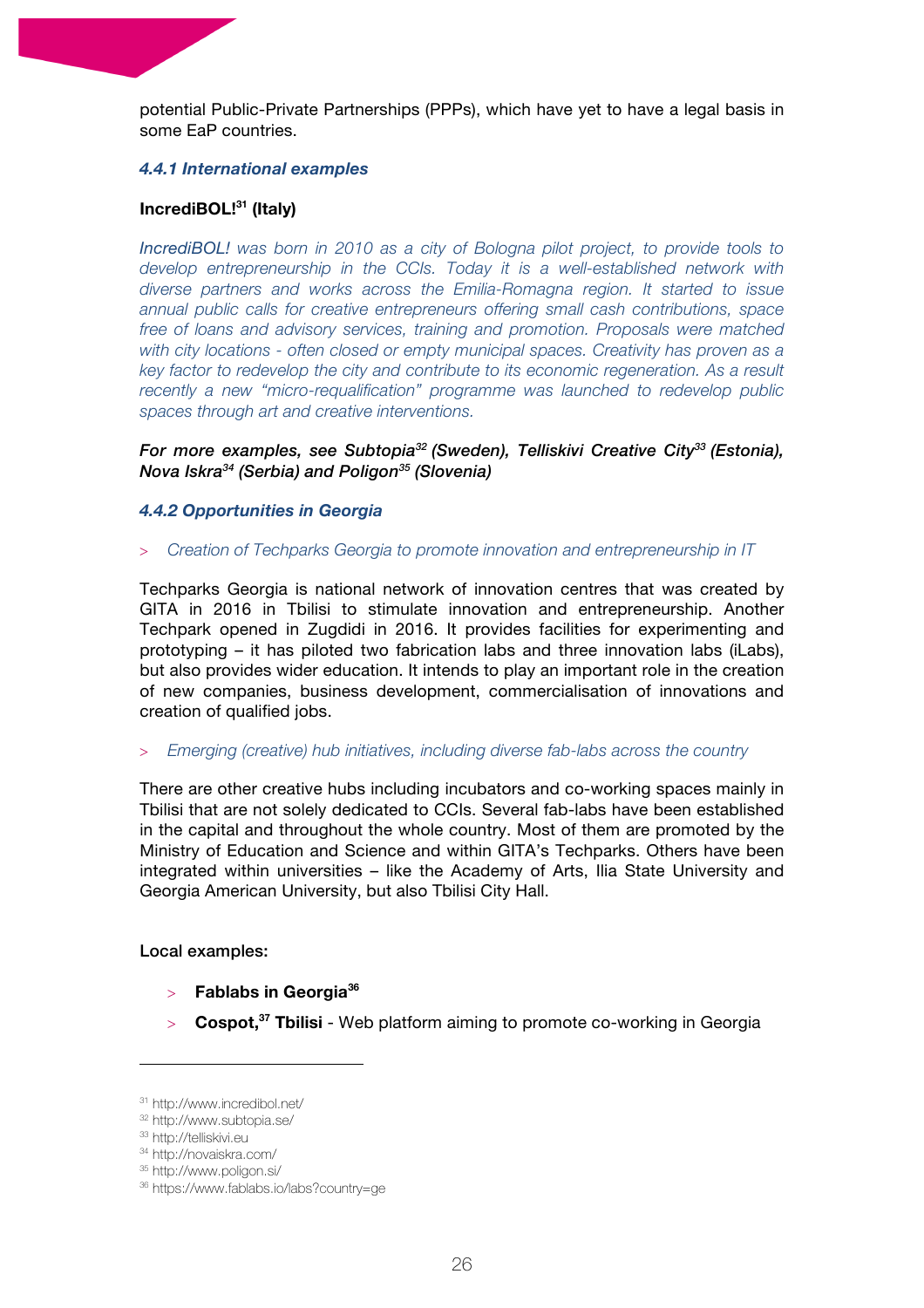- > **Generator 9.8, <sup>38</sup> Tbilisi –** Co-working and social bar, NGO driven by volunteers
- $>$  **Vere Loft**<sup>39</sup> Co-working space
- > **Fabrika <sup>40</sup> /Impact Hub Tbilisi <sup>41</sup> -** Designed by young team of Georgia architects and financed from "Adjara Group Hospitality" company, it is part of the Impact Hub international network. The goal was to create a space that would unite and promote collaborations of people who think alike. It is a coworking space with workshops and shops, integrated into a building converted into hostel and cafes.

#### *4.4.3 Challenges in Georgia*

> *Difficulties in accessing available sites and public space(s) for the creative community to gather, experiment, perform and/or showcase*

Despite emergence of some co-working spaces and hubs, access to them and their maintenance is complicated, costly and needs a support policy. The hubs' capacity to renew city areas makes them potentially interesting for private sponsors and PPPs. Festivals and other artistic and cultural initiatives also have difficulties in accessing venues. Screening venues for instance are limited, some are in need of renovation, some are privately owned and managed commercially and unaffordable for the creative community.

> *Limited offer of creative hubs linking arts and creativity and business*

Few initiatives have emerged in Georgia even in Tbilisi that link more directly business development and creativity.

> *Public cultural infrastructure needs renewal and articulation with the creative community*

Some cultural venues are ill equipped to be adapted to new needs and trends especially technically e.g. the quality of sound and video projectors in cinemas. The pre-1990 culture clubs network is mostly non-operational. This prevents these spaces being used for production and participation or for establishing touring circuits. When spaces are made available the rents in some cases can be very high. The cultural institutions' lack of management, vision and skills does not favour openness or establishing permanent relations with independent artists and the creative community.

#### > *Lack of strategy to connect CCIs with tech-innovation infra-structure*

Business development spaces like Techpark/GITA and technology transfer offices within university and fab-labs have little expertise and connections with CCIs. There are few innovation-based competitions and few dedicated facilities hosting ICT

<u> 1989 - Andrea San Andrew Maria (h. 1989).</u><br>1900 - Andrew Maria (h. 1980).

<sup>37</sup> https://www.cospot.ge/

<sup>38</sup> https://www.facebook.com/Generator9.8Geo/

<sup>39</sup> https://www.facebook.com/vereloft/

<sup>40</sup> http://fabrikatbilisi.com/

<sup>41</sup> https://tbilisi.impacthub.net/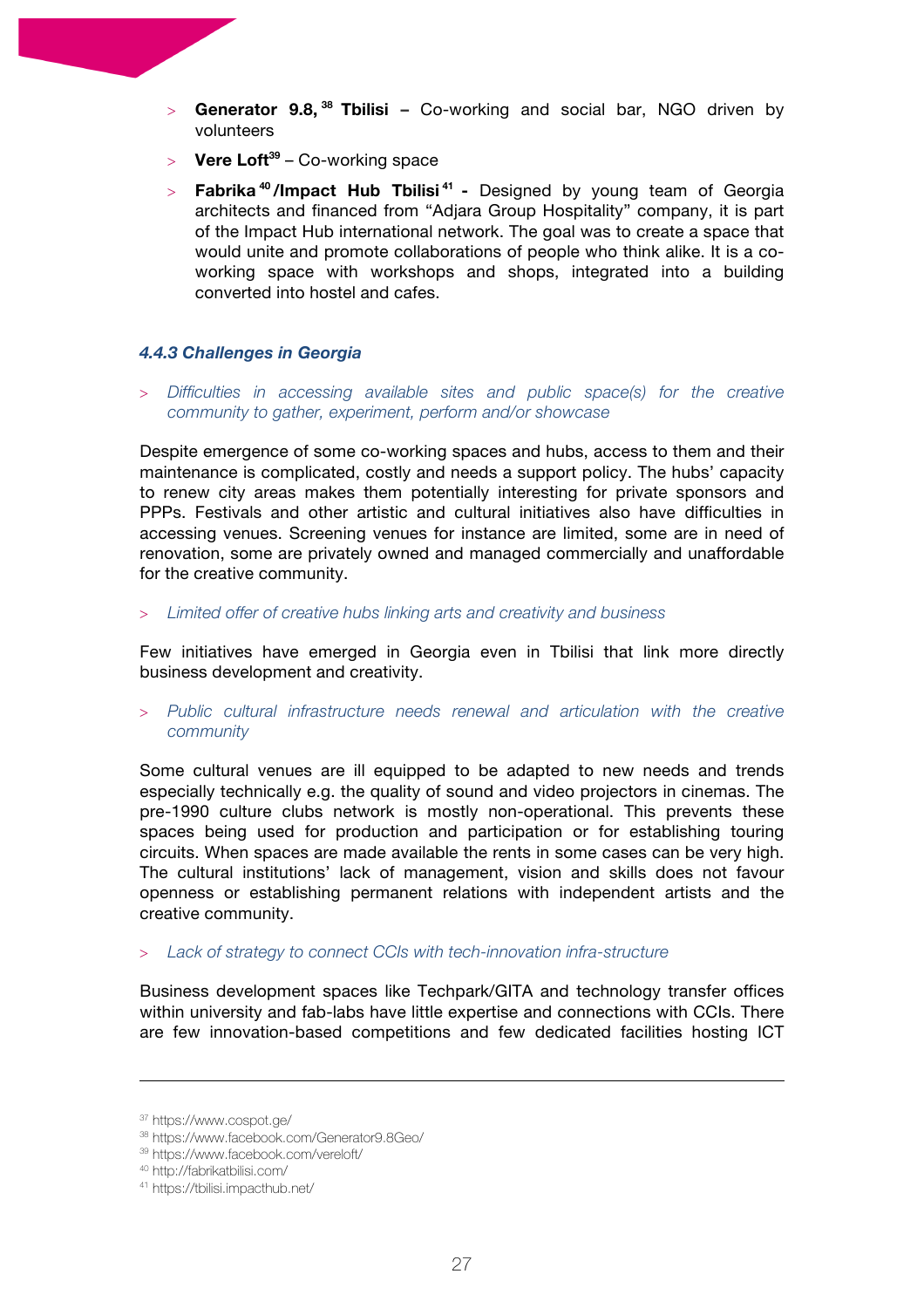startups. Access to innovation and technology information is particularly limited, especially in rural areas, although there have been some recent improvements.

# *4.5 Easing access to specific funding and support*

Many European countries recognise the challenge of the complicated access to finance for CCIs resulting from their specific nature and value.<sup>42</sup> The main obstacles are: the small size of most creative organisations, their predominantly intangible assets, their sources of revenue, their reliance on intellectual property rights as a driver for growth, their weak managerial skills and their lack of knowledge of and contacts in the business world.

European public business development services and private investors, from banks to business angels, are not familiar with CCIs operational and business models. CCIs do not qualify to loans for certain SME's funding programmes and schemes often because they lack guarantees. CCIs face similar problems in accessing finance in EaP countries. The difficult and limited access to finance, poor infrastructure, unfriendly legislation, weak incentives in developing a charitable culture, etc. mean they are not considered favourable business partners.

Public funding of independent culture (NGOs) needs greater clarity and better criteria in relation to the transparency of selection processes, regularity of support and sustainable development. State support for SMEs does not consider CCIs' specific nature and therefore needs further diversification, especially in relation to accommodating their micro-dimension. Local operators have little access to international co-productions and partnerships, because they often lack sufficient matching funds and adequate regulatory framework by the state. There are currently no incentives or tax deductions for private donations and sponsorship to CCIs. Intellectual property rights (IPR) protection laws are often neglected due to a lack of awareness among professionals or monitoring agencies. Restrictive regulations for online and offline trade and export also hamper business internationally.

The fund-raising skill in most of the sector operators is weak, especially for international grants. CCIs need more information, contacts and networking to identify and test the right partners, as well as resources to invest in long-term planning requirements. Some alternative and interesting funding endeavours are being developed by entrepreneurs, e.g. crowdfunding platforms, but structural improvement is needed in public systems and legislation to ease access and diversify funding alternatives for the sector.

#### *4.5.1 International examples*

 

# **PMV - Cultuurinvest<sup>43</sup> and STARTS – Investment Fund for Cultural Enterprises<sup>44</sup> (Belgium)**

*Two regional funds promoted respectively, by the Flemish Government – PMV - Cultuurinvest; and by the Walloon Government – STARTS. Both schemes provide* 

<sup>42</sup> The OMC working Group of EU member-states report "Towards more efficient financial ecosystems" has described this main issue and compiled a set of best practices.

<sup>43</sup> http://www.pmv.eu/nl/financiering-voor-ondernemers/leningen/cultuurinvest

<sup>44</sup> http://www.start-invest.be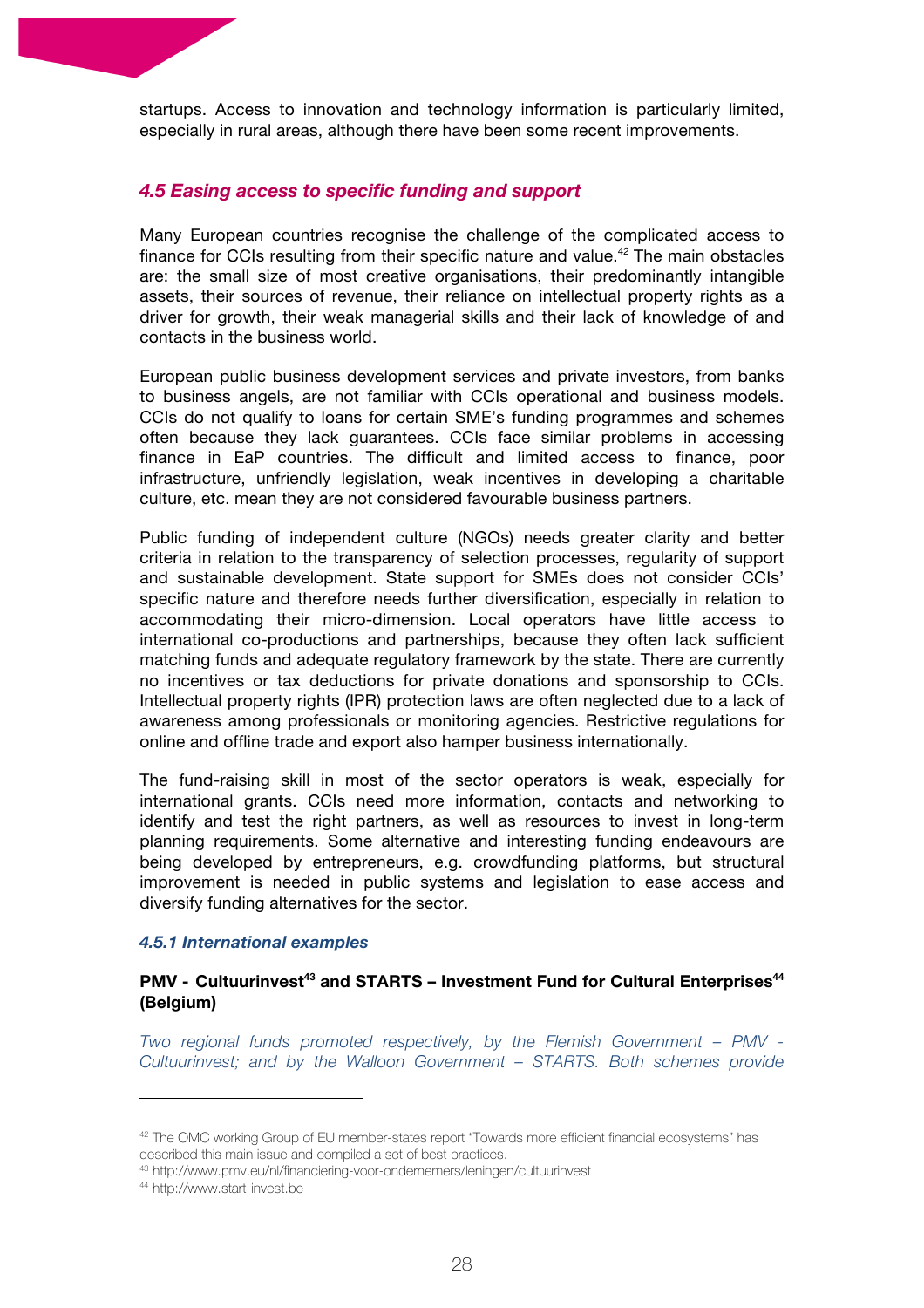*specialised loans and equity investments to the diverse phases of business development, accompanied by coaching and advice to enterprises (SMEs) as well as not for profit organisations in the CCIs.*

#### *For more examples, see AWS VINCI Vouchers in Creative Industry45 (Austria) and National Lottery46 (UK)*

#### *4.5.2 Opportunities in Georgia*

> *Film in Georgia acts as one-stop-shop and gives incentives to promote Georgia as a film location*

Film in Georgia provides information and advice on legal frameworks and local companies and services. It offers local and international producers up to 20% rebate on qualified expenses incurred in Georgia and an additional rebate of up to 5% if the production promotes Georgia as a destination and meets the programme's cultural test.

> *Establishment of open Calls for film production*

The Georgian National Film Centre organises competitive funding programmes (though with limited funds) for film production. The Autonomous Republic of Adjara has a small film production fund. The Book Centre holds an open call for translation and publishing.

#### > *Progressive media legislation*

Georgian National Communications Commission is an autonomous entity that regulates broadcasting. The transition to digital broadcasting allowed for a diversity of national and regional networks.

> *Public authorities support for creative start-ups and entrepreneurs*

Diverse programmes have been initiated by Enterprise Georgia and GITA as well as the Tbilisi City Hall targeting creative start-ups and entrepreneurs.

#### *4.5.3 Challenges in Georgia*

> *The need for public incentives and a beneficial legal framework to promote business development in the CCIs. The need to make charity and investment more attractive*

Legislation and support systems are often unable to adapt to CCIs, despite becoming more business-friendly. This hinders the development of creative enterprises. Georgia needs tax benefits and legal frameworks, which would encourage sponsorship and charitable donations that would help the private sector increase its interest and funding the CCIs sector.

> *State funding needs an arm's length procedure targeting CCIs*

The Ministry of Culture and Monument Protection has been working on the new methodology for funding in collaboration with international expert,  $47$  but the

<sup>45</sup> https://www.aws.at/foerderungen-1/vinci-voucher-in-creative-industries/

<sup>46</sup> http://www.lottery.culture.gov.uk/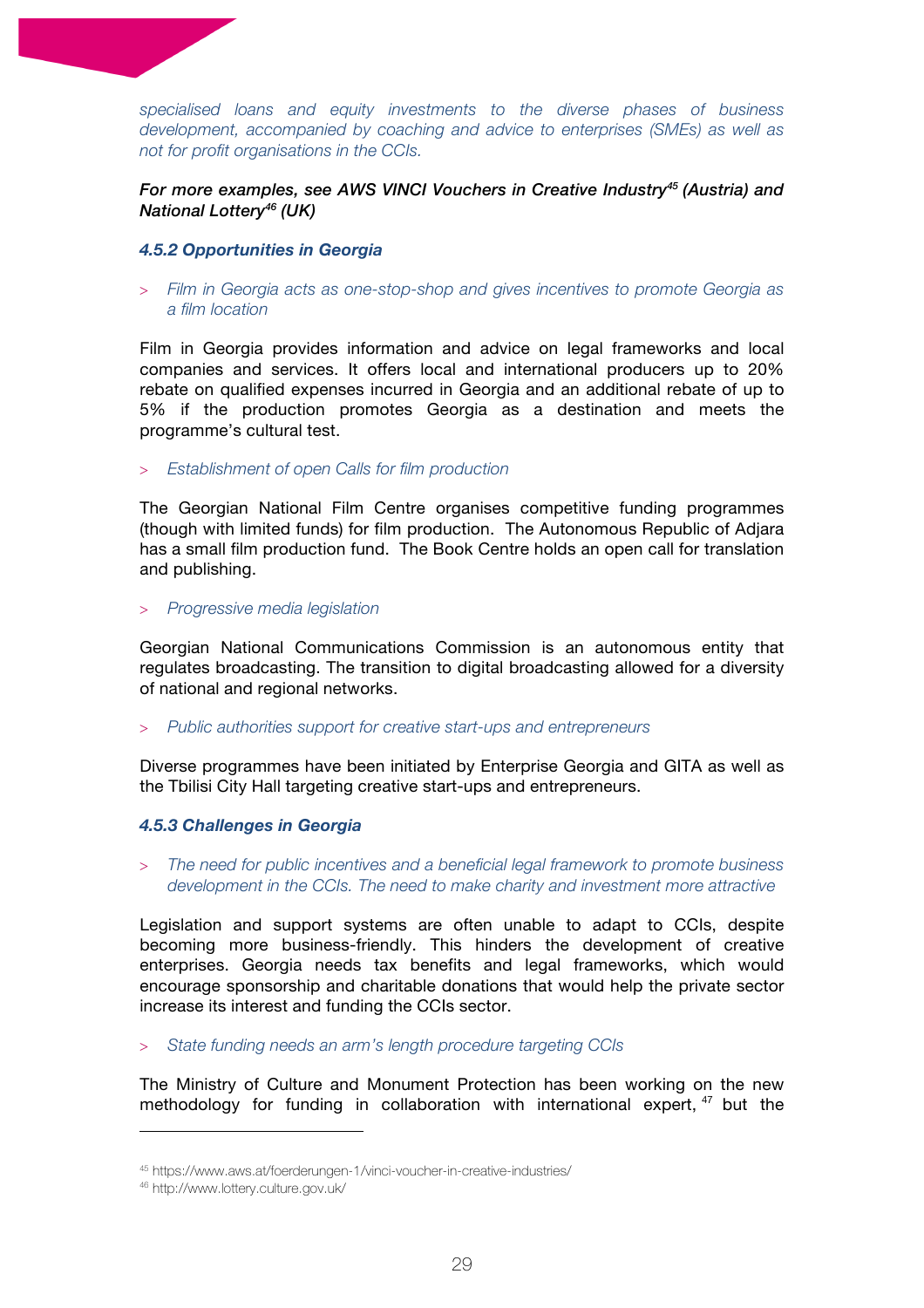independent body mandated to issue public calls, distribute and monitor funding for culture has not yet been created. Cultural institutions and NGOs, creative entrepreneurial projects and start-ups are still not specifically targeted in funding calls.

#### > *The need for a regulatory framework and public private partnerships (PPPs) model*

The establishment of PPPs still needs an adequate legal framework and specific model, which would develop the cultural market and a commercial cultural sector.

#### > *CCIS entrepreneurs need support services and alternative funding sources*

Creative entrepreneurs with no financial guarantees find access to alternative funding sources complicated. There is a need for specific credit lines and guarantees, micro-loans, seed funding and other tax incentives. Private investors are not acquainted with the logic, motivation and life cycles of CCIs and are therefore unable to assess the value of a proposition and support a CCIs venture with confidence. The sector also needs specialist information focal points able to advise on opportunities and issues such as copyright and funding opportunities*.*

#### > *The need for greater copyright awareness and management*

Georgia's legal framework meets EU copyright standards but several copyright and other intellectual property rights constraints remain. National institutions for intellectual property are mostly orientated towards industrial processes. The distribution of cultural products and services need more monitoring and information on copyright issues. Cultural professionals need to be more aware of their rights.

#### > *The weak film distribution network impacts on cinema development and production*

Many Georgian films are selected to be shown in international festivals, but it is often difficult to see them in Georgia. There are few screens available, especially outside Tbilisi; and TV broadcasters are not interested nor open to distributing films by independent producers.

# > *Filmmaking further development requires a supplementary investment*

The funding available for creation and production is limited in view of high competition. The equipment for production and screening is generally outdated and needs renewing. The former state studio "Kartuli-Pilmi" has not invested enough and requires a new development plan.

#### > *The media's economic model is unsustainable, and relies on a small advertising market*

Georgia's small advertising market does not sustain its media sector. The public channel produces content in-house and does not promote private sector internal market. Recent controversies over the reform of the public broadcaster and the private channel Rustavi 2 require constant attention and increased accountability in relation to media ownership and finance, even though Georgia has progressive media legislation.

<u> 1989 - Andrea San Andrew Maria (h. 1989).</u><br>1900 - Andrew Maria (h. 1980).

<sup>47</sup> Terry Sandell has been preparing a report "From Strategy to Action: Transition to a European-style Public Funding System and The Creation of a Georgian National Culture Fund" to be presented by the end of 2017.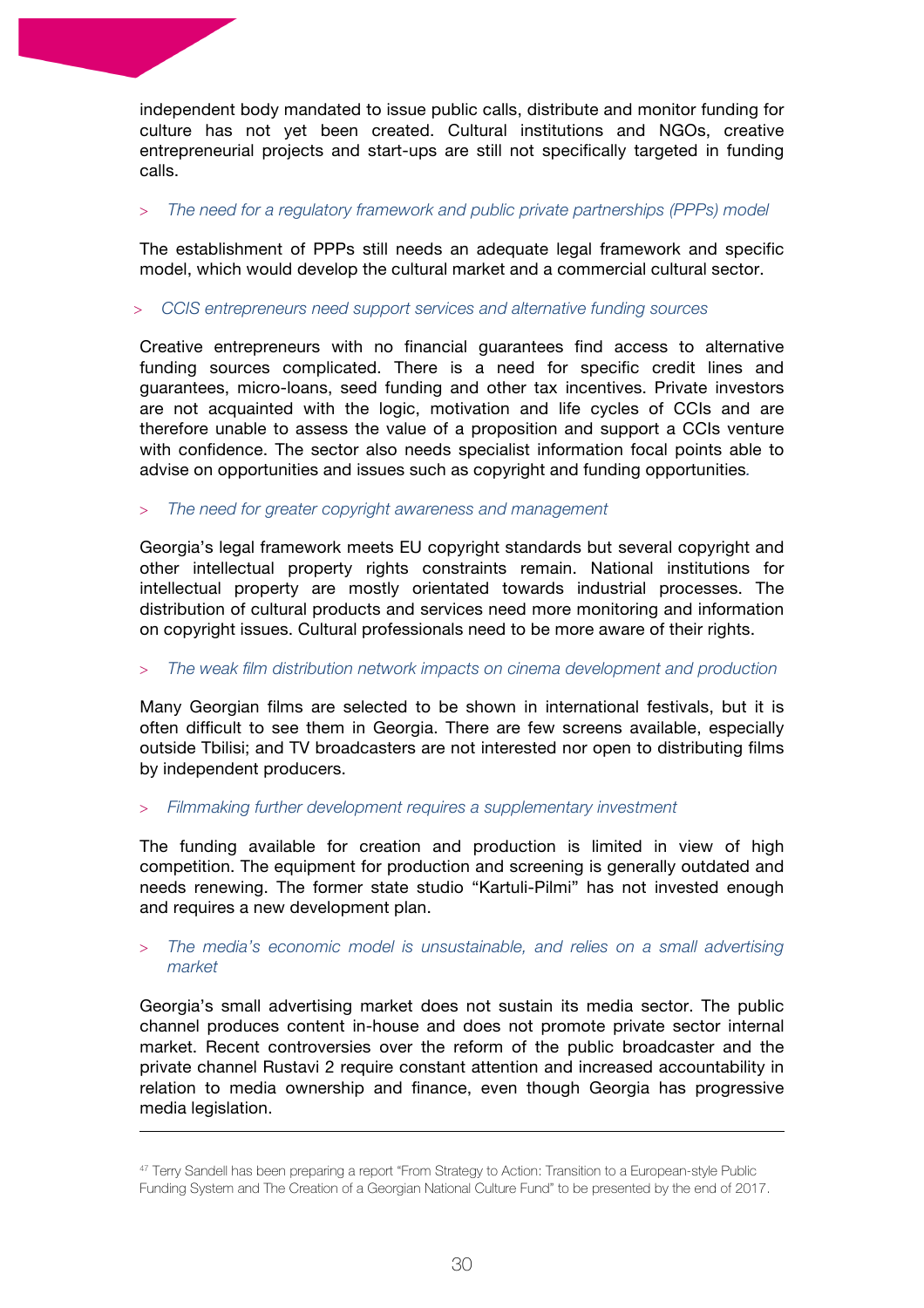#### *4.6 Improving creative entrepreneurial education and skills*

In view of the emergence of a new economic paradigm means educational and training institutions from schools to universities need to open up and connect more with regions and communities. Educational institutions need new approaches in how to design and conduct academic and vocational education that is more practical, resilient and entrepreneurial. Embracing the approach of lifelong learning would offer this. Many universities in EaP countries are prestigious for their technical quality notably in film, performing arts and music. However technical or artistic skills are not enough for young professionals to thrive, develop projects and start enterprises in the global market. Moreover, creativity and innovation are now being recognised as essential skills in other professions. All levels of education therefore need to integrate culture and creativity into their courses and develop creative skills and thinking and cultural practice and participation from early childhood. Lifelong learning needs to be promoted and teaching standards improved for pre-school to higher education, formal and non-formal institutions.

CCIS have also been impacted by the growth in digital media, globalisation, crossborder and cross-cultural collaboration. This creates a need for strategic and relational skills that deal with working in plural and multi-layered markets. Creative professionals need strategic, management and communications skills. Strategic skills rationalise the ways projects, businesses and careers are conceived and managed. A professional today has to be a creator, a manager, a researcher, a public relations specialist and a polyglot. All creatives need skills in how to negotiate, lead and discuss ideas, objectives and plans with partners. The need for continuous training increase in this more demanding and competitive market. Professionals have to be permanently on top of their game otherwise they risk losing contracts, schedules, deadlines, contacts and partners. Time management is fundamental especially when joint research and reflection are needed for a project, which is under pressure to produce outputs. Professionals have to reinforce their communication skills to overcome the obstacles caused by a lack of time, trust and mutual knowledge in non-hierarchical, multilingual and multi-sectorial temporary teams.

There are several examples of alternative educational and training projects and initiatives in EaP countries that fill the gaps and respond to these new needs. They are run by NGOs and established educational and cultural institutions. The challenge consists of how to integrate these new learning methods into the educational and training systems' official mainstream offer and how to engage different stakeholders to take up active roles in this development.

#### *4.6.1 International examples*

#### **Escalator - Creative Industry Kosice48 (Slovakia)**

*Escalator is an intensive programme of training and development of creativity, talent and professionalisation for those working in the creative field, individuals or enterprises/groups promoted by Creative Industry Kosice. Initially participants identify their needs and define their objectives through interviews with foreign mentors. This forms the basis of a "tailor-made" training and support programme of workshops,* 

<sup>48</sup> http://cike.sk/en/project/escalator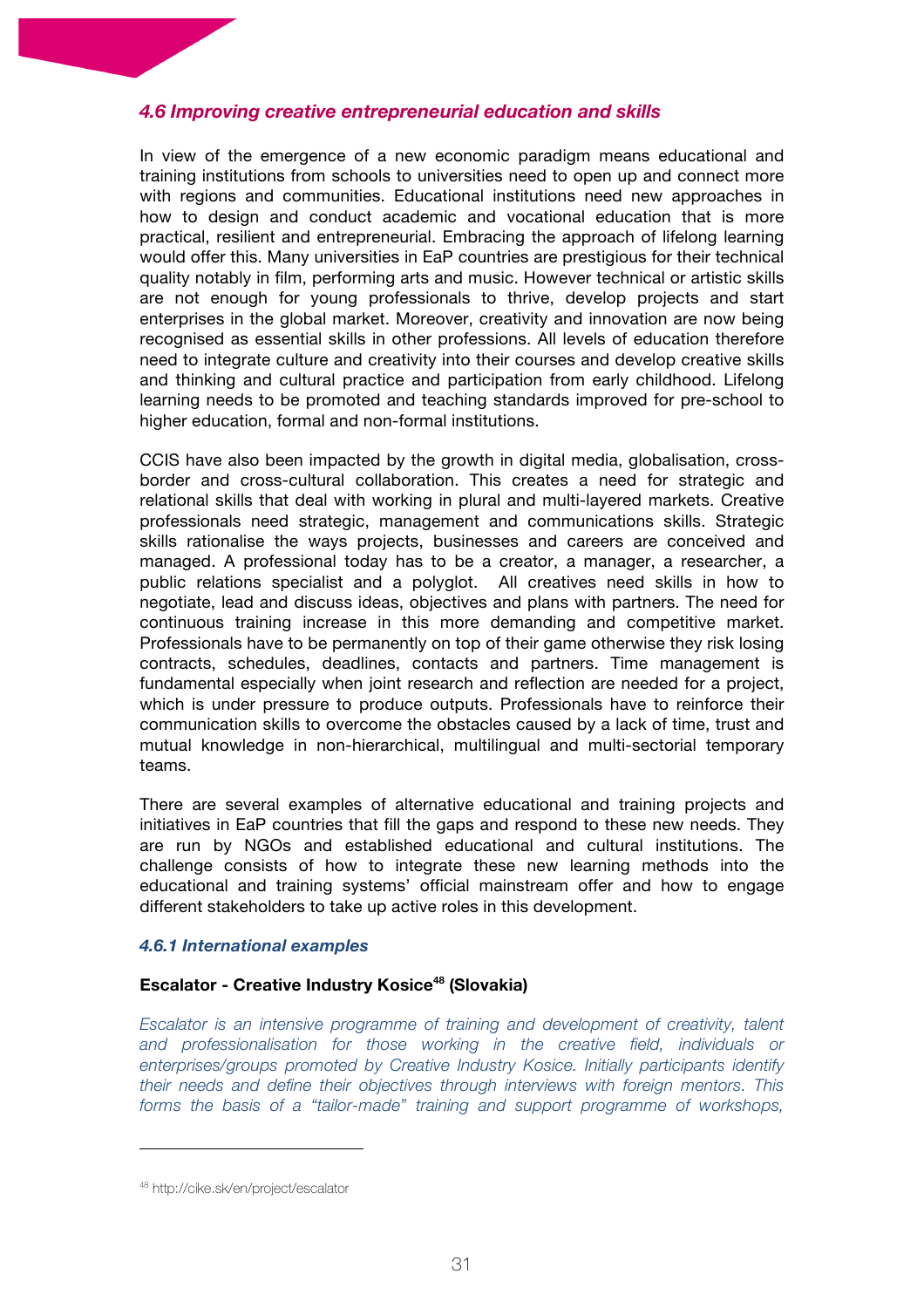*seminars, coaching, mentoring, business and strategic planning, research and development, study tours and pilot implementation.*

*For more examples, see OTELO regional network of youth creative centres49 (Austria), Creative Partnerships50 (Lithuania), Royal College of Art Innovation51 (UK) and Tallinn University of Technology - Innovation and Business Centre Mektory52 (Estonia)*

#### *4.6.2 Opportunities in Georgia*

> *Involvement of Ministry of Education and Science in the innovation policy process* 

There is a commitment to align education policy to market needs and international best practices and in raising the overall quality of the Georgian educational system.

#### > *Roadmap for Arts Education reform has been initiated*

Aware of the need to reshape education in accordance with CCIs policy goals, a roadmap for arts education reform is being elaborated jointly by Ministry of Culture and Monument Protection along with the Ministry of Education and Science.

> *Good art education levels in secondary schools – music and art included in the curriculum and ongoing programme by National Film Centre – Cinema*

Approximately 12% of all instructional hours in the first years of secondary school in Georgia are dedicated to arts education, according to recent data.<sup>53</sup> This is a reasonable amount. The curriculum is elective (painting, music, etc.) but it needs to be further diversified with new creative disciplines. One of the highlights is the Cinema at School Programme, supported jointly by the ministries of education and culture and implemented by the National Film Centre. The programme took film professionals to schools to promote cinema, activities including screenings and discussions.

> *Open access to information and consultations for creative entrepreneurs*

Creative Georgia has been touring the country providing information for the sector professionals and organisations about funding programmes, most notably Creative Europe, but also workshops on creative business models. Social networks (FB page) have also been used to maintain open channel of communication and assist operators in transforming their ideas into projects.

#### *Local example: Cinemobile Caucasus54*

*Cinemobile Caucasus is an educational programme for youth Implemented by the Noosfera Foundation that screens selected documentaries and fiction films of the regions in 40 different locations in Georgia, Armenia and Azerbaijan. Every* 

<sup>49</sup> http://www.otelo.or.at/

<sup>50</sup> http://www.kurybinespartnerystes.lt/

<sup>51</sup> https://www.rca.ac.uk/research-innovation/innovationrca/

<sup>52</sup> https://www.ttu.ee/mektory-eng

<sup>53</sup> Georgia Facts Sheet, UNESCO Culture for Development Indicators, Eastern Partnership Culture & Creativity Programme, 2017.

<sup>54</sup> http://www.noosfera-foundation.com/film-education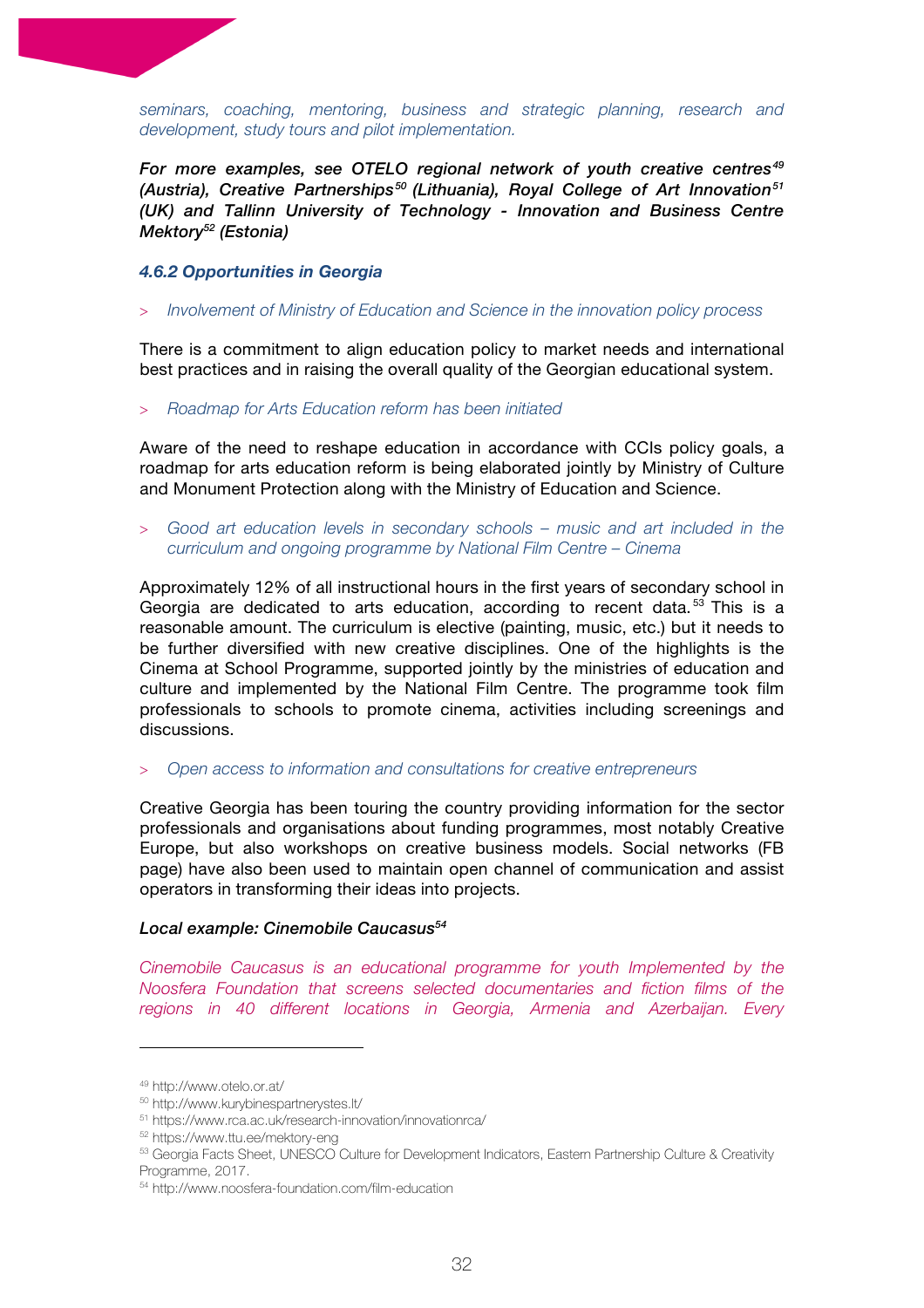*film screening deals with important topics like regional identity, democracy, the common history of the region, ecological or environmental issues, women's issues, migration and themes which are not often discussed in schools, educational institutions or rural communities.*

#### *4.6.3 Challenges in Georgia*

> *Arts education and training lacks management and communication skills and it does not respond well to market changes and needs*

Creative professionals are not business-orientated and lack strategic, management <sup>55</sup> and communication skills that would allow them to design, implement and brand their projects well in the market. Art universities curricula, do not include creative entrepreneurship skills and are not building a pool of qualified professionals for innovative research and development.

#### > *Need for lifelong learning in CCIs*

ICT is rapidly evolving therefore professional training needs a lifelong learning offer that responds to the sector's changing needs. Coaching, mentoring, and training opportunities for creative entrepreneurs are also limited. Specialised audiovisual education and training is inadequate due to inadequate equipment especially for post-production skills.

#### > *Need for enlarged dissemination of existing public programmes*

Many sector professionals and related interested stakeholders are not aware of existing governmental and other public authorities' policies and programmes to promote information and skills development. Further dissemination is needed to have a wider outreach, notably involving media.

# *4.7 Developing audiences and markets*

 

CCIs' potential and transversal features are still little known by policy-makers and much of society in EaP countries. Many CCIs professionals are not the sector's best advocates. CCIs remain largely absent in media and public discourse except among niche audiences in capitals or big cities. Active and contemporary cultural venues and institutions are difficult to find in regions and rural areas, even on the outskirts of capitals and distribution systems are under-developed. Cultural houses/clubs (*dom kultury*) across the country need more resources and consequently up-to-date cultural and creative content. Developing audiences and a demand for cultural content is also crucial. This requires increasing the number of distribution channels. The different markets within EaP countries and different regulations and languages make it difficult to internationalise and operate across borders.

The digital revolution is blurring the distinction between creators and consumers, since content can be distributed without mediators to target audiences. Cultural production and access to new content are two phases of the same process,

<sup>55</sup> The Festival Management Training Programme in Ajara promoted by the British Council in partnership with the Ministry of Education, Culture and Sports of the Autonomous Republic of Ajara has been trying to fill this gap.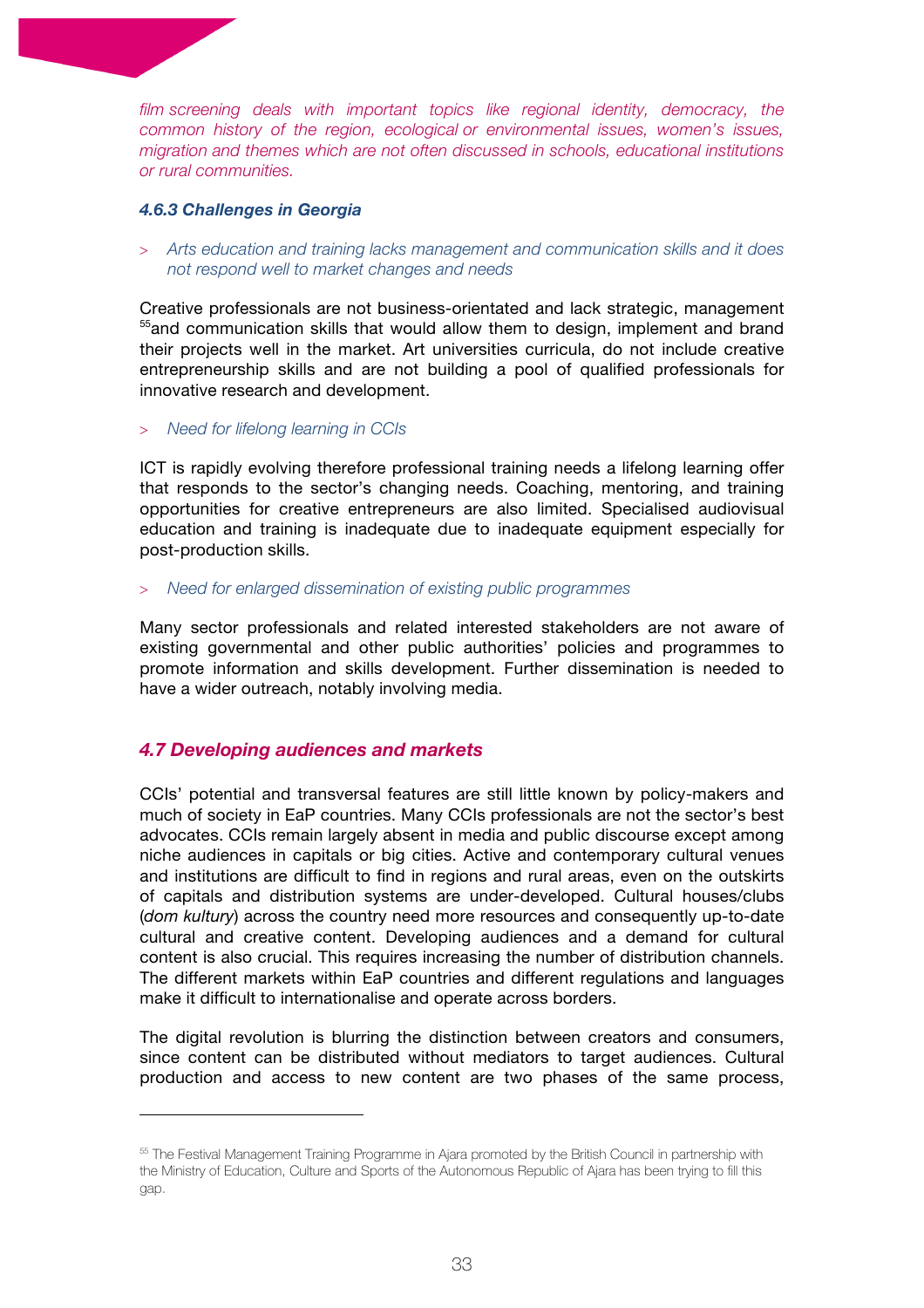according to Pier Luigi Sacco. In his culture 3.0 model participation becomes a generator of value as its economic and social effects can be larger than market mediated distribution. User engagement and participation demands a new economic and social environment and framework that requires trust and dialogue between different stakeholders.

Most cultural institutions and many creative enterprises and professionals need audience engagement, communication and marketing skills. Box office sales and communications tend not to be a priority for many traditional and established institutions because they target a cultivated and familiar elite that frequently attend events. For the independent scene, the lack of strategic and planning skills and a shortage of long-term investment contributes to poor communication strategies. Most independent creatives seem to have difficulties with self-promotion, branding and market positioning and rely on sales points or parallel commercial initiatives. The shortage of value chain intermediaries - managers, agents, producers and especially marketing experts, public relations officers and communication specialists has a significant negative effect on the sector's development because these professions have the expertise to select, target and disseminate content and develop user engagement.

The diversity of expressions and content in national media is another challenge. Television can play a crucial role in promoting CCIs and contribute to building recognition and awareness and thereby increasing demand. This powerful tool is not being used to its full potential. In EaP countries there is a need to critique and a need for specialised journalists and media experts that can write about CCIs personalities, stories and successes. There are some interesting media platforms, that promote urban culture, festivals, lifestyle, cultural tourism, etc.

EaP countries are known for the diversity and quality of some of their festivals for films, music and theatre that take advantage of their geopolitical location to bridge East and West. These festivals have been important focal points for audience and business development and tourism attraction. Several of them keep a programme running all year round, and in some cases, develop initiatives that go beyond the capital cities, despite difficulties.

#### *4.7.1 International examples*

# **OSTV - Canal18056 (Portugal)**

*Open Source TV channel (OSTV) is entirely dedicated to culture, arts and creativity, combining TV and internet on the same platform. It broadcasts innovative content, created by a new generation of artists and producers, and develops cooperation projects with partners around the world.*

For more examples, see HELMET city library network<sup>57</sup> in Helsinki, Kinodvor City Cinema58 in Ljubljana, Opgang youth audience-based theatre59 in Denmark, Laznia Nowa Theatre & Cultural Centre<sup>60</sup> in Poland and Science Gallery<sup>61</sup> in Ireland

<sup>56</sup> http://canal180.pt/en/

<sup>57</sup> http://www.helmet.fi/

<sup>58</sup> http://www.kinodvor.org/

<sup>59</sup> http://opgang2.dk/

<sup>60</sup> http://www.laznianowa.pl/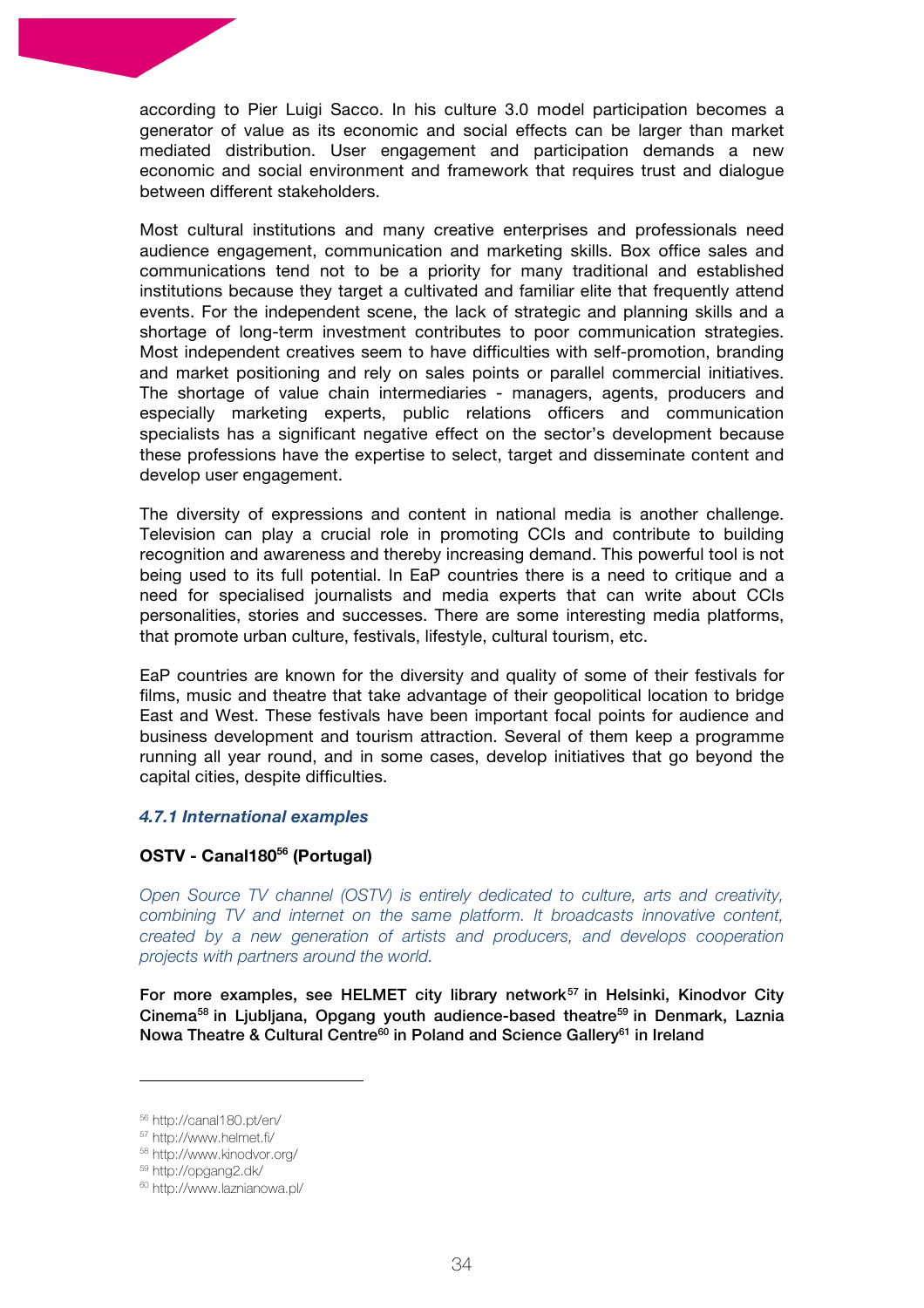### *4.7.2 Opportunities in Georgia*

#### > *The emergence of interesting audience development strategies among some arts and culture institutions and events*

Some cultural organisations and events have been improving their management, by reflected on their audience development and communication strategies. For example, Kote Marjanishvili State Drama Theatre has introduced Lunchtime Sales when half-price tickets can be bought at the box office. The annual Tbilisi

7 Creative Georgia has organised information tour in 3 regions and the team International Book Fair targets both professionals and general audiences and has attracted media attention and numerous visitors.

> *Emerging online media is contributing to promote CCIs*

Some emerging online media initiatives (see bellow the case of Artarea TV) have been contributing to produce contents acknowledging and promoting the CCIs among its audiences.

> *Creative Georgia is touring the country with informational meetings*

During 201 visited 15 municipalities to share information about CCIs in general and clarifying its own role, goals and activities to local cultural actors, representatives of municipal organisations and other interested stakeholders.

#### *Local example: Artarea TV62*

*Artarea TV focuses on art, culture and creative content and covers most of the CCIs in Georgia. The project was founded in 2012 and uses blogs and vlogs to bring together writers, musicians, painters, journalists and people interested in culture. Artarea's interesting business model is based on events management of concerts and performances plus a cafe.*

#### *4.7.3 Challenges in Georgia*

#### > *The low level of cultural participation and consumption outside of Tbilisi*

Average attendance rates in arts and culture in general are low especially among those living outside of Tbilisi and people on a lower income. Average household expenditure on cultural activities, goods and services set against total consumption was 1.1% in 2015. The fact that some festivals and events have very good attendance and many even sell out only confirms the regional and economic imbalance.

#### > *The need for effective communication and interaction with audiences*

CCIs need more know-how and practice in engaging and communicating with the public. The cultural and creative offer needs re-engineering by using social networks and digital tools for interactive and real-time feedback so it can connect with young

<u> 1989 - Andrea San Andrew Maria (h. 1989).</u><br>1900 - Andrew Maria (h. 1980).

<sup>61</sup> https://dublin.sciencegallery.com/education

<sup>62</sup> http://artarea.tv/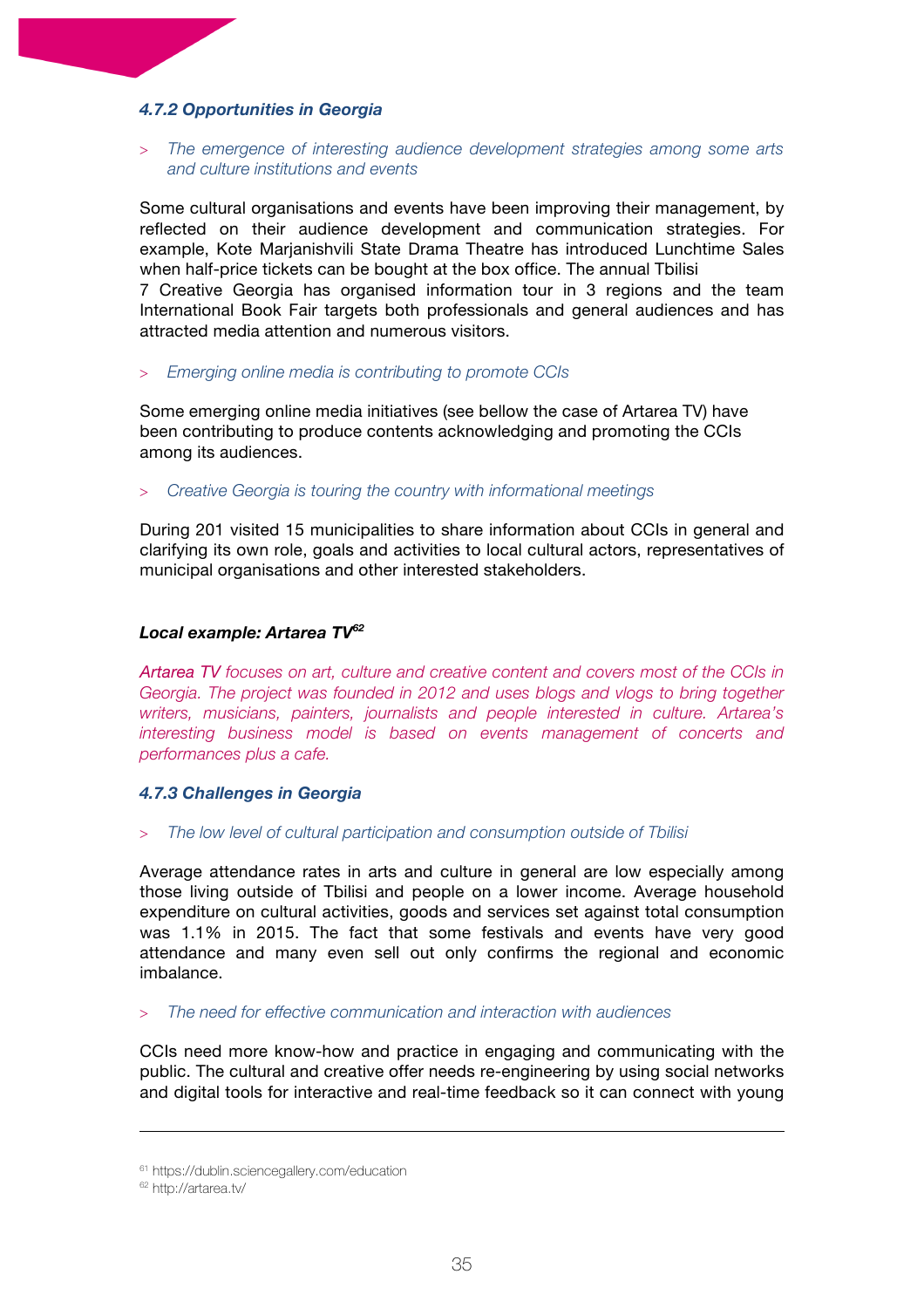people and engage with audiences more effectively. The media has a narrow understanding of arts and culture and does not promote or inform the public adequately about creative production and content.

#### > *Lack of general interest of traditional media in CCIs dissemination*

Media in general, most notably traditional media, have little interest for covering CCIs issues. This way most of the population is not aware of CCIs policies, protagonists and achievements.

#### > *Lack of in-depth analysis of current audience needs and expectations*

The low cultural participation rates need to be further understood in detail so that audience´s profiles, factors, expectations and interests and clarified.

# *4.8 Encouraging internationalisation and cooperation*

EaP countries are gradually engaging in the international arena by using culture as a soft power ambassador that builds their distinctive identity. Many are initiating international tourism campaigns and using culture as a central element based on their rich cultural heritage. However, CCIs have not yet been integrated into economic and trade diplomacy in relation to export and investment campaigns. EaP countries could develop the potential of local creative talent and human resources and their contribution to the added value of the economy in new national promotional campaigns. The small market size of most of these countries makes internationalisation a necessary step so that CCIs can enlarge audiences and scale up their activities.

The opportunities for professional mobility and circulation are easing although conditions differ between EaP countries. There are no travel restrictions for EaP citizens to travel around the region. Five EaP countries demand no visas or invitations for entry to EU citizens. However, the citizens of three EaP countries are subject to restrictions when travelling to the EU. Moldova, Georgia and Ukraine have seen their visa requirements waived to the Schengen area. The on-going conflict in five EaP countries feeds instability that affects international exchange, trade and collaboration.

All EaP countries participate in major international cultural organisations and have signed international cultural conventions, e.g. within the UNESCO framework. They are active partners in several Council of Europe and EU cross-border projects, <sup>63</sup> targeting cultural heritage, museums, film, crafts and publishing.

One of the region's biggest achievements is participation in the EU's Creative Europe Programme. Three EaP countries are now members and others are in the process of negotiation or considering membership. The benefits go beyond funding for different dimensions of cooperation in culture and media. The Programme gives EaP countries the opportunity to engage alongside with European peers in cocreation and co-productions. Developing partnerships is basic to most of the Creative Europe strands project requirements. The programme funds formal and

<sup>63 &</sup>quot;Kyiv Initiative"; Strengthening Creative Industries in Armenia, Azerbaijan and Georgia: Heritage Crafts -Common Platform for Development"; "The Book Platform"; "Black Sea Animation Programme"; "Let's Talk about Film in South Caucasus!", are some examples.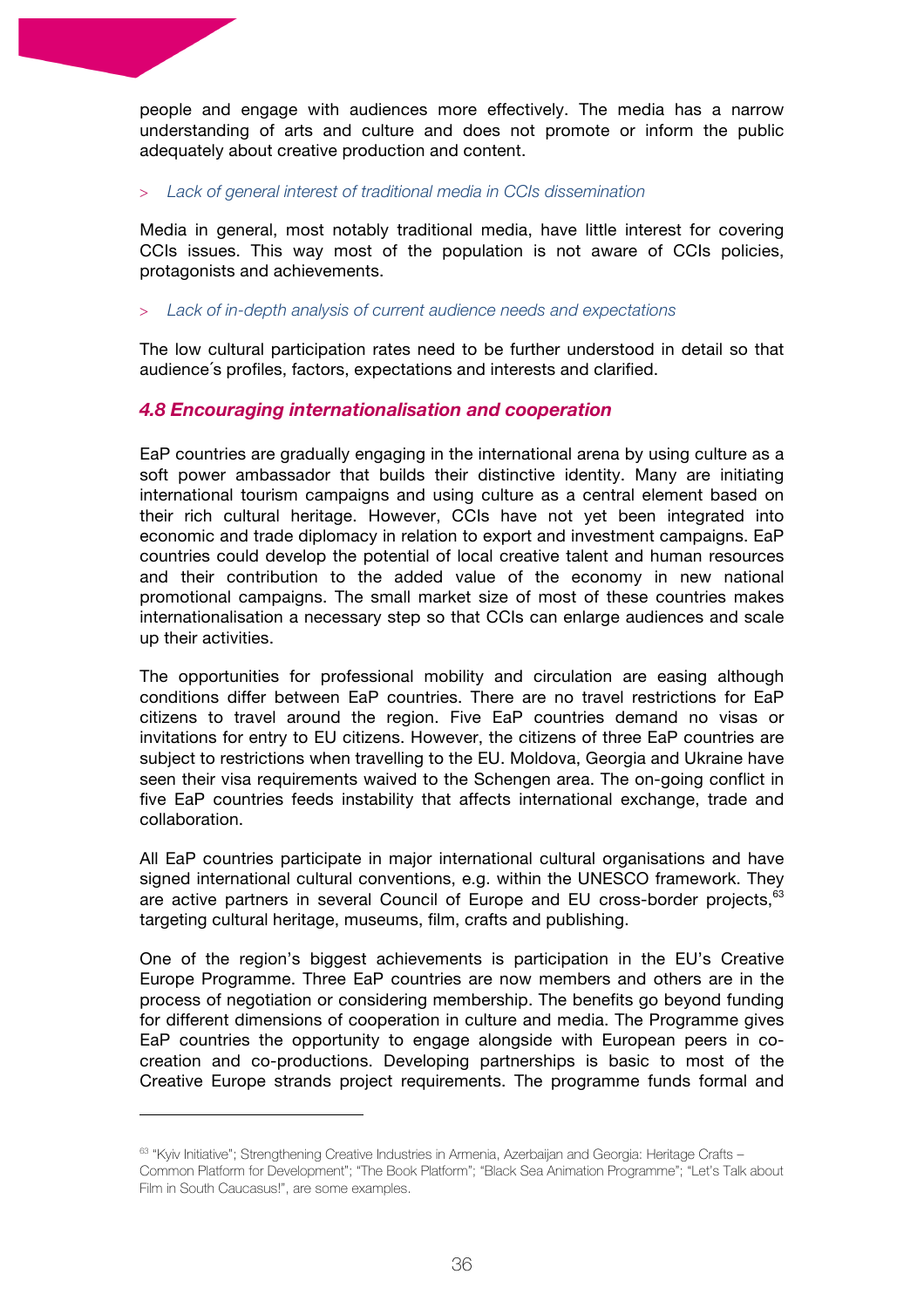informal training and peer to peer learning activities for sector professionals that helps them stay in touch with potential international partners. The disadvantages are many operators in EaP countries need more international contacts and project management skills and most calls require 40-50% of co-funding which prevents many from getting involved.

Festivals in EaP countries promote the region and trigger the internationalisation of CCIs. Competitions, festival programmes, parallel showcases and talks all promote content and creatives at home and abroad and lead to local artists and producers participating in similar events abroad. Festivals host many foreign professionals, producers, directors and related businesses. Some export their concept to other cities abroad and organise "spin-offs". Many festivals also engage in international networks that feed continuous contact and access to opportunities for the region's professionals and organisations. Festivals in general are most prepared to engage and take advantage of the Creative Europe Programme.

The majority of EaP countries<sup>64</sup> are active in the Creative Business Cup (CBC), a global platform for innovative businesses based in Copenhagen. CBC is a yearround initiative that empowers entrepreneurs in creative industries and coordinates national competitions. Local contact points promote the national competitions and the winners then go on to compete in an international event. CBC members and participating entrepreneurs have the opportunity to develop their skills and build links with investors and global markets.

Operating in the international environment requires a specific set of skills as well as pool of material resources. Professionals recognise their lack of scale to cope with the vast dimension of the international market, thus their need to network, find partners, reflect together and disseminate information. This challenge calls for an upgrade in capacity building for the sector in developing long-term strategies, and increasing managerial skills such as fundraising and networking. Institutions need to include internationalisation in their policy priorities and implement programmes and tools that allow CCIs to work transnationally.

#### *4.8.1 International examples*

# **Go International65 (Austria)**

*This is an internationalisation initiative created in 2003 to support and brand Austrian businesses as reliable and interesting partners abroad. It supplies individual enterprises with the expertise, tools and opportunities to market their offer internationally. It is coordinated with other Austrian economic and trade agencies who provide additional direct financial support instruments.* 

#### **Tallinn Music Week<sup>66</sup> (Estonia)**

*TMW started in 2009 as an initiative to internationalise the music industry through a conference and talent showcase festival. It has since then broadened its concept into an all-encompassing weeklong city festival, covering arts, design, technology, city space, food culture and various social issues. It is now a meeting point for European creative communities.*

<sup>&</sup>lt;sup>64</sup> Belarus, Georgia, Moldova and Ukraine.

<sup>65</sup> https://www.go-international.at/

<sup>&</sup>lt;sup>66</sup> https://tmw.ee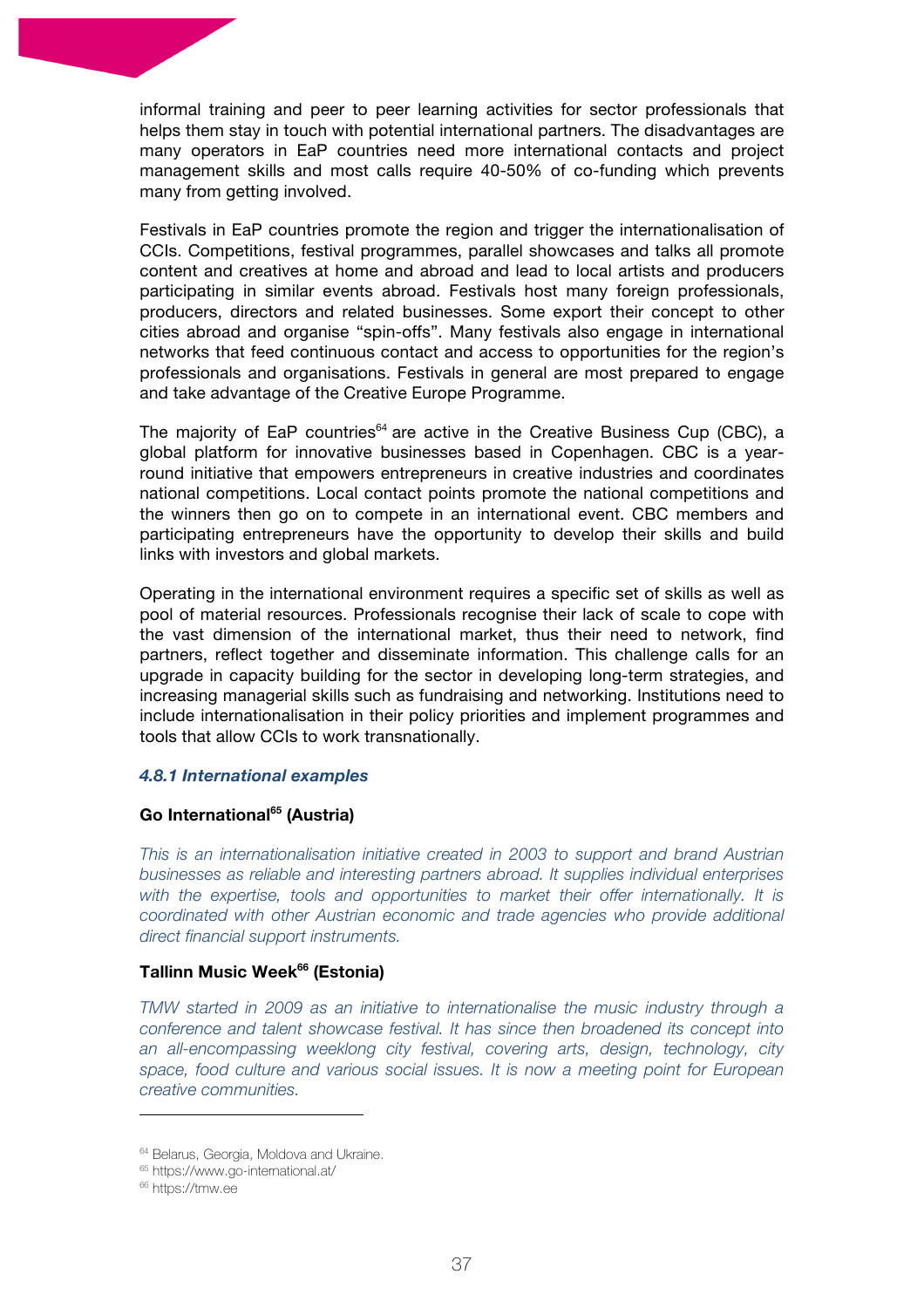#### *For more examples, see:*

*Regional centres promoting CCIs internationalisation - Catalan Institute for Cultural Enterprises67, Flanders DC68 and NOMEX Music Export Programme69*

*European and international networks and platforms - Creative Business Cup70, Creative Tracks – Talents without frontiers71, European Creative Hubs Network72, European Festivals Platform73 and the Creative Europe Programme74*

#### *4.8.2 Opportunities in Georgia*

> *First neighbourhood country to join the Creative Europe programme*

In February 2015, Georgia joined the Creative Europe Programme. This membership allows cultural and creative organisations from Georgia to team up with partners from all over Europe to get funding for cooperation projects, literary translation schemes, and cultural networks and platforms. Georgian organisations can also take part in audiovisual training events and festivals, under the MEDIA subprogramme. Since accession, Georgian partners have been part of eleven successful bids in of theatre, cinema, literary translations and publishing. The number of applications has grown in past years.

#### > *Intensification of Creative Europe Desk work*

The Creative Europe Desk is since 2017 hosted by Creative Georgia and has been developing several tools and initiatives in order to spread acknowledgment and improve the sector´s capacity to respond, notably creating a special partner search page; touring the country with info sessions; and sharing European experience by bringing in several successful applicants from abroad. It plans now to organise a showcase every year where local organisations will be able to share their experience and discuss potential struggles and best practices.

#### > *International cooperation and projects development enhancement by Creative Georgia*

Creative Georgia plans to implement different international projects, notably to organise an international forum accompanied by creative start-ups exhibition that will foster networking and help Georgian creative start-ups to showcase their products to representatives from different countries.

#### > *Promoting Georgian culture abroad by Georgian diplomats and diasporas*

An initiative put forward by the Diplomats' House for Culture-Georgia (DHCG) intends to provide a "sustainable framework" for the diplomatic corps to engage in organising cultural events and facilitating artistic connections. It also promotes

<sup>67</sup> http://cultura.gencat.cat/ca/departament/estructura\_i\_adreces/organismes/icec/

<sup>68</sup> http://www.flandersdc.be/nl/promotie

<sup>69</sup> http://nordicmusicexport.com

<sup>70</sup> http://www.creativebusinesscup.com/

<sup>71</sup> http://www.creativetracks.org/

<sup>72</sup> http://creativehubs.eu/

<sup>73</sup> http://www.effe.eu/

<sup>74</sup> https://ec.europa.eu/programmes/creative-europe/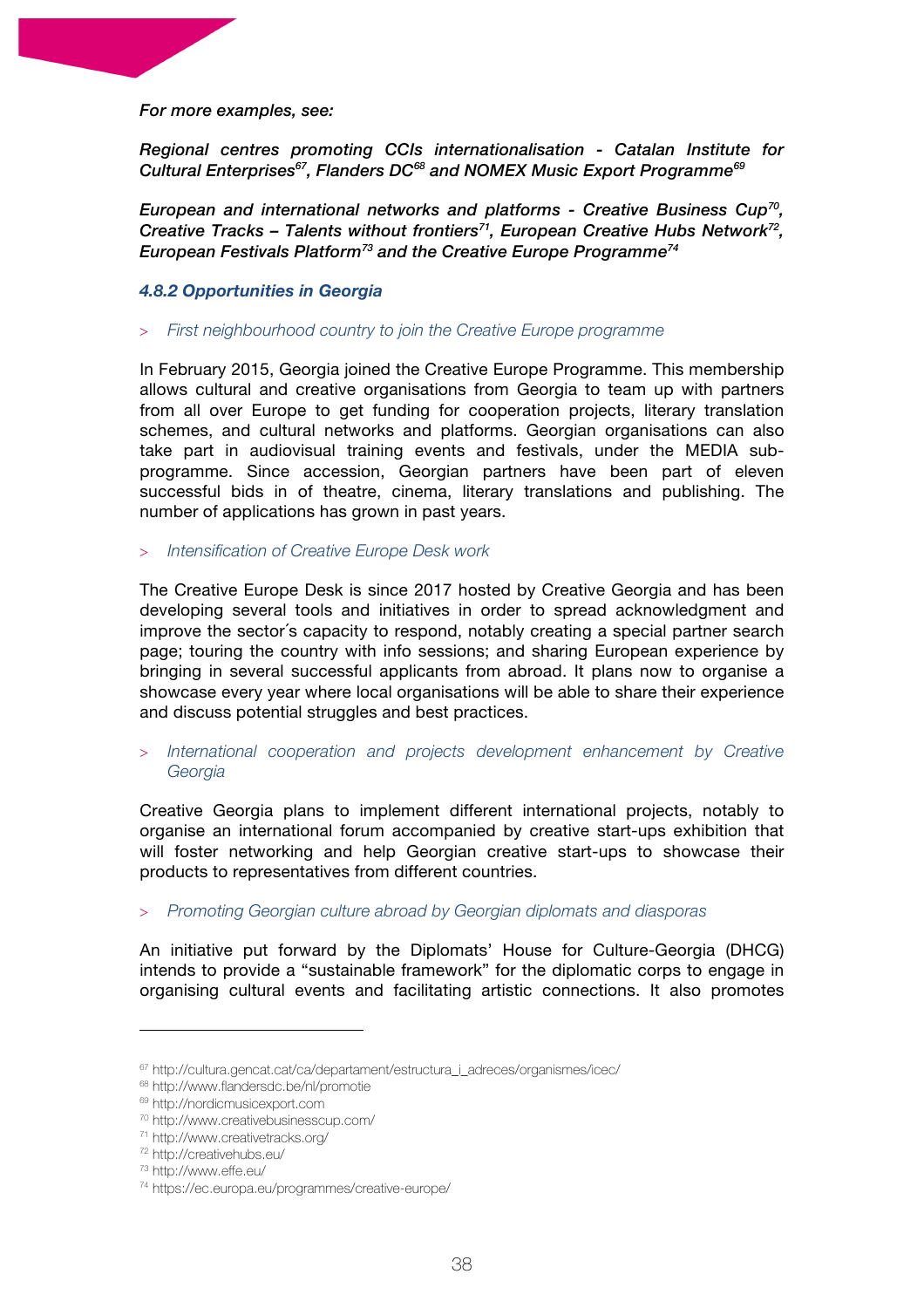emerging Georgian artistic talent and develops their collaboration with international artists and cultural venues, notably among Georgian diasporas worldwide.

> *Current development of a new cultural diplomacy concept* 

Currently the Ministry of Foreign Affairs is working on the concept of cultural diplomacy, with involvement of Ministry of Culture and Monument Protection.

> *International recognition of Georgian filmmakers and increase in international coproductions*

Georgia has been gradually picking up on their international reputation in filmmaking notably via the international work of GNFC. The introduction of the "national film certification" procedure (2010) and membership of Eurimages (2011) have allowed Georgian film-makers to officially benefit from international co-productions. Georgian films have won numerous prizes at international festivals.

> *Increased investment for participating in international fairs and markets abroad*

*Guest of honour of the 2018 Frankfurt Book Fair:* Besides this special occasion, the GNBC also promotes participation in other book fairs such as Leipzig, London and Bologna.

*Focus on Georgia on the Berlinale Co-Production Market*: The Georgian National Film Centre has presented an exhibit stand at the European Film Market organised within the Berlinale.

> *Georgian creative industries and crafts development programme with good international links, notably in the South Caucasus*

The Georgian Arts and Cultural Centre (GACC) has been promoting the conditions for creative industries and crafts professionals, notably mapping and profiling craftsmen and promoting their work across the region. In 2002 it led a joint South Caucasus platform with the support from several international donors – Council of Europe, Soros Foundation and World Bank. GACC now contributes to the promotion and export of crafts and gifts by organising international showcases and fairs.

> *Participation in the Creative Business Cup (Copenhagen)*

The national competition has been organised since 2016 and brings together young startups with creative ideas. The winners in CBC Georgia attend the international finals in Denmark with a global network of entrepreneurs, major corporations and investors from more than 70 countries.

#### > *Festivals act as focal points for the sector's professional development and promotion*

Festivals are contributing to the image of the country, generating direct and indirect economic impact and increase the quality cultural tourism. Some of the festivals taking place annually in Georgia are quite well connected and networked internationally: Kolga Photography Festival; Tbilisi International Film Festival; Batumi International Art-House Film Festival; "Artisterium", international visual arts festival;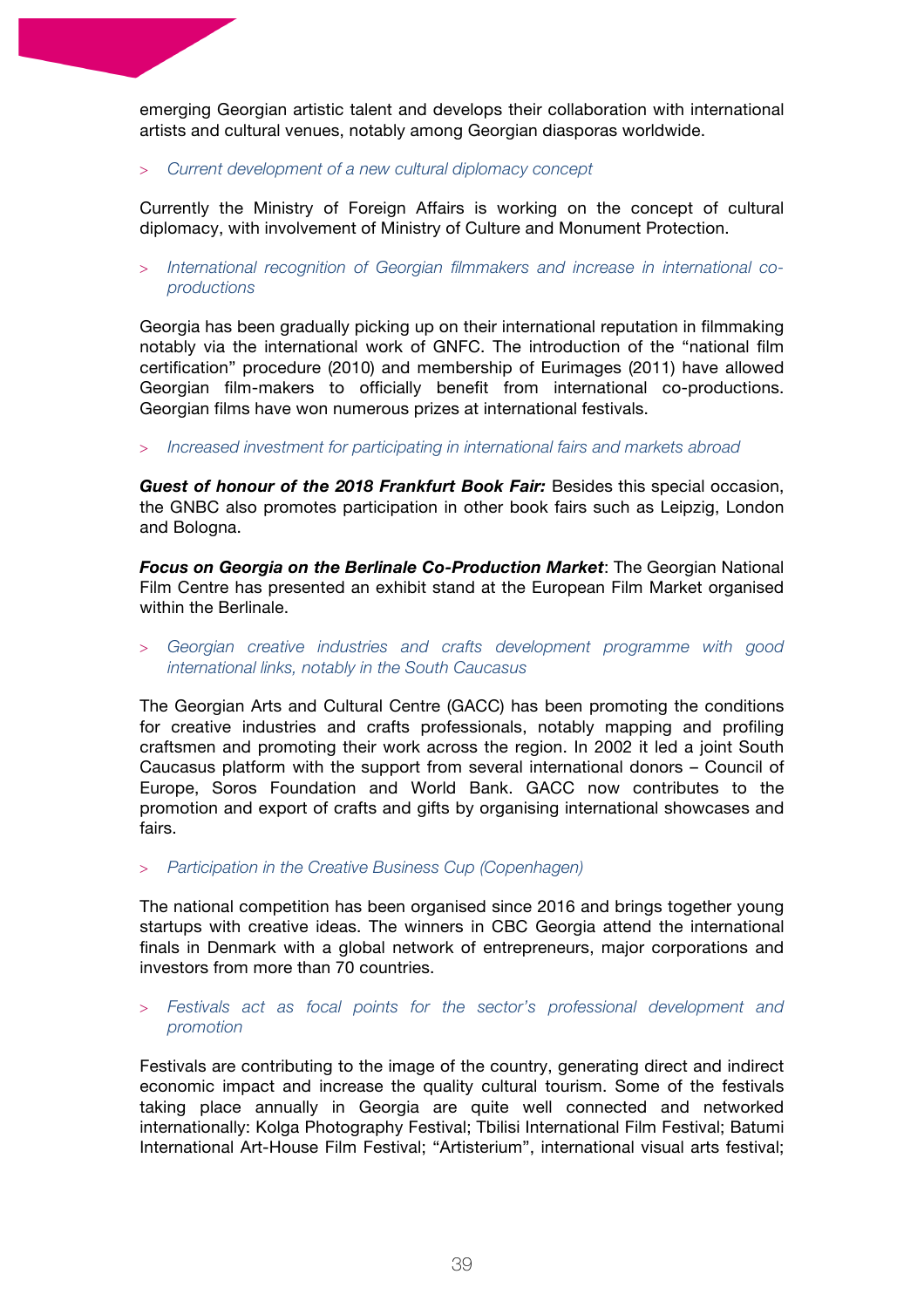GIFT - International Festival of Arts; Tbilisi Alter Vision/Newcomers festival; Tbilisi International Festival of Theatre; Cine-Doc Tbilisi, etc.

> *Tbilisi Fashion Week is becoming an international professional platform*

Fashion Week started in 2009 and has become an international platform for fashion professionals and designers from the region to connect with media and clients. It positions Tbilisi as a stylish capital, where East meets West, promoting Georgia through its art and fashion. Besides its portfolio of designers, it promotes parallel events as well as stages for professionals worldwide. Mercedes Benz now sponsors Fashion Week in Tbilisi connecting it with other similar events worldwide.

#### *4.8.3 Challenges in Georgia*

> *Creative Europe Desk needs to reinforce their mission because Georgian CCIs professionals lack experience of working on an international scale* 

Despite the work being done by Creative Europe Desk,<sup>75</sup> most Georgian CCIs professionals lack the skills and the resources to operate on the international scene and develop an international fundraising and partnership strategy. Many have a low level of English proficiency and limited access to information (to higher extent outside of Tbilisi).

> *Cultural diplomacy needs a systematic approach for integrating the CCIs*

Georgia needs a wider and contemporary CCIs vision and strategy, despite its investment in branding the country and promoting its culture abroad, most notably for tourism. Georgia's diplomacy, trade and export policies should further integrate CCIs to promote and open up international opportunities for the country's talents.

> *The need for greater compliance with the EU's audiovisual legislation hinders the full participation in the Media sub-programme of Creative Europe*

Georgia's full participation in the Creative Europe Media sub-programme is still limited due to the country's need to comply with the European Directive of the European Parliament and Council of 2010 on the audiovisual sector. The existing law for the sector needs to be revised.

#### > *The need for more support for international mobility prevents long-term partnerships and co-productions*

The state does not have a systematic support programme for internationalisation, except specific travel support in the fields of cinema and publishing. The current alternative is ad hoc support from embassies, international organisations and donors. This unpredictability prevents long-term planning and international networking, co-productions and partnerships.

<sup>75</sup> http://www.creativeeurope.ge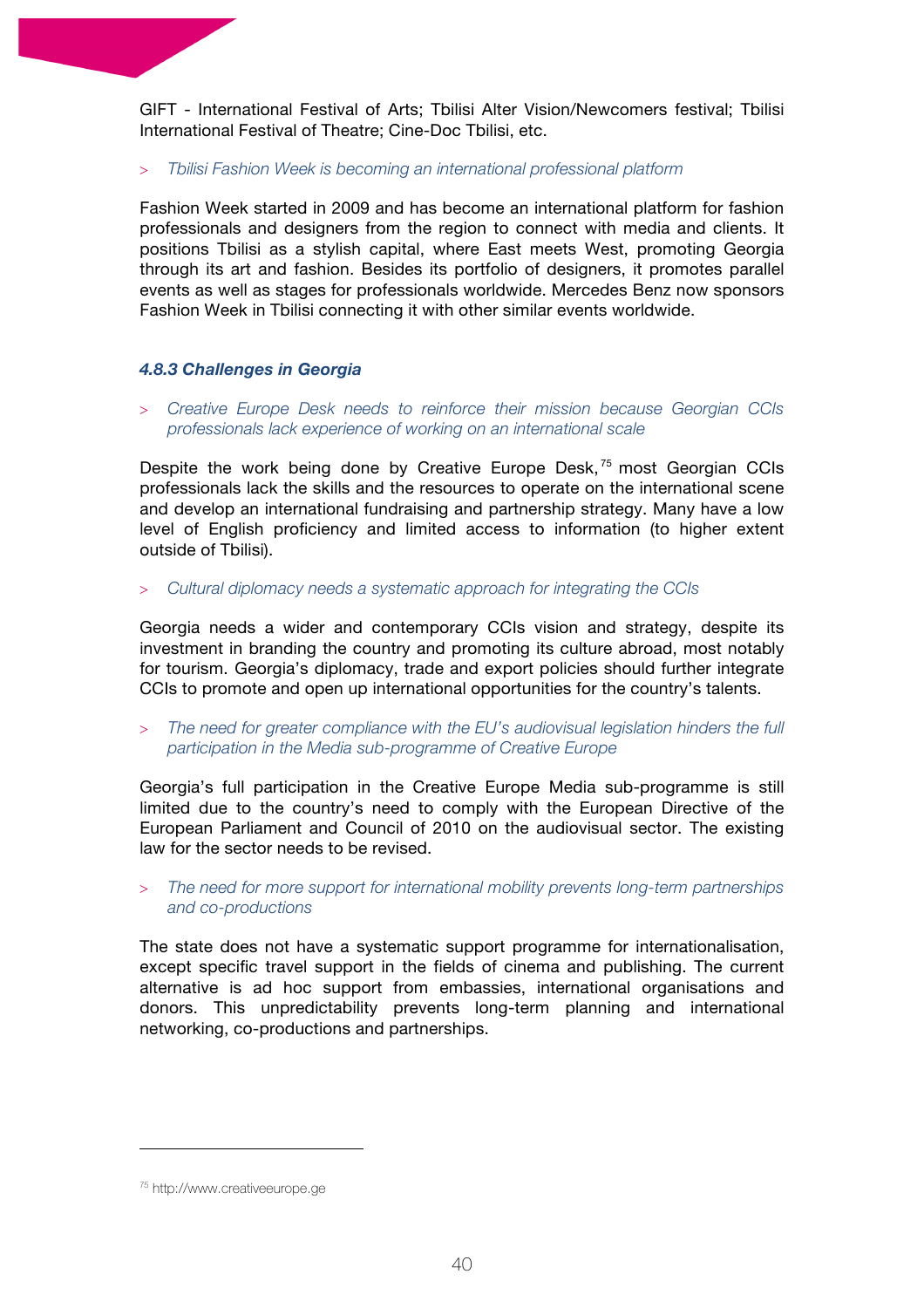# **5. RECOMMENDATIONS ON DEVELOPING CULTURAL AND CREATIVE INDUSTRIES IN GEORGIA**

# *5.1 Policy-making, Participation and Platforms.*

- > *Mainstream CCIs into policy making and promote crossovers*
- > *Decentralise CCIs policy*
- > *Build up the sector's alliances and platforms*

#### *5.1.1. Short term actions*

#### a) Create a CCIs professional alliance

The CCIs community should organise an informal national platform that includes companies, NGOs, public institutions and venues. This process is crucial for breaking the sector's atomisation and create a joint platform, which is able to represent the sector and have a structured dialogue with the authorities. Creative Georgia could have a pivotal role in enabling this process.

#### b) Conduct local cultural and creative resource mapping processes

Mapping exercises should be conducted at local/regional level to identify infrastructure, venues, organisations, events, dynamics and assets in order to promote decentralisation. This process will result in an understanding of existing and resources and become a planning tool for stakeholders and public authorities wishing to develop their regions and communities, improve a city or region's infrastructure and develop local economies. These exercises will also promote community engagement and awareness. The data could be mapped and showcased interactively. The maps could use the Creative Towns and Regions Initiative's mapping exercise<sup>76</sup> of the EU-Eastern Partnership Culture and Creativity Programme, which has published a handbook<sup>77</sup> on carrying out these mapping exercises.

#### c) Launch a joint programme supporting CCIs projects and businesses in tourism

The ministries of culture and economy could launch a joint programme to support CCIs projects and businesses related to tourism. Local players in this field – manufacturers, wine and food producers and hospitality providers – should be better networked and it should be encouraged to develop joint products and services with CCIs professionals and enterprises. CCIs can also contribute to enriching and increasing experience tourism, active and creative tourism as well as develop information and communication tools and campaigns.

# d) Organise tech-creative labs and hackathons

Joint IT-CCIs laboratories and hackathons should be regularly organised by GITA in

<sup>76</sup> The pilot region in Georgia is Mtskheta-Mtianeti

<sup>77</sup> https://www.culturepartnership.eu/en/article/mapping-and-strategy-building-handbook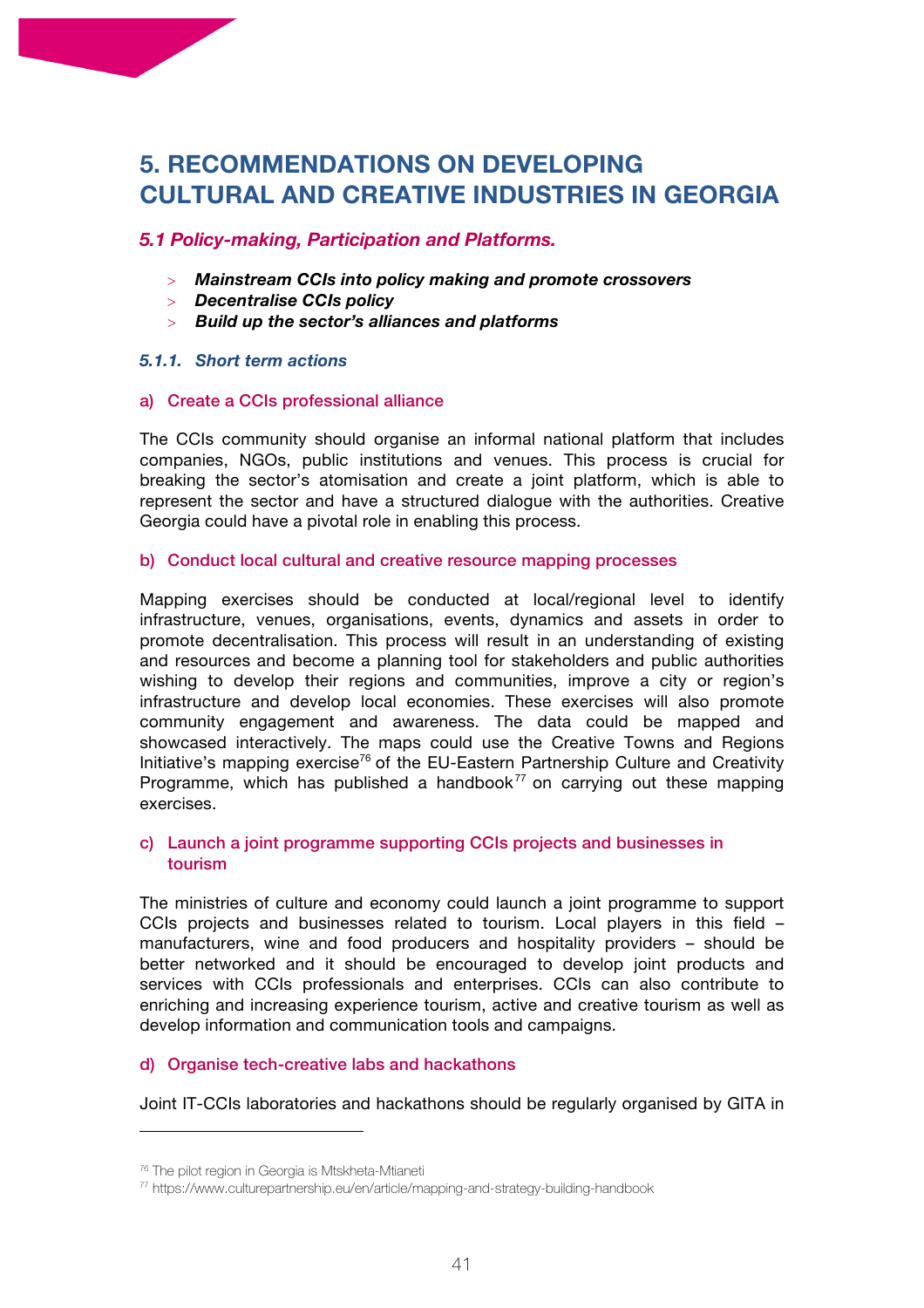collaboration with Creative Georgia that connect the two communities. Business centres, creative hubs, universities and other educational and training establishments should also be partners in this process. These initiatives can be thematic and respond to urban and social issues, in which engineers and developers work with designers, composers and media artists.

#### e) Establish a Georgian CCIs research and monitoring body

This research unit could focus on data collection and analysis as well as monitoring of CCIs trends and policies in collaboration with Creative Georgia and universities. Setting up a coordinated system of data collection and monitoring could be developed in close cooperation with sector professionals and organisations. The research process and outputs should be discussed widely internally and alongside international peers. This work could also identify a small number of smart specialisation sub-sectors within the creative industries that could be earmarked for government support.

#### *5.1.2 Mid-term actions*

#### a) Establish a participatory-based CCIs national policy and legal framework

A new inter-ministerial process should be launched to define a national CCIs strategy and legal framework that builds on the Culture Strategy 2025 process and integrates other policy areas and stakeholders beyond culture, i.e. economy, education and regional development. This strategy should target an interaction among diverse policy areas within the framework of creativity and innovation. This process should be participatory and inclusive of different policy areas and regions.

#### b) Establish a CCIs cluster

Following the creation of a CCIs alliance the sector should gradually include further stakeholders such as academia, research centres and business partners, notably among the tech business community. This joint cluster can become a platform for wider cross-sectorial collaboration.

#### c) Develop decentralised and participatory CCIs policy elaboration

There is a need to develop a strategy for CCIs development at local level that increases inter-institutional coordination between national, regional and local authorities on the policy areas such as culture, economy and education and based on the mapping exercises mentioned above. It is crucial to raise public awareness and participation in cultural life and nurture demand for CCIs. An important component of this is promoting collaboration, exchange and developing a tour circuit among municipal culture houses. Open public discussions including sector and civil society organisations and participatory budgeting processes should be implemented to feed policymaking.

#### d) Establish a CCIs networks and clusters support programme

The programme could support associations and joint platforms to set up and could finance their first year of operation. These platforms would help professionals to communicate with each other, coordinate actions and build up economies of scale. They should be diverse, cross-sectorial, and organised through bottom up initiatives. Digital platforms could be developed to communicate and showcase their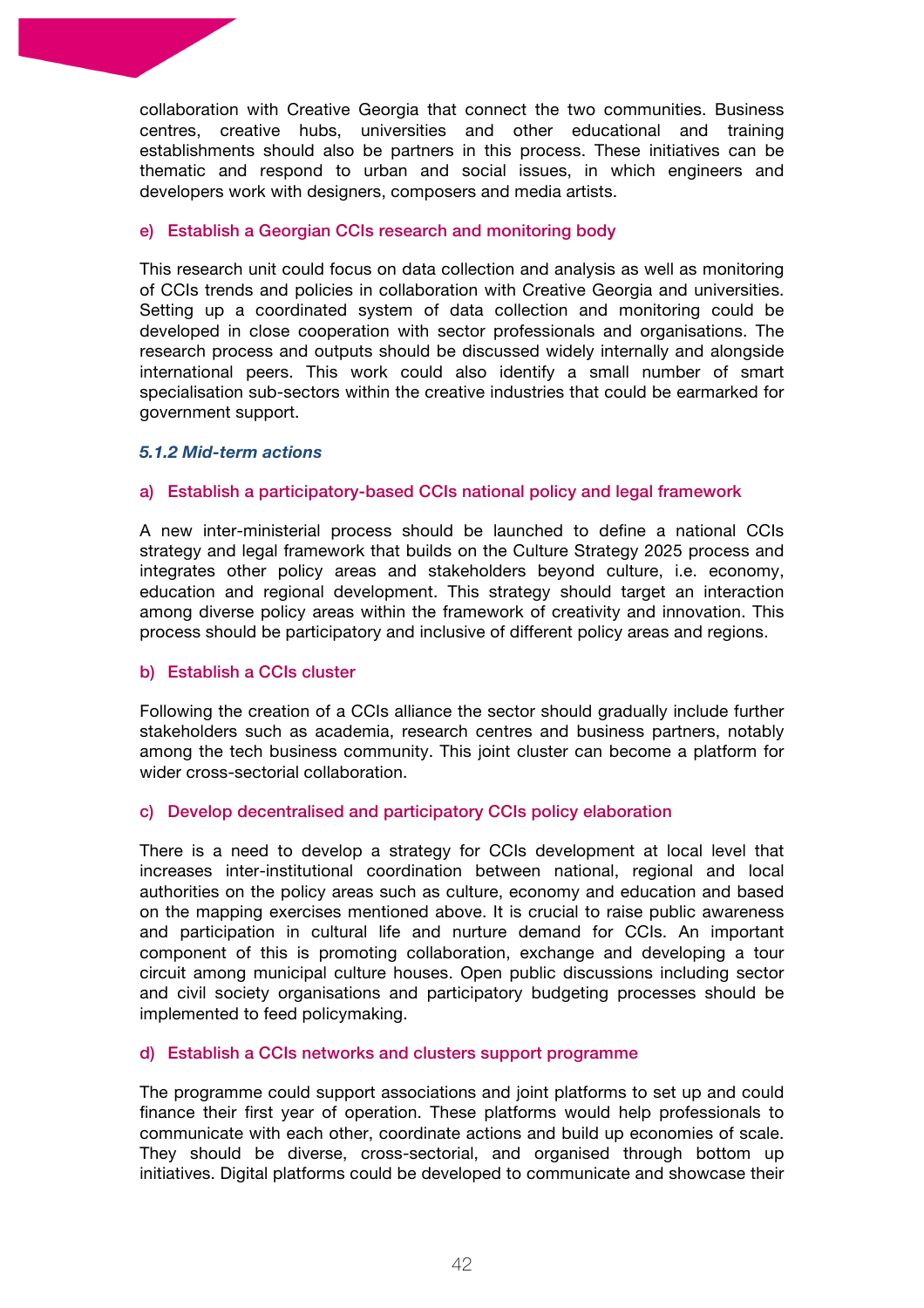actors and events and link the CCIs to wider audiences. Sub-sectors with the highest potential such as ICT, fashion, crafts, music, publishing, design and audiovisual could receive particular attention.

#### e) Develop a joint education, research and development programme for IT and CCIs linking academia and industry

A joint programme to promote and support post-graduate education, research and development linking IT and CCIs should be set up to develop qualifications, allow the investment in innovation of processes and products and build up ties among academia and industry, and also between IT and CCIs.

# *5.2 Infra-structure, Funding and Frameworks*

- > *Promote and decentralise access to spaces*
- > *Strengthen laws to boost CCIs development*

#### *5.2.1. Short-term actions*

#### a) Develop a legal framework for Public-Private Partnerships (PPPs) within CCIs

There is need to regulate and develop a specific model for PPPs in the wider field of CCIs, to engage and encourage private initiative in the sector.

#### b) Set up an arm's length competitive funding system

The Ministry of Culture and Monument Protection should proceed with creating a structured grants programme, that is inclusive and adapted to diverse players including cultural institutions, independent/NGOs and creative companies/entrepreneurs. It should follow the arm's length principle, ensuring equal access and a monitoring process. It should be based on project's proposals and evidence-based evaluation. The principles of any CCIs businesses funding should be developed with the Ministry of Economy within its SME's policies and programmes.

#### c) Promote evidence-based management

Set standards for more flexible and evidence-based management of CCIs projects, organisations and institutions by gradually linking public funding with these conditions. This would create opportunities in the sector for developing qualifications and career development and lifelong learning alongside evaluation of leadership and staff, strategic planning, marketing, communications and business models. State cultural institutions should be encouraged to collaborate with the independent sector and creative entrepreneurs. Promoting networks and collaboration among cultural institutions associated with touring schemes is fundamental to creating synergies and supporting decentralisation.

#### d) Help creative initiatives access venues and public spaces

Small-scale independent initiatives should receive support based on project proposals and/or public tenders especially when they manage to find co-financing. This would give CCIs professionals access to spaces including unused spaces.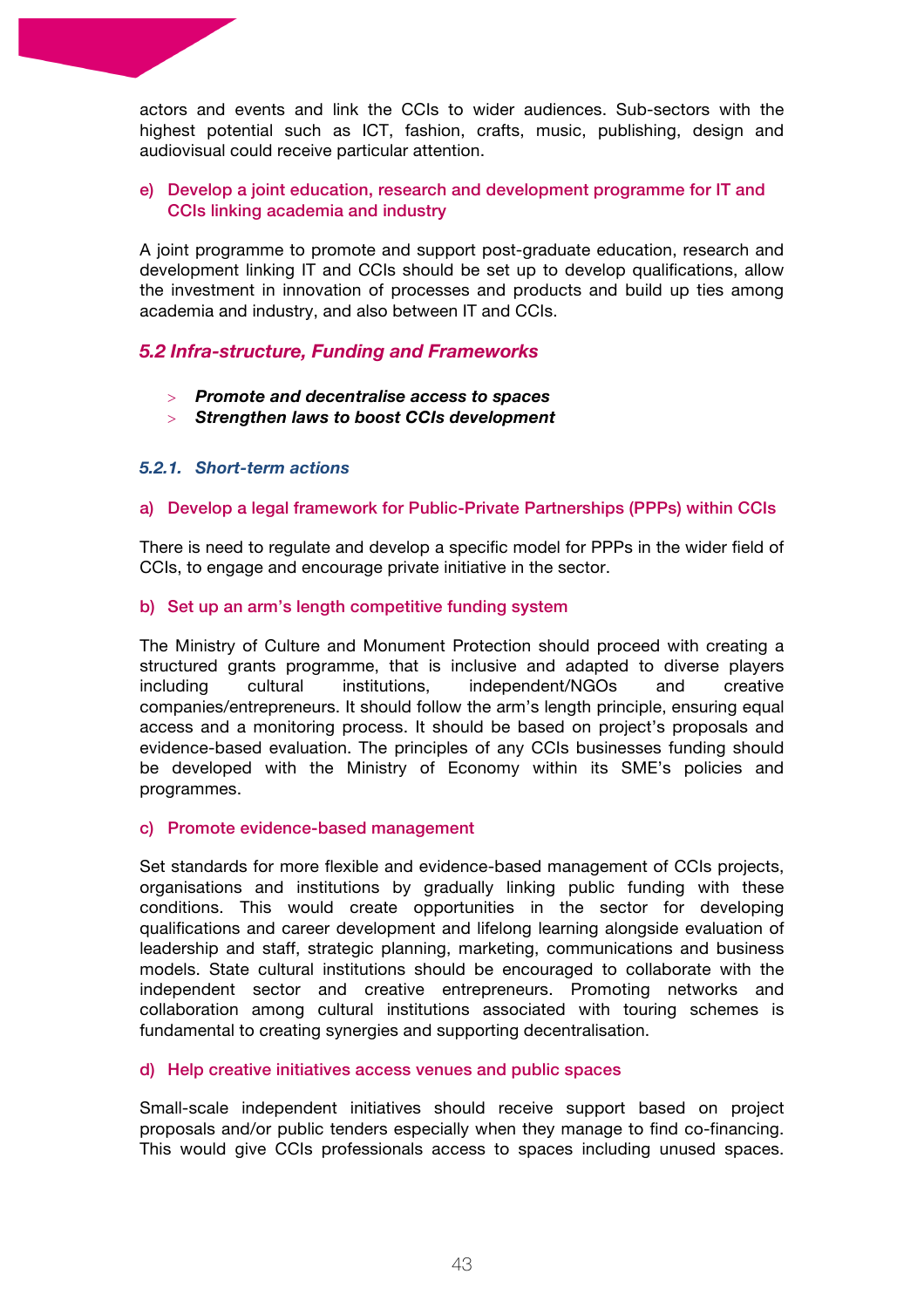Creative hubs, co-working spaces, artistic and cultural venues, that have a proven track-record and good management should also benefit from this support.

#### e) Create incentives to encourage charity and investment in CCIs

Laws should be introduced that give sponsors, donors and other investors supporting the CCIs tax incentives. These incentives are crucial to make the sector more attractive especially for companies with a corporate social responsibility (CSR) policy. An information campaign to raise awareness in the business community should accompany any such change in legislation.

#### f) Promote CCIs crowdfunding campaigns and platforms

Information and awareness campaigns should inform the CCIs community and public about crowdfunding. Tax exemptions should be introduced for donations to CCIs projects.

#### g) Launch a programme to connect fab-labs with the creative community

Develop a programme to support cooperation between creative professionals and the existing network of fab-labs. The programme could develop a partnership between the Ministry of Culture and Monument Protection and the Ministry of Science and Education and collaborate with schools, universities and other private stakeholders. The programme could enable fab-labs to hire creative professionals for workshops or permanent employment so they could develop creative skills together.

#### h) Develop a new audiovisual law compliant with EU standards

The audiovisual sector requires a new legal framework to operate, that goes beyond cinema and addresses the challenges of the digital economy. This law should be compliant with the EU standards so that Georgia can participate in the Media Subprogramme of Creative Europe. The GNFC's role in linking and consulting the sector's stakeholders in this process is pivotal. The IT sector's potential synergies should be fostered.

#### *5.2.2 Mid-term actions*

# a) Strengthen public support to creative and innovation policy by channelling new sources of funding

A revision of the tax system should consider securing a more stable state budget for creative and innovation policy connecting it with taxes coming from tobacco or alcohol and/or channelling TV stations contributions and DVD sales or the lottery, for example.

#### b) Create a creative hubs network and multifunctional arts and cultural centres

The state should launch a programme with local authorities and the private sector to renew and/or create multifunctional and flexible spaces throughout the country that would help CCIs operators to interact and develop their work and projects. These spaces should be open to the communities and as well promote cultural participation, learning and educational and opportunities for socialising. The grants should cover infrastructure and support for activities.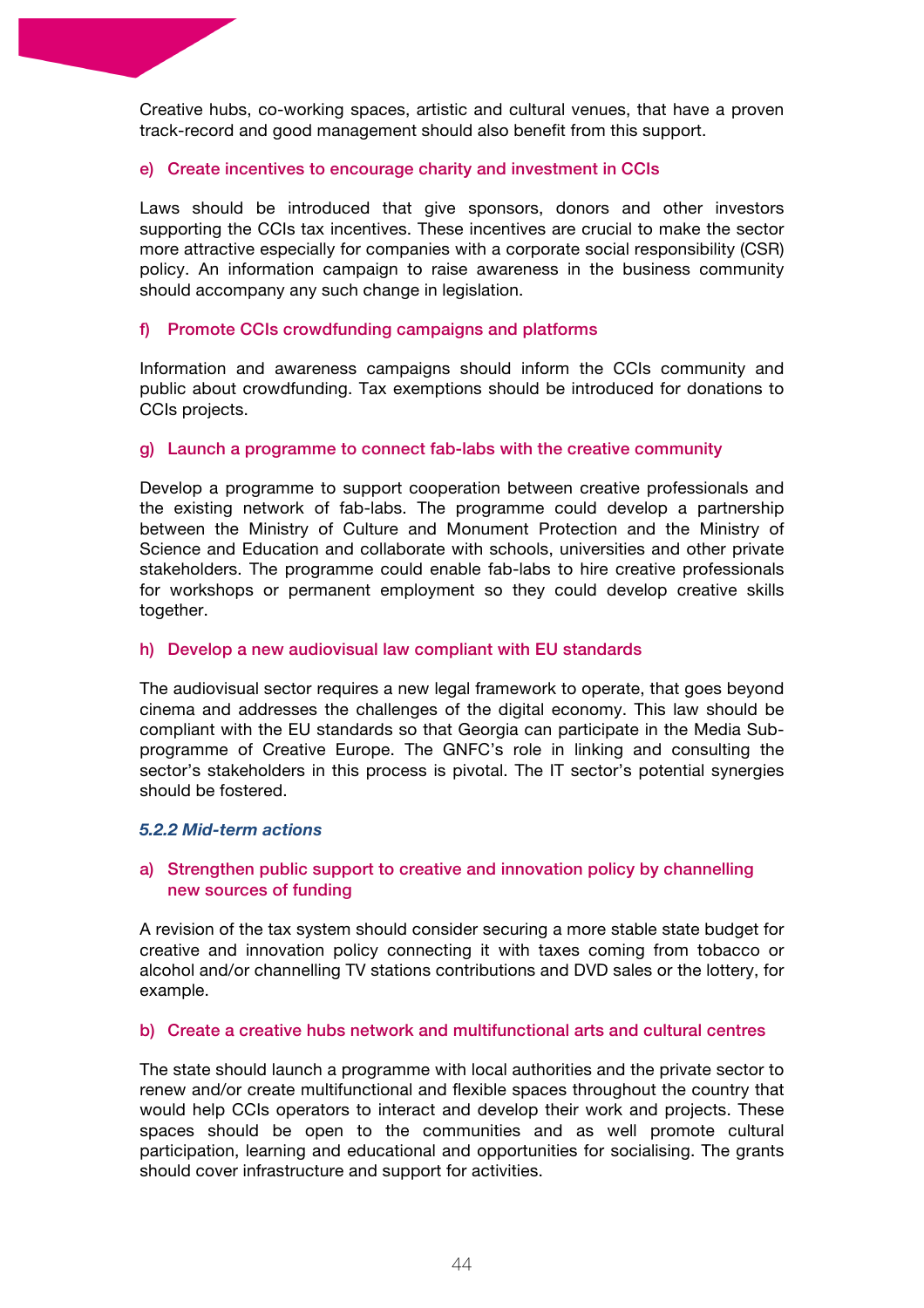#### c) Introduce creative vouchers to promote industry crossovers

Establish a system of creative vouchers to encourage SMEs to invest in creative services, especially design services. Manufacturing, textiles, fashion and tourism industry should be targeted.

#### d) Monitor and raise awareness on copyright and develop collective management of copyright accountability

There is a need to raise awareness on copyright procedures among all sector stakeholders. A more transparent collection and distribution of royalties should be developed by supporting the collective management of copyright. Inter-institutional relations among competent authorities should be developed to facilitate data collection. New forms of remuneration and business models based on open sources and commons licencing should also be considered and explored.

#### e) Strengthen media pluralism and fair competition

The state should ensure transparency, accountability and fair competition in the media, particularly in media ownership, funding, and the advertising market. The state should also promote and encourage locally produced cultural content. Reform of the public broadcaster should guarantee that it fulfils its role regarding pluralism and diversity. Policies should attract internal and external investment that develop the media and ensure its sustainability.

#### *5.3 Skills, Audiences and Markets*

- > *Renew education and training for CCIs*
- > *Raise awareness and participation in CCIs*

#### *5.3.1 Short-term actions*

#### a) Introduce management courses in CCIs higher education curricula

Higher education institutions need to integrate management courses – including strategic and communication/audience development skills development – in the cultural and creative curricula. These courses should provide cases for students that link the sector, institutions and society. Universities should link arts students and business/management students.

#### b) Link fab-labs with schools

Schools should link and develop regular joint programmes with the extensive network of fab-labs. Artists, IT experts and entrepreneurs should explore creative skills, processes and team dynamics and develop socially engaged practices with local communities.

#### c) Establish peer-to-peer learning programmes

The CCIs should organise peer-to-peer learning workshops with educational and training institutions to exchange and disseminate management tools, planning tools and communication practices. Entrepreneurs, social practitioners and organisations should be engaged in this process. The Programme should invite international experts, entrepreneurs and practitioners for discussions, presentations and training.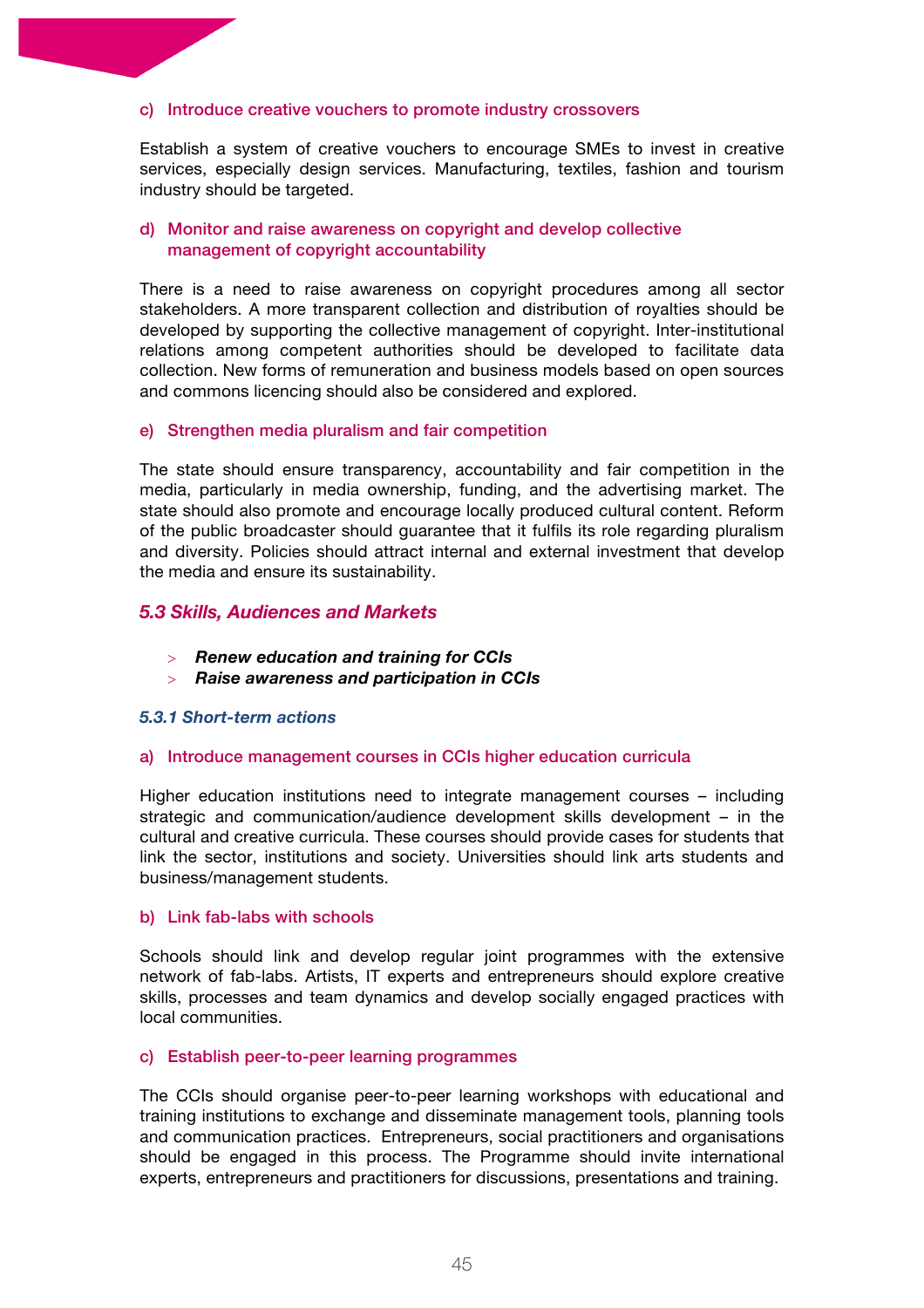#### d) Launch a marketing campaign for CCIs and an annual international CCIs forum

Creative Georgia should be in charge of a national campaign to raise awareness about the potential of culture and creativity. The campaign should target the media and schools, cultural institutions, the business sector and public. It should include an annual international professional public forum similar to the Creative Georgia Forum and showcase CCIs and industry issues.

#### e) Establish a CCIs promotional platform and campaign

Set up a common platform for CCIs products and services that showcases and promotes the sector to local audiences and international customers. The platform can be used for crowdfunding and users/customers engagement campaigns. Audiovisual content could share stories about artists and entrepreneurs and their products and services.

#### f) Establish a network of CCIs shops/workshops

These shops/workshops could sell and inform about crafts, books, CDs and films and local food and wine. Museum and other cultural venues could include shops that sell CCIs products.

#### g) Develop a research unit or a platform on CCIs participation and consumption

The market needs to better understand audience and user consumption in order to promote and develop the sector. The platform should go beyond academic research and audience profiling to action research on new types of consumption and user engagement.

#### *5.3.2 Mid-term actions*

#### a) Develop mobility programmes and internship opportunities for students, graduates and entrepreneurs

The Ministry of Culture and Monument Protection and Ministry Education and Science should jointly sponsor regional and international mobility and internship opportunities for students, graduates and entrepreneurs in schools and universities, creative hubs and other CCIs organisations and companies.

#### b) Establish student project development funds in universities

Project funds in partnership with the business community could create opportunities for forming teams for joint development and implementation of ideas in collaboration with companies and institutions.

#### c) Develop a lifelong learning offer for CCIs professionals

Gradually develop post-graduate and continuous learning in CCIs artistic, technical and strategic management. These courses could target artists and creative professionals, business and administration graduates, media and communication graduates and professionals interested in the CCIs sector. Education institutions could also provide alternative learning and capacity building programmes for creative practitioners.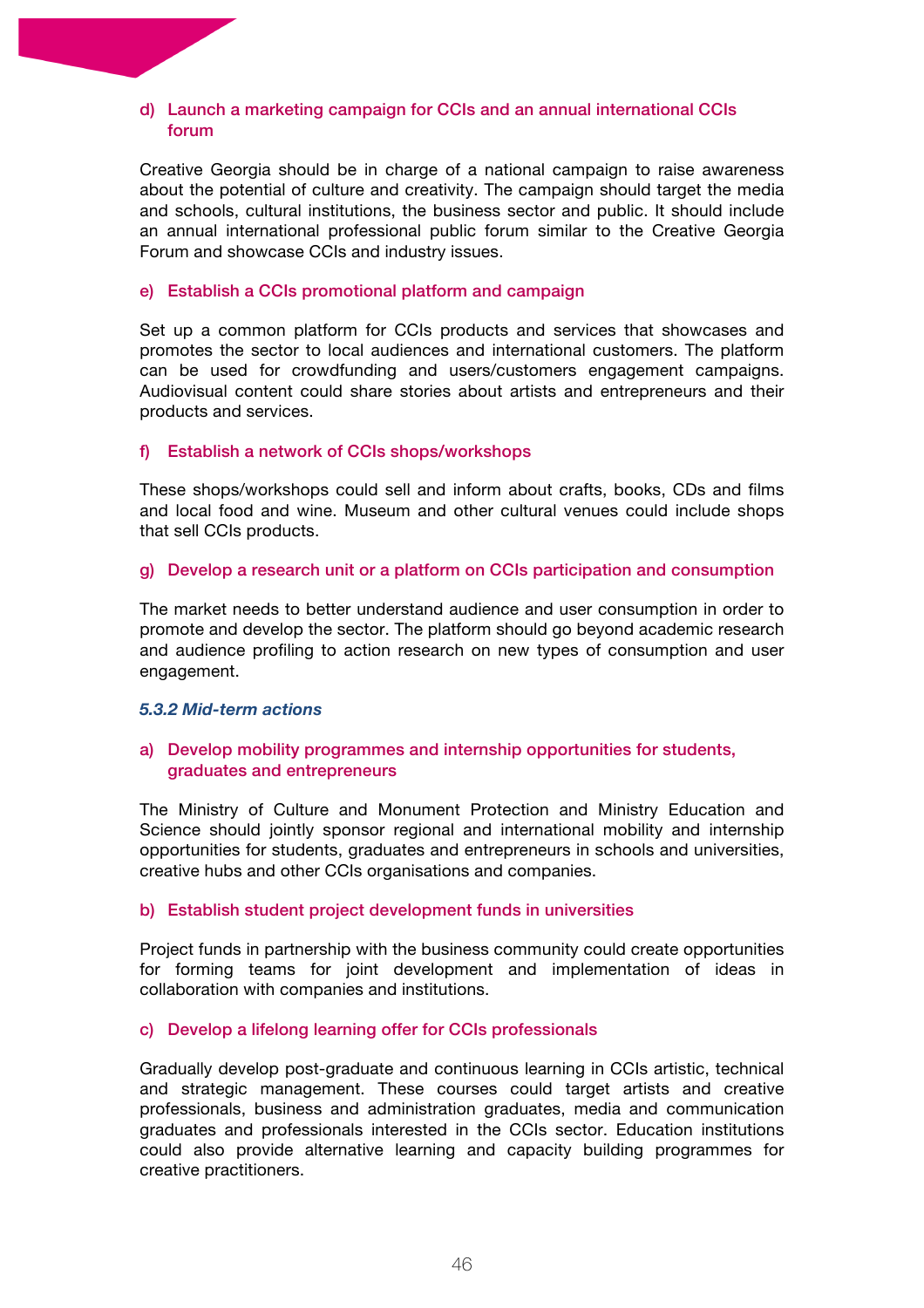# *5.4 Internationalisation and Cooperation*

- > *Promote Georgia talent and creativity worldwide*
- > *Provide resources for international cooperation and trade*

#### *5.4.1 Short-term actions*

#### a) Develop a cultural diplomacy and external relations strategy

The Ministry of Culture and Monument Protection and ministries of foreign affairs and economy could develop a CCIs external relations policy. Contemporary Georgian culture, IT and creative talent could be promoted by diplomatic, export and trade missions in order to link Georgia's cultural identity and products with its foreign policy. There should be more incentives for attracting investment and opening up new markets.

#### b) Provide match-funding support for international projects and consortia

Participation in international consortia requires co-funding. That often prevents small operators from participating. Therefore match-funding like advantageous micro-loans or a public support scheme should be established for grant awardees in international applications (notably Creative Europe).

#### c) Promote an efficient mobility grants scheme to support participation in international circuits

A quarterly grants scheme should be established to support international travel that helps CCIs operators to identify and meet partners, network, participate in residencies and international fairs, missions and festivals. Run a national campaign to train entrepreneurs and professionals to operate in international markets and build partnerships.

#### d) Build on and reinforce the existing Eastern Partnership cooperation

Continue and strengthen peer-to-peer learning, sharing, knowledge, information, policy development, communication, and advocacy and awareness raising for the potential of CCIs in EaP countries. Pursue joint capacity building mobility programmes associated with project grants and common platforms to showcase local talents and resources.

#### *5.4.2 Mid-term actions*

#### a) Develop an international focal point in Creative Georgia

The international focal point would act as intermediary with two missions: inform and build the capacity of the sector internally and promote the country CCIs abroad. Many CCIs enterprises and projects require support to internationalise their projects and businesses. It should develop a communication and branding plan to promote the country through its CCIs talents, contents, products and services, it should also be tasked with organising showcases and related events in Georgia and abroad. Creative Europe Desk could be integrated into the work of the focal point.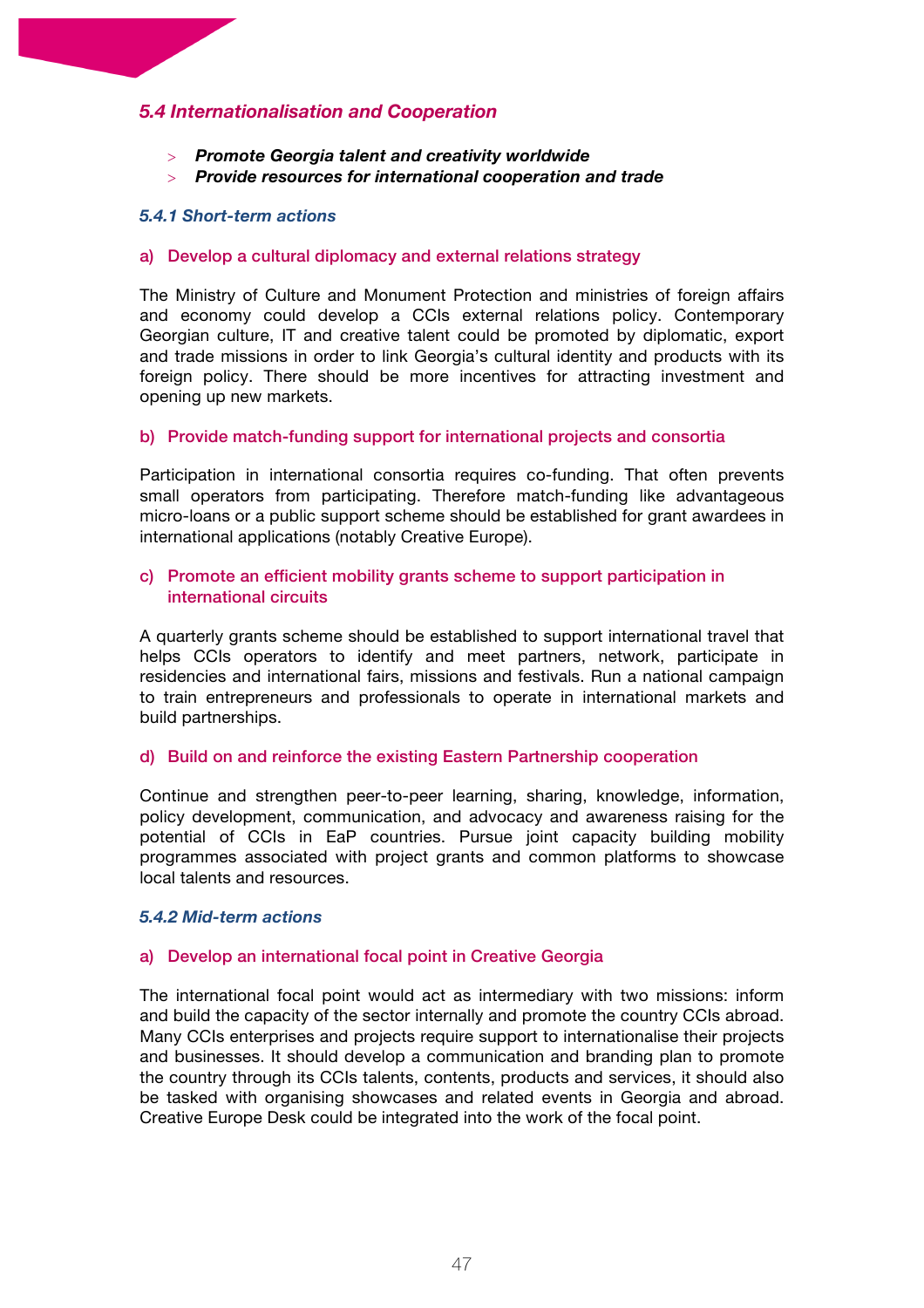# b) Develop an international platform for cultural tourism

The cultural tourism platform should be the entry point to Georgian tourism, showcasing the country's rich cultural heritage and creative contemporary products and services.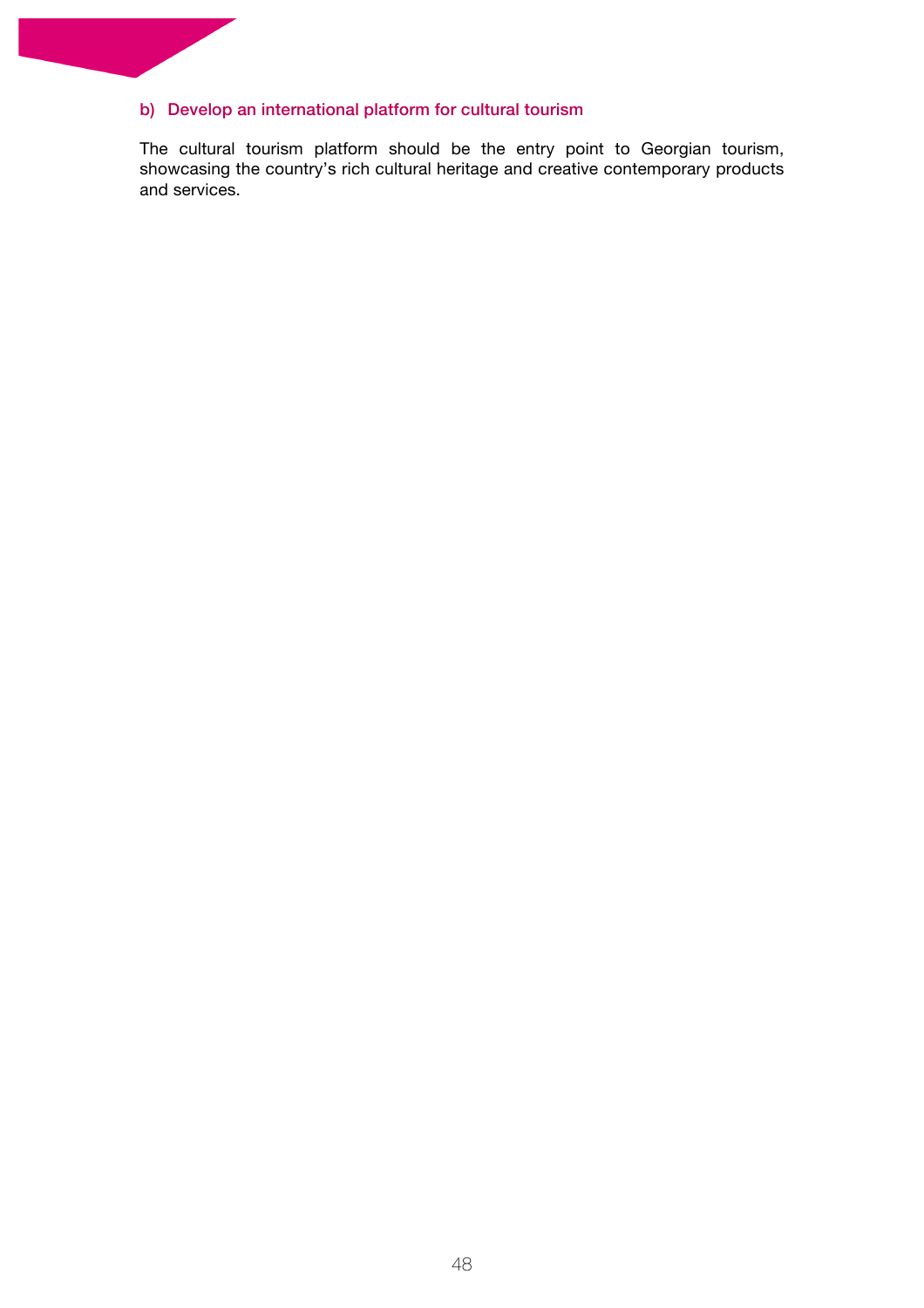# **APPENDIX A: BIBLIOGRAPHY**

Compendium of Cultural Policies and Trends in Europe (20) Country Profile Georgia, Nino Gunia-Kuznetsova, Council of Europe, ERICarts, Strasbourg

#### *http://www.culturalpolicies.net/down/georgia\_072015.pdf*

Council of the European Union (2015) Cultural and Creative Crossovers to Stimulate Innovation, Economic Sustainability and Social Inclusion, Council Conclusions, Brussels.

*http://eur-lex.europa.eu/legal-content/EN/TXT/HTML/?uri=CELEX:52015XG0527(03)&from=EN*

Eastern Partnership Civil Society Forum (2015) Report on the State of Media in Eastern Partnership Countries, European Commission, Brussels

*https://baj.by/sites/default/files/analytics/files/report\_on\_state\_of\_media\_in\_eap\_countries\_final\_vers ion.pdf*

Eastern Partnership Culture Programme Regional Monitoring and Capacity Building Unit (RMCBU) (2013a) Analytical Baseline Report on the Cultural Sector and Culture Policy in Georgia, Kyiv

*http://library.euneighbours.eu/content/analytical-base-line-report-culture-sector-and-cultural-policygeorgia*

Eastern Partnership Culture Programme (2013b) Notion of Culture as a Force for Economic Growth. New Approach for South Caucasus, International Conference Proceedings, Tbilisi, 26-28 September

*http://gaccgeorgia.org/schc/Conference%20Proceedings.pdf*

Eastern Partnership Culture & Creativity Programme (2017) Georgia Facts Sheet, UNESCO Culture for Development Indicators, Kyiv

*https://www.culturepartnership.eu/upload/editor/2017/GEORGIA%20WD%202010%20- %2023.01.pdf*

Ernst & Young (2015) Cultural Times: The first global map of culture and creative industries, CISAC-International Confederation of Authors and Composers Societies.

*http://www.ey.com/Publication/vwLUAssets/ey-cultural-times-2015/\$FILE/ey-cultural-times-2015.pdf*

Eurocities; Kea (2016) Successful Investments in Culture in European Cities and Regions: a catalogue of case studies, European Commission, Brussels

*http://nws.eurocities.eu/MediaShell/media/Catalogue\_03122015.pdf*

European Commission (2016a) Towards More Efficient Financial Ecosystems: innovate instruments to facilitate access to finance for the culture and creative sectors, Open Method of Coordination (OMC), Working Group on Access to Finance for CCS, Brussels

*http://ced-slovenia.eu/wp-content/uploads/2016/03/2015-Good-PracticeReport\_CCS\_Access-to-Finance.pdf*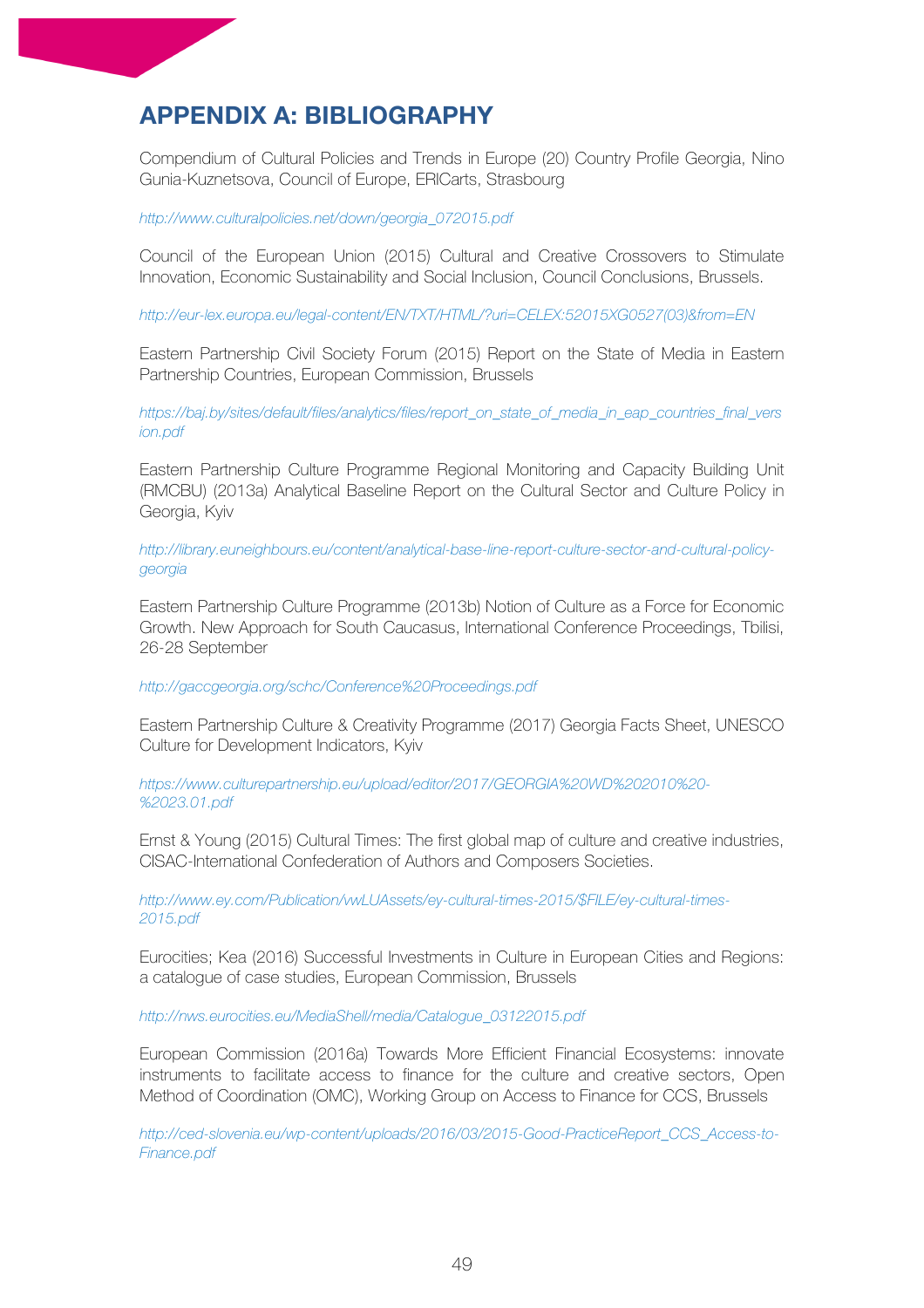European Commission (2016b) Towards an EU Strategy for International Cultural Relations, Joint Communication to the European Parliament and the Council, Brussels.

*http://eur-lex.europa.eu/legal-content/EN/TXT/HTML/?uri=CELEX:52016JC0029&from=EN*

European Commission (2017a) Study on Audience Development – How to place audiences at the centre of cultural organisations, Brussels

*https://publications.europa.eu/en/publication-detail/-/publication/cc36509d-19c6-11e7-808e-01aa75ed71a1*

European Commission (2017b) Mapping the Creative Value Chains. A study on economy of culture in the digital age, IDEA, KEA, imec-SMIT-VUB, Brussels

*http://www.keanet.eu/wp-content/uploads/Final-report-Creative-Value-Chains.pdf*

European Commission (2017c) The Culture and Creative Cities Monitor, Joint Research Centre, Brussels

*https://composite-indicators.jrc.ec.europa.eu/cultural-creative-citiesmonitor/media/c3monitor2017.pdf*

European Parliament (2016) On a Coherent EU Policy for Cultural and Creative Industries, Draft Report, Brussels

*http://www.epgencms.europarl.europa.eu/cmsdata/upload/917376cb-a70a-4a9c-8d26- 375ca5a730ff/Morgano\_Ehler\_report.pdf*

European Creative Hubs Network (2016) How Work Works - An inventory of effects, Nova Iskra/Kulturni Kod, Belgrade

*http://creativehubs.eu/wp-content/uploads/2016/10/How\_Work\_Works-Publication-PDF\_Preview.pdf*

GIZ German Development Agency (2015) Textile and Apparel in Georgia, SMEs Development and DCFTA in Georgia, EU4Business, Tbilisi

*http://enterprisegeorgia.gov.ge/files/document/761d0c17700bad76f2578e785e5b5eb6.pdf*

GIZ German Development Agency (2016) Film Post-Production in Georgia, SMEs Development and DCFTA in Georgia, EU4Business, Tbilisi

*http://enterprisegeorgia.gov.ge/files/document/02672c62765e34137de18bdd3a577bc1.pdf*

KANTOR (2015) The Situation of Cinema and the Audiovisual Industries in the Eastern Partnership Countries, European Commission, Brussels

*https://europa.eu/capacity4dev/hiqstep/document/situation-cinema-and-audiovisual-industrieseastern-partnership-countries*

POPOVICI, Iulia (2017) Report on Developing Performing Arts Sector in Georgia, Culture & Creativity Programme, EU-Eastern Partnership, Kyiv

*https://www.culturepartnership.eu/upload/editor/2017/Policy%20Briefs/170918%20Sub-*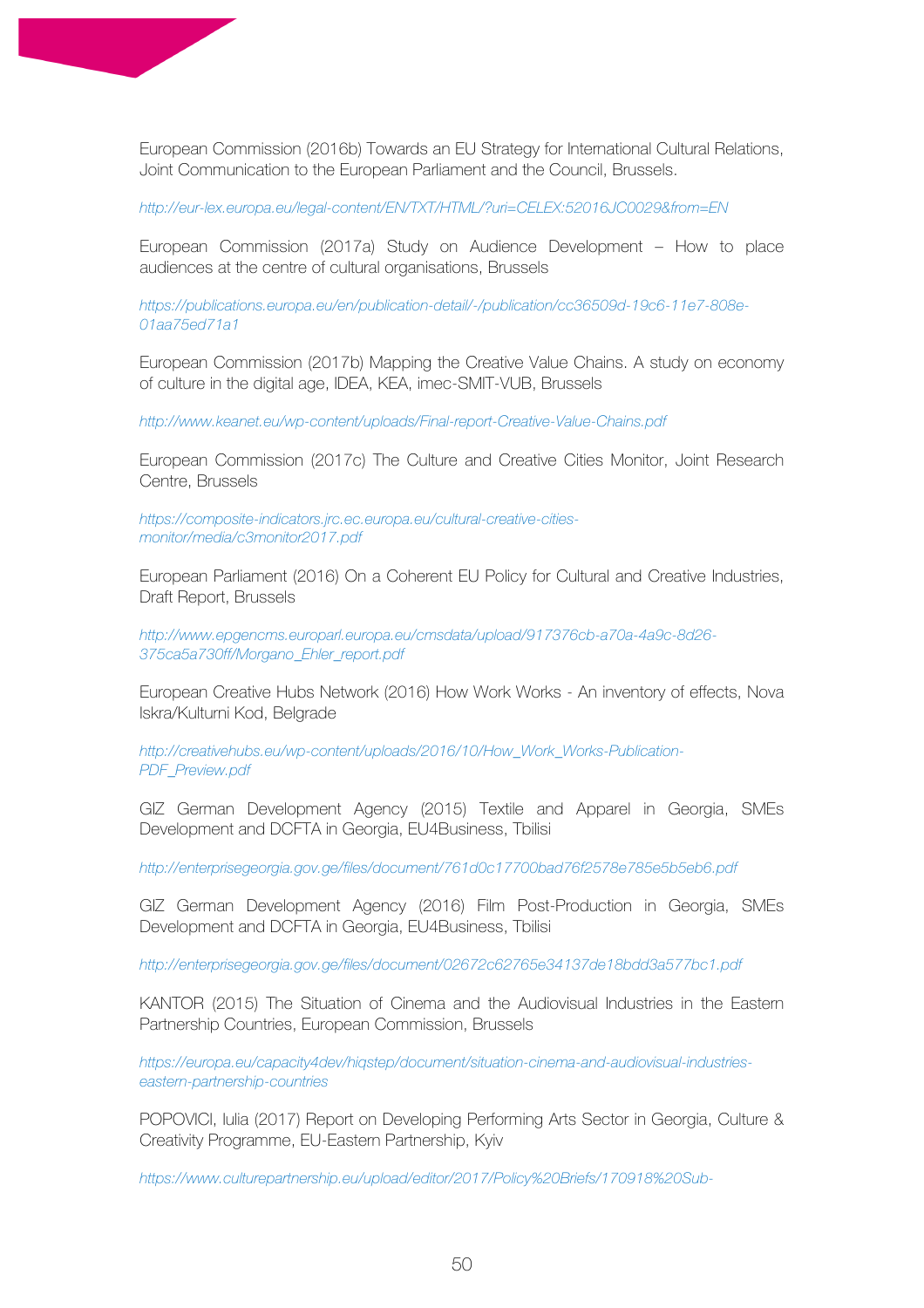*Sector%20Report%20in%20Georgia%20FINAL.pdf*

Preparatory Action "Culture in EU's External Relation" (2014) Georgia Country Report, Damien Helly and Y. Raj Isar, Brussels

*http://ec.europa.eu/assets/eac/culture/policy/international-cooperation/documents/countryreports/georgia\_en.pdf*

SACCO, Pier Luigi (2011) Culture 3.0: A new perspective for the EU 2014-2020 Structural Funds Programming, European Expert Network on Culture, Brussels

*http://www.interarts.net/descargas/interarts2577.pdf*

TF Creative Consultancy (2015) Cultural and Creative Spillovers in Europe, London

*https://ccspillovers.wikispaces.com/file/view/Cultural+and+creative+spillovers+in+Europe+- +full+report.pdf*

Tera Consultants (2014) The Economic Contribution of the Creative Industries to the EU in terms of GDP and Jobs,

*http://www.teraconsultants.fr/en/issues/The-Economic-Contribution-of-the-Creative-Industries-to-EU-in-GDP-and-Employment*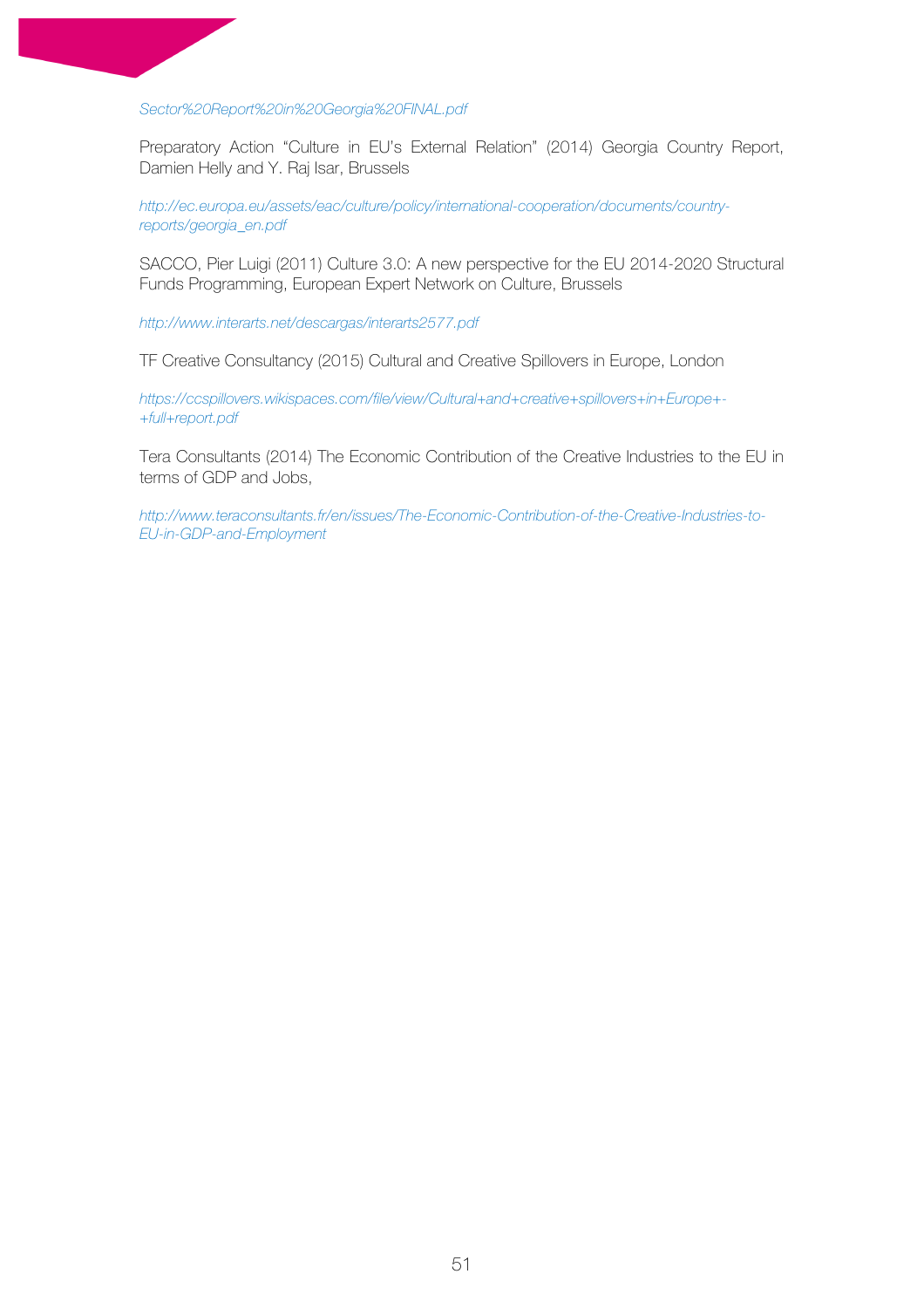# **APPENDIX B: LIST OF PARTICIPANTS IN WORKSHOPS, INTERVIEWS AND SITE VISITS**

**Tbilisi, 28th – 30th September 2016**

# *Organisation*

**Giorgi Razmadze**, EaP Culture and Creativity Programme/British Council Georgia **Zviad Mchedlishvili**, Local Expert for Georgia

#### *Interviews and meetings*

**Alexander Togonidze**, Tbilisi Municipality City Hall – Economic Development Office

**Gela Suli**, Creative Business Cup Georgia

**Giorgi Khachidze**, FabLab Techpark - Georgia's Innovation & Technology Agency

**Ileana Stanculescu**, CineDoc-Tbilisi

**Jaba Sikharulidze**, Tbilisi Municipality City Hall – Economic Development Office / Tbilisi Fashion Week

**Ketevan Zurashivili**, Ministry Economy and Sustainable Development – GE National Tourism Administration

**Levan Kharastishvili**, Ministry Culture and Monument Protection

**Maggie Osdoby Katz**, Advisor social change

**Maka Dvalishvili**, Georgian Arts and Culture Center

**Mariam Lashkhi**, Georgia's Innovation & Technology Agency

**Sophia Lapiashvili**, Shuqura – Education Museum

**Sophio Bendiashvili**, Film in GE - Cash Rebate Programme, Entrepreneurship Development Agency, Enterprise Georgia

**Tako Chkheidze**, Tbilisi Fashion Week

**Taso Chkhaidze**, Artearea

**Thomas Burns**, Photography Director

**Yoanna Ayers**, Vocalist

#### *Site visits*

**Fabrika** – Impact Hub Tbilisi

**Generator 9.8** – Coworking space

**Techpark** - Georgia's Innovation & Technology Agency